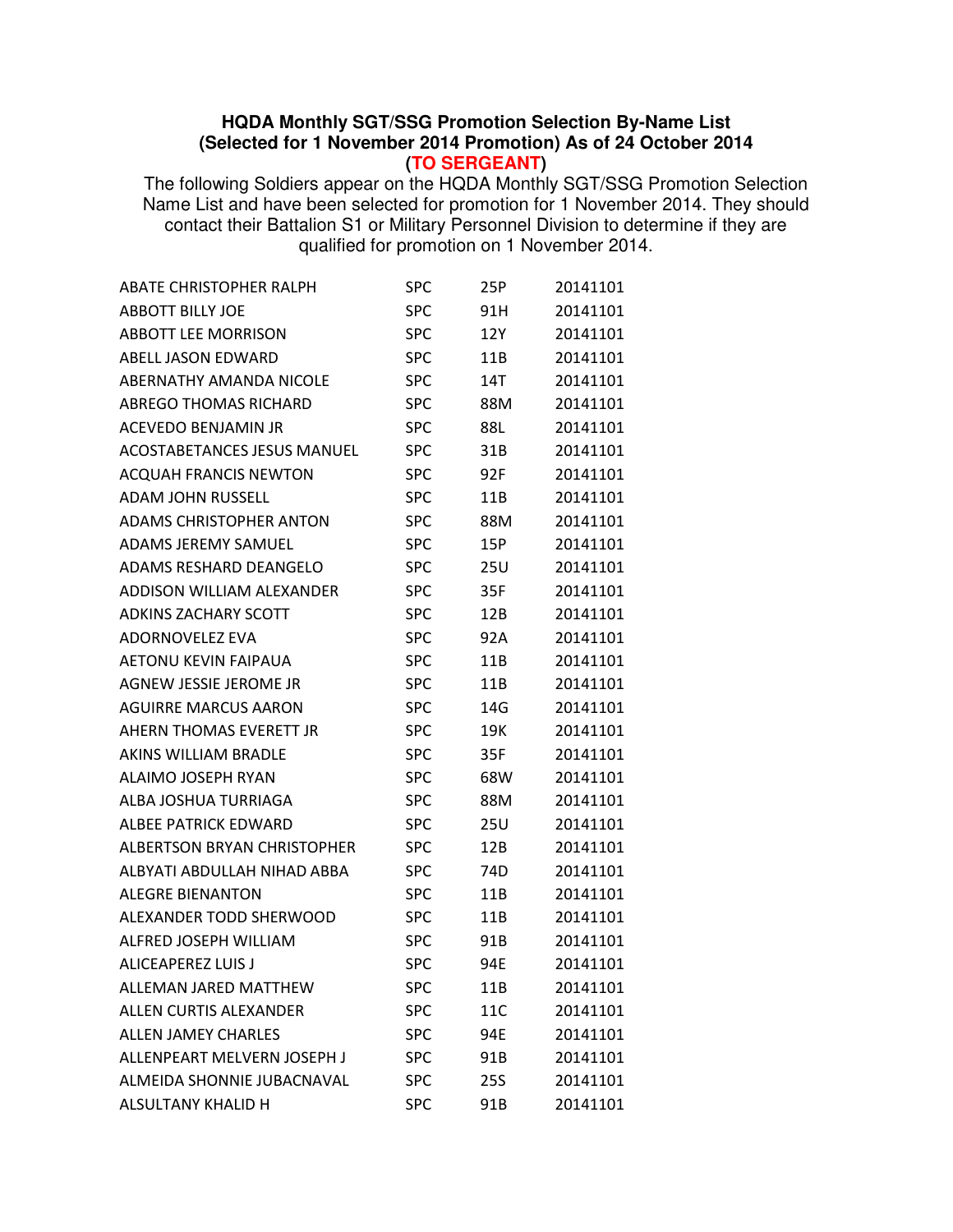| <b>ALTHISER JAMES LYLE</b>     | SPC        | 31B | 20141101 |
|--------------------------------|------------|-----|----------|
| ALVARADO EDUARDO GABRIEL       | <b>SPC</b> | 12B | 20141101 |
| <b>ALVAREZ CARLOS MANUEL</b>   | <b>SPC</b> | 11B | 20141101 |
| AMAECHIOKONJI RAVENNOIR DAR    | <b>SPC</b> | 91M | 20141101 |
| AMERINGER JOSEPH JOHN          | <b>SPC</b> | 31B | 20141101 |
| AMOS SAMANTHA SHAWNATIA        | <b>SPC</b> | 92S | 20141101 |
| ANDAYA ARTURO                  | <b>SPC</b> | 11B | 20141101 |
| ANDERSEN JOSEPH ALLEN          | <b>SPC</b> | 68E | 20141101 |
| ANDERSON CHRISTINA MARIE       | <b>SPC</b> | 68W | 20141101 |
| <b>ANDERSON JACKLYN LEE</b>    | <b>SPC</b> | 88H | 20141101 |
| ANDERSON JADA LYNN             | <b>SPC</b> | 42A | 20141101 |
| <b>ANDERSON RUSSELL KELLY</b>  | <b>SPC</b> | 11B | 20141101 |
| ANDRADE MIGUEL RAVINY LOPES    | <b>SPC</b> | 11C | 20141101 |
| ANDRADERUIZ SAYED              | <b>SPC</b> | 91H | 20141101 |
| <b>ANDREWS DEREK WILLIAM</b>   | <b>SPC</b> | 11B | 20141101 |
| ANGLIN BRIAN CHET              | <b>SPC</b> | 25U | 20141101 |
| ANTRAM JOSEPH RILEY            | <b>SPC</b> | 19D | 20141101 |
| <b>ANTWI DANIEL NYARKO</b>     | <b>SPC</b> | 68G | 20141101 |
| APODACA JUAN PEDRAZA           | <b>SPC</b> | 91S | 20141101 |
| APONTE ALEXANDER JAVIER        | <b>SPC</b> | 68W | 20141101 |
| APPLEGATE AUSTIN DOUGLAS       | <b>SPC</b> | 11B | 20141101 |
| ARCEO JUAN JOSE                | <b>SPC</b> | 91S | 20141101 |
| ARGANDA JOHN VINCENT           | <b>SPC</b> | 11B | 20141101 |
| ARIZMENDIHARRIS STACY MARIE    | <b>SPC</b> | 31B | 20141101 |
| <b>ARMSTRONG MARCUS E</b>      | <b>SPC</b> | 25U | 20141101 |
| ARNETTE JEFFREY JAMES          | <b>SPC</b> | 92G | 20141101 |
| ARTEAGA ALMADELIA DESIDERIO    | <b>SPC</b> | 92G | 20141101 |
| ARVAY DANIEL WALLACE           | <b>SPC</b> | 15P | 20141101 |
| ASSADI PASHA                   | <b>SPC</b> | 74D | 20141101 |
| <b>ATENCIO RYAN LEE</b>        | <b>SPC</b> | 11B | 20141101 |
| <b>ATKINSON AMBER MARIE</b>    | SPC        | 15Q | 20141101 |
| ATKINSON ROBERT LEE JR         | <b>SPC</b> | 91S | 20141101 |
| <b>AVERAY TYJER LIAM</b>       | <b>SPC</b> | 35N | 20141101 |
| AWKWARD BRYAN EDWARD           | <b>SPC</b> | 91B | 20141101 |
| <b>BACUS ROBERT MATTHEW</b>    | <b>SPC</b> | 94E | 20141101 |
| <b>BAEZ BRIANNA LEE</b>        | <b>SPC</b> | 92W | 20141101 |
| <b>BAILEY ASYA AZIZAH</b>      | <b>SPC</b> | 14T | 20141101 |
| <b>BAILEY PATRICK LAMONT</b>   | <b>SPC</b> | 35F | 20141101 |
| <b>BAIRD JAMES DEAN</b>        | <b>SPC</b> | 11B | 20141101 |
| <b>BAKER CHUCK MARQUEZ</b>     | <b>SPC</b> | 11B | 20141101 |
| <b>BAKER DOMINIC PERRY</b>     | <b>SPC</b> | 15P | 20141101 |
| <b>BAKER JACORIAN RAMONE</b>   | <b>SPC</b> | 19K | 20141101 |
| <b>BAKER VANESSA CHAMPAGNE</b> | <b>SPC</b> | 74D | 20141101 |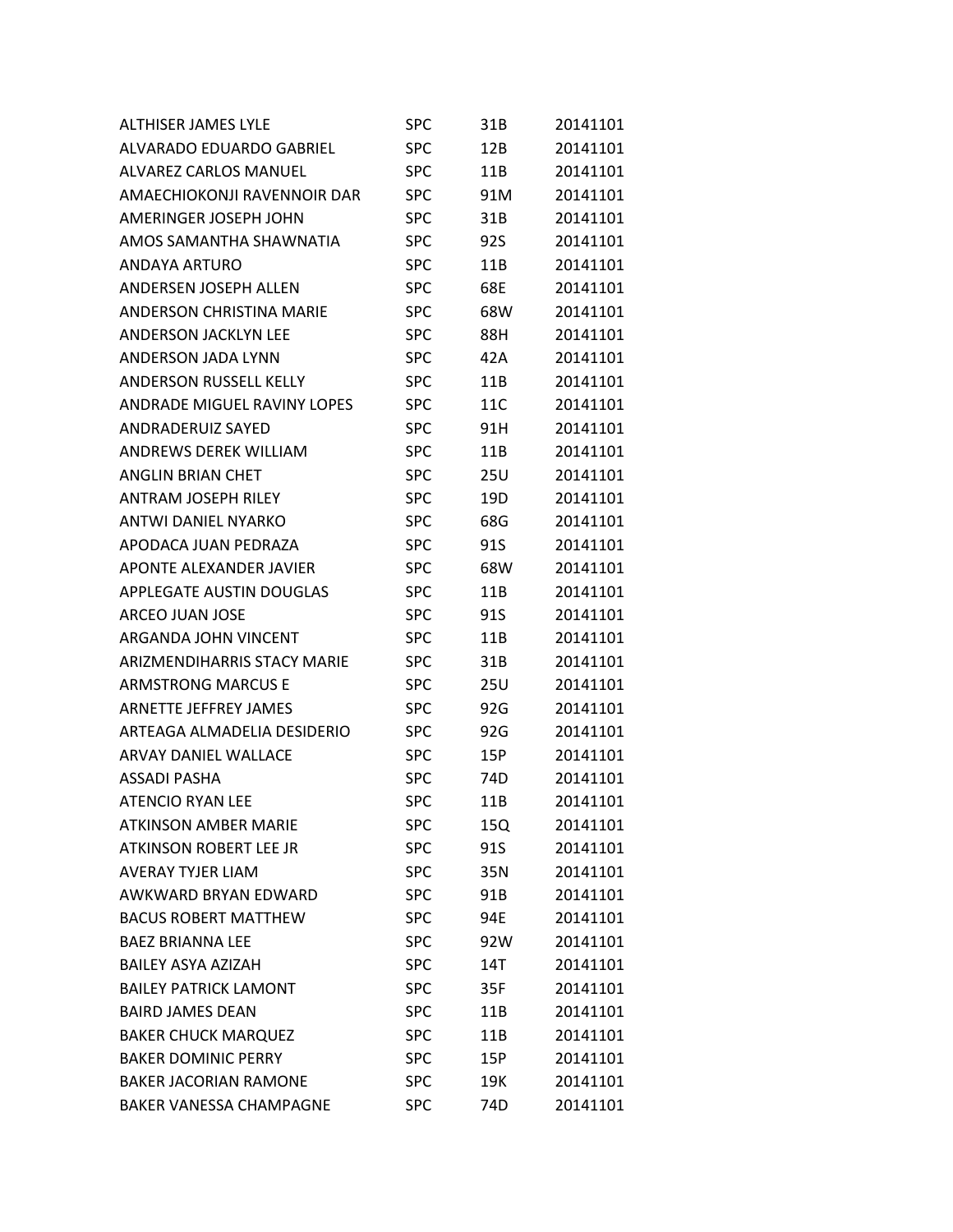| <b>BAKER WARREN BENNETT</b>        | SPC        | 68W        | 20141101 |
|------------------------------------|------------|------------|----------|
| <b>BALDRY CHRISTOPHER KEAN</b>     | <b>SPC</b> | 15P        | 20141101 |
| <b>BALLANCE JOSHUA LYNN</b>        | <b>SPC</b> | 92W        | 20141101 |
| <b>BALLARD DAMON JAEMELL</b>       | <b>SPC</b> | 92Y        | 20141101 |
| <b>BALLET JACQUELYN NICOLE</b>     | <b>SPC</b> | 31B        | 20141101 |
| <b>BANICO LAURENJOY AYANGCO</b>    | <b>SPC</b> | 25U        | 20141101 |
| <b>BANISTER JONATHAN WESLEY</b>    | <b>SPC</b> | 11B        | 20141101 |
| <b>BANKS VANESSA</b>               | <b>SPC</b> | 68R        | 20141101 |
| BARCLAY WILLIAM BRIAN              | <b>SPC</b> | 68K        | 20141101 |
| <b>BARDEN DREW ALEXANDER</b>       | <b>SPC</b> | 35F        | 20141101 |
| <b>BARDWELL MATTHEW CHARLES</b>    | <b>SPC</b> | 14G        | 20141101 |
| <b>BARELA MATHEW RAY</b>           | <b>SPC</b> | 91B        | 20141101 |
| <b>BARFIELD MARTIN GERALD</b>      | <b>SPC</b> | 13B        | 20141101 |
| <b>BARNES JOSHUA NATHANIAL</b>     | <b>SPC</b> | 12B        | 20141101 |
| <b>BARNES KYLE ANDREW</b>          | <b>SPC</b> | 91A        | 20141101 |
| <b>BARRETT ODRAE COURTNEY</b>      | <b>SPC</b> | 92F        | 20141101 |
| <b>BARRETTA MILES JOSEPH</b>       | <b>SPC</b> | 74D        | 20141101 |
| <b>BARRICKLOW ZACHARY TODD</b>     | <b>SPC</b> | 11B        | 20141101 |
| <b>BARRON JESSEJOHANNES ANGELO</b> | <b>SPC</b> | <b>25S</b> | 20141101 |
| <b>BARTOLOTTA WILLIAM CHARLIS</b>  | <b>SPC</b> | 92Y        | 20141101 |
| <b>BATEMAN STEPHEN RONALD</b>      | <b>SPC</b> | 42A        | 20141101 |
| <b>BATTLE KELVIELLE ROSE</b>       | <b>SPC</b> | 25U        | 20141101 |
| <b>BAULIS ESMERALYNN C</b>         | <b>SPC</b> | 91B        | 20141101 |
| <b>BAXTER KYLE CHRISTOPHER</b>     | <b>SPC</b> | 19D        | 20141101 |
| <b>BAZAN DARREN LEE</b>            | <b>SPC</b> | 68Q        | 20141101 |
| <b>BEALL MICHAEL ANTHONY</b>       | <b>SPC</b> | 15G        | 20141101 |
| <b>BEAM KEITH CHARLES</b>          | <b>SPC</b> | 11B        | 20141101 |
| <b>BEARD MATTHEW STEVEN</b>        | <b>SPC</b> | 25P        | 20141101 |
| <b>BEASLEY CODY LAUREN</b>         | <b>SPC</b> | 42A        | 20141101 |
| <b>BEAVERS ANTONIO DEMOND</b>      | <b>SPC</b> | 25U        | 20141101 |
| <b>BECK DOMINIQUE NICOLE</b>       | <b>SPC</b> | 88M        | 20141101 |
| <b>BECKER JEFFREY WILLIAM</b>      | <b>SPC</b> | 11B        | 20141101 |
| <b>BEDNARZ ANDREW JOHN</b>         | <b>SPC</b> | 13B        | 20141101 |
| <b>BEEDIE JAMES LEE</b>            | <b>SPC</b> | 31E        | 20141101 |
| <b>BEHRINGER ROGER JORGEN</b>      | <b>SPC</b> | 11B        | 20141101 |
| BEJARANO ERIC SEBASTIAN            | <b>SPC</b> | 13B        | 20141101 |
| <b>BELL PORSHA SHIKERA</b>         | <b>SPC</b> | 68E        | 20141101 |
| <b>BELL WILLIAM DON</b>            | <b>SPC</b> | 14S        | 20141101 |
| <b>BELLUNE JUNIOR</b>              | <b>SPC</b> | 92G        | 20141101 |
| <b>BELTRAN JORGE EDUARDO</b>       | <b>SPC</b> | 25Q        | 20141101 |
| <b>BENAVENTE JENNIFER LYNN</b>     | <b>SPC</b> | 15F        | 20141101 |
| <b>BENDER MICHELLE NICOLE</b>      | <b>SPC</b> | 88M        | 20141101 |
| <b>BENESCH ALEXIS RAE</b>          | <b>SPC</b> | 31B        | 20141101 |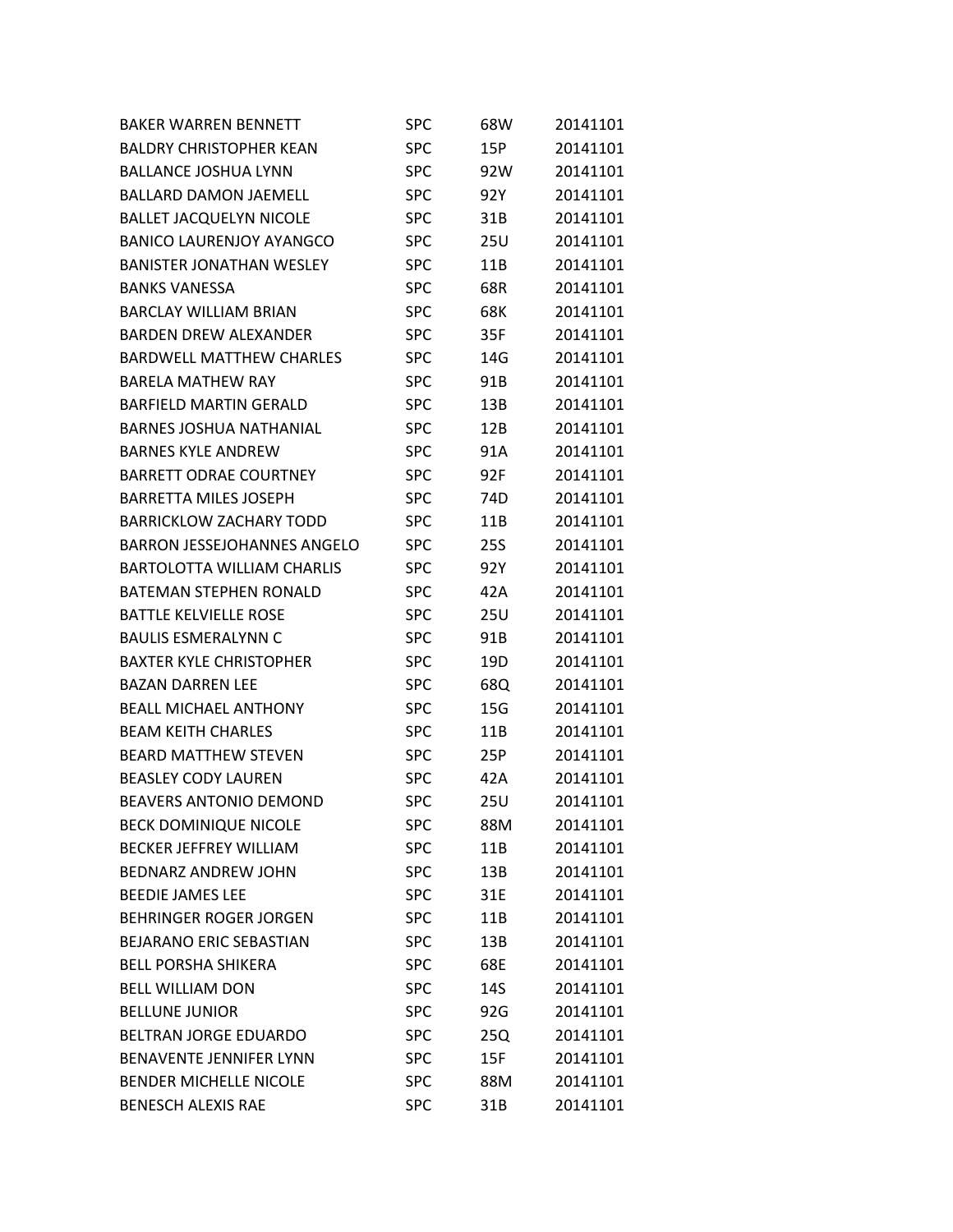| <b>BENJAMIN TYLER SCOTT</b>        | SPC        | 11B | 20141101 |
|------------------------------------|------------|-----|----------|
| <b>BENNETT JONATHON LACHARLES</b>  | <b>SPC</b> | 29E | 20141101 |
| <b>BENNETT JOUNELL NATHAN</b>      | <b>SPC</b> | 68E | 20141101 |
| <b>BENSON ETHAN RICHARD</b>        | <b>SPC</b> | 15W | 20141101 |
| <b>BENTLEY SAMANTHA LAUREN</b>     | <b>SPC</b> | 68D | 20141101 |
| <b>BERG RYAN TOBIAS</b>            | <b>SPC</b> | 11B | 20141101 |
| <b>BERRIOS CHRISTOPHER E</b>       | <b>SPC</b> | 25Q | 20141101 |
| <b>BERRY ANDREW STEPHEN</b>        | <b>SPC</b> | 68W | 20141101 |
| <b>BESANCENEY DONOVAN JAMES</b>    | <b>SPC</b> | 15T | 20141101 |
| <b>BEST KYLA SARITA</b>            | <b>SPC</b> | 68G | 20141101 |
| <b>BETLEY MARTIN L JR</b>          | <b>SPC</b> | 68R | 20141101 |
| <b>BEYER BRANDON JAMES</b>         | <b>SPC</b> | 11B | 20141101 |
| <b>BHUPRAM DEREK LEE</b>           | <b>SPC</b> | 13F | 20141101 |
| <b>BIELATA JARRETT KENNETH</b>     | <b>SPC</b> | 35F | 20141101 |
| <b>BIGGS DONALD NICHOLAS</b>       | <b>SPC</b> | 35N | 20141101 |
| <b>BIGGS JOHN DUNCAN JR</b>        | <b>SPC</b> | 88M | 20141101 |
| <b>BIGGS MICHAEL LEE</b>           | <b>SPC</b> | 11B | 20141101 |
| <b>BILLUPS TRENISE AYANA</b>       | <b>SPC</b> | 92G | 20141101 |
| <b>BLACK DERALD WAYNE</b>          | <b>SPC</b> | 11B | 20141101 |
| <b>BLACK ERIK MARCUS</b>           | <b>SPC</b> | 25Q | 20141101 |
| <b>BLACK JERRY DAVIS II</b>        | <b>SPC</b> | 91B | 20141101 |
| <b>BLACK JOSHUA STEPHEN</b>        | <b>SPC</b> | 31B | 20141101 |
| <b>BLACKSHEAR CORDERO STEFFORD</b> | <b>SPC</b> | 68G | 20141101 |
| <b>BLACKWELL JOSEPH RYAN</b>       | <b>SPC</b> | 92F | 20141101 |
| <b>BLAIR TRICIALYNN INGEREKLII</b> | <b>SPC</b> | 92G | 20141101 |
| <b>BLAISE MARIE J</b>              | <b>SPC</b> | 68W | 20141101 |
| <b>BLAND JONATHAN MITCHELL</b>     | <b>SPC</b> | 68W | 20141101 |
| <b>BLASSINGAME ERIC ANTAWAN</b>    | <b>SPC</b> | 88M | 20141101 |
| <b>BLEUER AARON MICHAEL</b>        | <b>SPC</b> | 68W | 20141101 |
| <b>BLUE ROBERT HENRY III</b>       | <b>SPC</b> | 12B | 20141101 |
| <b>BOGGS CHRISTIAN MICHAELTERR</b> | <b>SPC</b> | 11B | 20141101 |
| <b>BOLL JAMES ROBERT</b>           | <b>SPC</b> | 91B | 20141101 |
| <b>BOLLS EMANUEL DORNELL</b>       | <b>SPC</b> | 92F | 20141101 |
| <b>BOLTON THOMAS CLINTON II</b>    | <b>SPC</b> | 35F | 20141101 |
| <b>BOOKER JASON STEPHEN</b>        | <b>SPC</b> | 88M | 20141101 |
| <b>BOOTH BRYAN ANDREW</b>          | <b>SPC</b> | 74D | 20141101 |
| <b>BOOTH WILLIAM DAVID</b>         | <b>SPC</b> | 91B | 20141101 |
| <b>BORJAS RYAN JAMES</b>           | <b>SPC</b> | 31K | 20141101 |
| <b>BORN KEVIN CHARLES</b>          | <b>SPC</b> | 68W | 20141101 |
| <b>BOSCH JOSEPH III</b>            | <b>SPC</b> | 74D | 20141101 |
| <b>BOSSA ENRIQUE DEJESUS</b>       | <b>SPC</b> | 11B | 20141101 |
| <b>BOURCIER JASON MICHAEL</b>      | <b>SPC</b> | 12B | 20141101 |
| <b>BOWEN STEVEN EVERETT</b>        | <b>SPC</b> | 11B | 20141101 |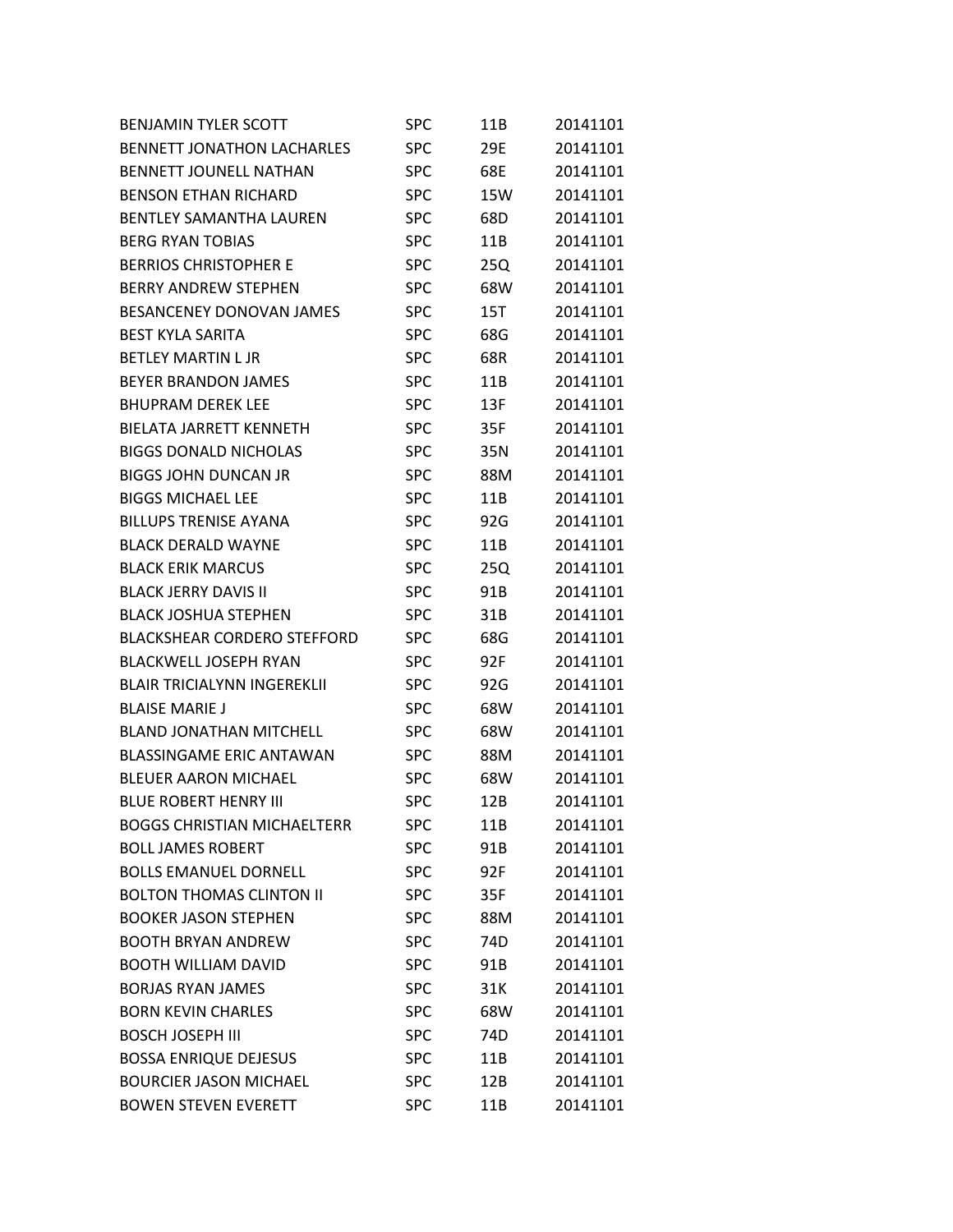| <b>BOWERS JAMES L</b>              | SPC        | 68W | 20141101 |
|------------------------------------|------------|-----|----------|
| <b>BOYD DARNELL ANTHONY</b>        | SPC        | 88N | 20141101 |
| <b>BOYD NATHANIEL STEPHEN</b>      | SPC        | 88M | 20141101 |
| <b>BRACKETT EARL TRAVIS</b>        | SPC        | 13B | 20141101 |
| <b>BRADFORD CASEY EDWARD</b>       | SPC        | 35P | 20141101 |
| <b>BRADFORD PATRICK RYAN II</b>    | SPC        | 11B | 20141101 |
| <b>BRADLEY ZACHARY CORBIN</b>      | <b>SPC</b> | 12B | 20141101 |
| <b>BRANDON DEMARCUS DEANGELO</b>   | SPC        | 88M | 20141101 |
| <b>BRANDT ANDREW JOSEPH</b>        | SPC        | 31E | 20141101 |
| <b>BRAUER ANTHONY SCOTT</b>        | SPC        | 12B | 20141101 |
| <b>BRAUMAN JACOB QUINTON</b>       | SPC        | 19K | 20141101 |
| <b>BRAUN SAMUEL PETER</b>          | SPC        | 11B | 20141101 |
| <b>BRAUNEIS WILLIAM JOS</b>        | SPC        | 11B | 20141101 |
| <b>BREEGLE CORY STEPHEN</b>        | SPC        | 11B | 20141101 |
| <b>BREITBARTH JESSE ROBERTJERO</b> | <b>SPC</b> | 31B | 20141101 |
| BREWER REGINALD JUAN JR            | SPC        | 11B | 20141101 |
| <b>BRICKHOUSE STEVEN MICHAEL</b>   | SPC        | 68W | 20141101 |
| <b>BRIDE MICHAEL RYAN</b>          | SPC        | 15U | 20141101 |
| <b>BRIGGS BRANDON CHRISTOPHER</b>  | <b>SPC</b> | 92G | 20141101 |
| <b>BRINZO JEREMY</b>               | SPC        | 91B | 20141101 |
| <b>BROGAN RONALD PATRICK JR</b>    | SPC        | 11B | 20141101 |
| <b>BROOKE TREVOR ALAN</b>          | SPC        | 88M | 20141101 |
| <b>BROOKS ERIC D</b>               | <b>SPC</b> | 92Y | 20141101 |
| <b>BROOKS ROSHAIN EUVINCE</b>      | SPC        | 13B | 20141101 |
| <b>BROOKSFREEMAN DEVONTE CLEVE</b> | SPC        | 88M | 20141101 |
| <b>BROWER COREY THOMAS</b>         | SPC        | 11B | 20141101 |
| <b>BROWN ARICK K</b>               | SPC        | 91B | 20141101 |
| <b>BROWN BRITTNEY JAZREAL</b>      | SPC        | 25U | 20141101 |
| <b>BROWN CAITLIN BETHANY</b>       | <b>SPC</b> | 14T | 20141101 |
| <b>BROWN CHRISTOPHER DANIEL</b>    | <b>SPC</b> | 68W | 20141101 |
| <b>BROWN CHRISTOPHER LEE JR</b>    | SPC        | 11B | 20141101 |
| <b>BROWN CLAYSEL LINDBERG</b>      | <b>SPC</b> | 92F | 20141101 |
| <b>BROWN DETERRANCE ANTWAN</b>     | <b>SPC</b> | 36B | 20141101 |
| <b>BROWN DWAYNE AKIL</b>           | <b>SPC</b> | 11B | 20141101 |
| <b>BROWN JUSTIN ERIC</b>           | <b>SPC</b> | 11B | 20141101 |
| <b>BROWN RANDY WAYNE JR</b>        | <b>SPC</b> | 14T | 20141101 |
| <b>BROWN RONALD ANTONIO</b>        | <b>SPC</b> | 56M | 20141101 |
| <b>BROWN ROY ALEXANDER</b>         | <b>SPC</b> | 15H | 20141101 |
| <b>BROWN SAMANTHA SHANICE</b>      | <b>SPC</b> | 68W | 20141101 |
| <b>BROWN TEYLA MARIE</b>           | <b>SPC</b> | 74D | 20141101 |
| <b>BROWNLEE STEPHEN CHARLES</b>    | <b>SPC</b> | 35F | 20141101 |
| <b>BRUBAKERESCOBAR JACOB LUIS</b>  | <b>SPC</b> | 68W | 20141101 |
| <b>BRUELAND JACE ALAN</b>          | <b>SPC</b> | 13M | 20141101 |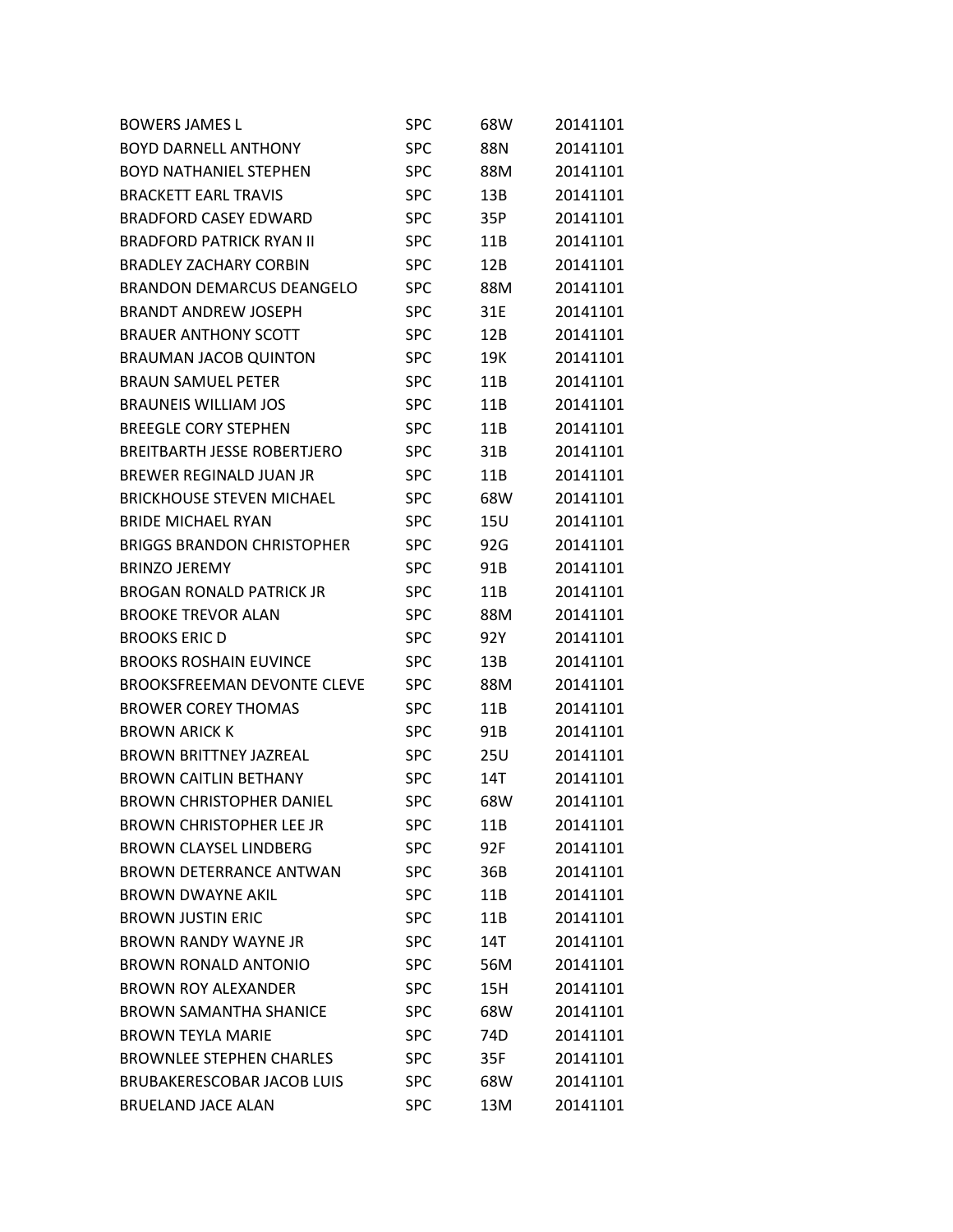| <b>BRUKARDT STACY LYNN</b>         | SPC        | 92G        | 20141101 |
|------------------------------------|------------|------------|----------|
| <b>BRUNER PHILLIP DARRELL</b>      | <b>SPC</b> | 68X        | 20141101 |
| <b>BRUNO MARK ANTHONY</b>          | <b>SPC</b> | 13F        | 20141101 |
| <b>BRUZAS NICHOLAS KESTUTIS</b>    | <b>SPC</b> | 15N        | 20141101 |
| <b>BRYANT JAMES EDWARD</b>         | <b>SPC</b> | 91B        | 20141101 |
| <b>BRYANT KYLE JAMES</b>           | <b>SPC</b> | 88M        | 20141101 |
| <b>BUCAOTO JOCELYN SORIA</b>       | <b>SPC</b> | 36B        | 20141101 |
| <b>BUCKNOR JEROME O</b>            | <b>SPC</b> | 88M        | 20141101 |
| <b>BURGAN CALEB MICHAEL</b>        | <b>SPC</b> | <b>25S</b> | 20141101 |
| <b>BURGARD LESTER LEE</b>          | <b>SPC</b> | 68W        | 20141101 |
| <b>BURGERHOFF AMY ANNE</b>         | <b>SPC</b> | <b>25U</b> | 20141101 |
| <b>BURGESS BRIAN STEPHEN</b>       | <b>SPC</b> | 15U        | 20141101 |
| <b>BURGOS LUZDELMAR</b>            | <b>SPC</b> | 15B        | 20141101 |
| <b>BURK JAMES MICHAEL</b>          | <b>SPC</b> | 11B        | 20141101 |
| <b>BURKE RYAN ANDREW</b>           | <b>SPC</b> | 35F        | 20141101 |
| <b>BURKES SHAKILA TYNESHEA</b>     | <b>SPC</b> | 92G        | 20141101 |
| <b>BURNETT DANIEL WESLE</b>        | <b>SPC</b> | 13F        | 20141101 |
| <b>BURNS SEAN PAUL</b>             | <b>SPC</b> | 11B        | 20141101 |
| <b>BURRESS PHILLIP WAYNE JR</b>    | <b>SPC</b> | 11B        | 20141101 |
| <b>BURSIK AMBER LYNN</b>           | <b>SPC</b> | 88M        | 20141101 |
| <b>BURT TERRY LYNN</b>             | <b>SPC</b> | 14T        | 20141101 |
| <b>BURTON JAJUAN XAVIERJARVIS</b>  | <b>SPC</b> | 31K        | 20141101 |
| <b>BURTON RUDOLPHO LINAS</b>       | <b>SPC</b> | 68R        | 20141101 |
| <b>BUSHEY CASSANDRA LYNNE</b>      | <b>SPC</b> | 68A        | 20141101 |
| <b>BUTLER BOBBY JOE JR</b>         | <b>SPC</b> | 12Y        | 20141101 |
| <b>BUTLER BRIT ALEXUS</b>          | <b>SPC</b> | 68W        | 20141101 |
| <b>BUTLER JARHETT CURTIS</b>       | <b>SPC</b> | 25L        | 20141101 |
| <b>BUTLER JARRETT ARTHUR</b>       | <b>SPC</b> | 15Y        | 20141101 |
| <b>BUTTON CHRISTOPHER MICHAEL</b>  | <b>SPC</b> | 25U        | 20141101 |
| <b>BUTTREY BROCK JAMES</b>         | <b>SPC</b> | 35F        | 20141101 |
| <b>BYERS ROBERT EUGENE IV</b>      | <b>SPC</b> | 12B        | 20141101 |
| <b>BYNUM JAMES MICHAEL</b>         | <b>SPC</b> | 11B        | 20141101 |
| <b>BYUN BARBARA ARRUDA</b>         | <b>SPC</b> | 91B        | 20141101 |
| <b>CABANTORRES JONNATHAN ALEXI</b> | <b>SPC</b> | 14S        | 20141101 |
| <b>CABELL JONA DOMINIQUE</b>       | <b>SPC</b> | 68W        | 20141101 |
| <b>CABREJOS LANA CHRISTINE</b>     | <b>SPC</b> | 15R        | 20141101 |
| <b>CABRERA ALBERTO JAVIER</b>      | <b>SPC</b> | 88M        | 20141101 |
| <b>CAGUIAT REGINALD TAMANI</b>     | <b>SPC</b> | 25U        | 20141101 |
| CAIELLO AIDAN JOHN                 | <b>SPC</b> | 13F        | 20141101 |
| <b>CAIN HARRISON EUGENE</b>        | <b>SPC</b> | 11B        | 20141101 |
| <b>CALDERON CARLOS RYAN</b>        | <b>SPC</b> | 25U        | 20141101 |
| <b>CALL JONATHAN CURTIS</b>        | <b>SPC</b> | 15B        | 20141101 |
| <b>CALLENS ANDREW JOSEPH</b>       | <b>SPC</b> | 11B        | 20141101 |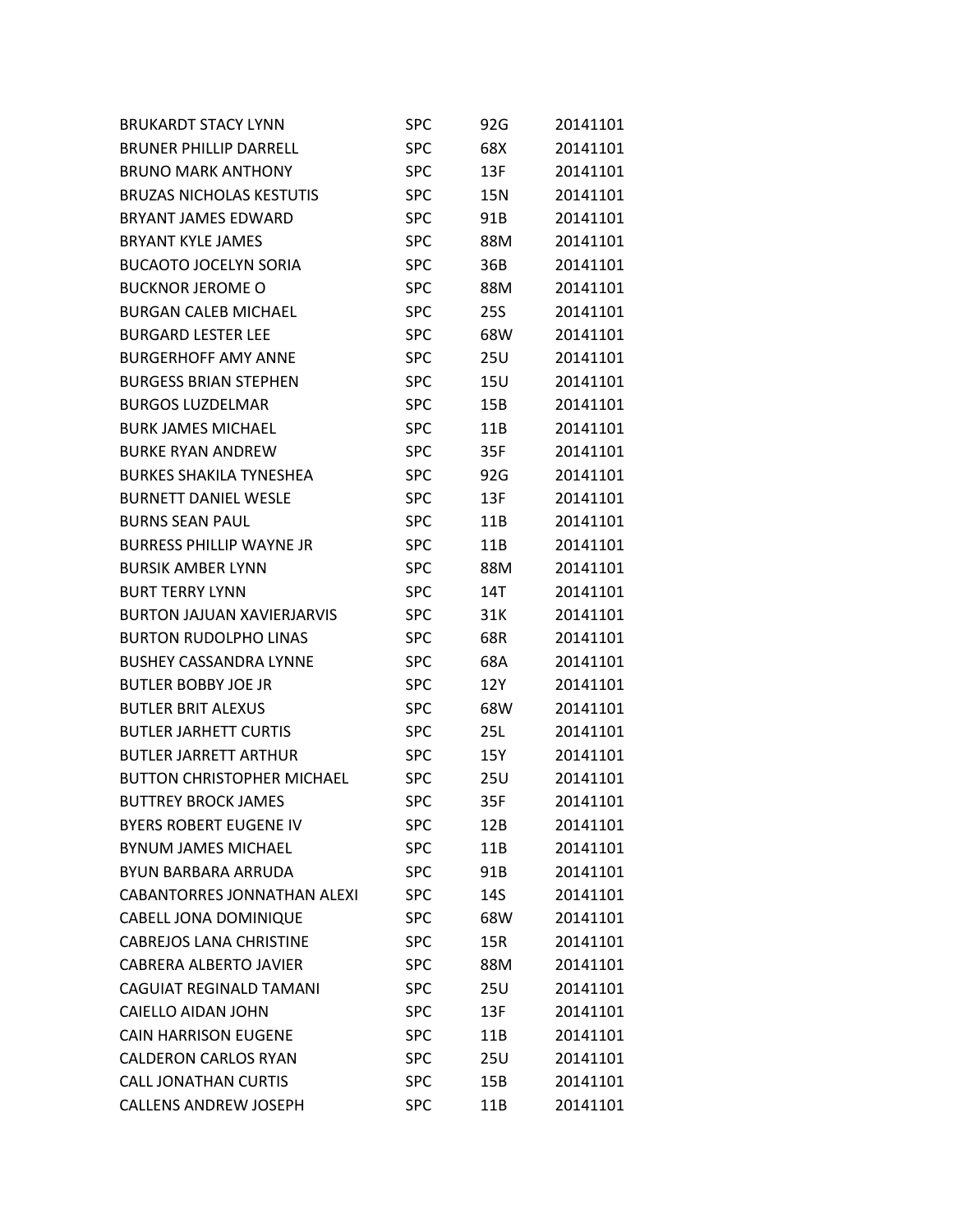| <b>CALLISON THOMAS GREGORY</b>     | <b>SPC</b> | 12B | 20141101 |
|------------------------------------|------------|-----|----------|
| CAMACHO ROBBENJAY BABAUTA          | <b>SPC</b> | 92Y | 20141101 |
| <b>CAMPBELL LAUREN LEROY</b>       | <b>SPC</b> | 42A | 20141101 |
| <b>CAMPBELL NICHOLAS RYAN</b>      | <b>SPC</b> | 68W | 20141101 |
| <b>CAMPOS RONALD JESUS</b>         | <b>SPC</b> | 68W | 20141101 |
| <b>CANCIENNE JAMES THOMAS</b>      | <b>SPC</b> | 31B | 20141101 |
| <b>CANEDA CHRISTOPHER</b>          | <b>SPC</b> | 35F | 20141101 |
| CANNAVINO JASON PAUL               | <b>SPC</b> | 25U | 20141101 |
| <b>CANNON CALEB MONTE</b>          | <b>SPC</b> | 92F | 20141101 |
| CANOTEJADA PABLO MANUEL            | <b>SPC</b> | 19K | 20141101 |
| <b>CANTERGIANI ANTHONY MICHAEL</b> | <b>SPC</b> | 11B | 20141101 |
| <b>CAPELLE ADOLF</b>               | <b>SPC</b> | 11B | 20141101 |
| <b>CAPIN JOHN ROBERT</b>           | <b>SPC</b> | 14H | 20141101 |
| <b>CARBAJAL NICHOLE ANN</b>        | <b>SPC</b> | 68J | 20141101 |
| CARDECCIA MATTHEW AARON            | <b>SPC</b> | 68W | 20141101 |
| <b>CARLISLE CARRIE ANN</b>         | <b>SPC</b> | 14S | 20141101 |
| CARLISLE SCOTT ULYSSESFLOYD        | <b>SPC</b> | 11C | 20141101 |
| <b>CARLTON JORDAN ANTHONY</b>      | <b>SPC</b> | 25S | 20141101 |
| <b>CARMONARIOS OBED MANUEL</b>     | <b>SPC</b> | 91B | 20141101 |
| <b>CARR STEVEN ANDREW JR</b>       | <b>SPC</b> | 11B | 20141101 |
| <b>CARRILLO MARIO M</b>            | <b>SPC</b> | 29E | 20141101 |
| <b>CARSON DAMAION DEMETREUS</b>    | <b>SPC</b> | 68E | 20141101 |
| <b>CARSWELL JAMES ERIC</b>         | <b>SPC</b> | 11B | 20141101 |
| <b>CARTER KEVIN ANTHONY</b>        | <b>SPC</b> | 35F | 20141101 |
| <b>CARTER KIREE MESSIAH</b>        | <b>SPC</b> | 92Y | 20141101 |
| <b>CARTER LOGAN SINCLAIR</b>       | <b>SPC</b> | 25L | 20141101 |
| <b>CARTER RICHARD AUSTIN</b>       | <b>SPC</b> | 14S | 20141101 |
| <b>CARY BRYAN WILLARD</b>          | <b>SPC</b> | 25S | 20141101 |
| <b>CASARES ANTHONY</b>             | <b>SPC</b> | 91H | 20141101 |
| <b>CASEY CHRISTOPHER GEORGE</b>    | <b>SPC</b> | 11B | 20141101 |
| CASTELLANO JERRY ABRAHAM           | <b>SPC</b> | 31E | 20141101 |
| CASTELLARESLEVANO PIERRE R         | <b>SPC</b> | 68W | 20141101 |
| <b>CASTILLO ADRIAN</b>             | <b>SPC</b> | 68W | 20141101 |
| <b>CASTILLO BERNARDINO JR</b>      | <b>SPC</b> | 92F | 20141101 |
| <b>CASTLETON BRIAN JOESEPH</b>     | <b>SPC</b> | 92S | 20141101 |
| <b>CASTRO AUSTYN MANUEL JOSE</b>   | <b>SPC</b> | 91M | 20141101 |
| <b>CATES CHRISTOPHER PAUL</b>      | <b>SPC</b> | 11B | 20141101 |
| <b>CATLIN MICHAEL ALEXANDER</b>    | <b>SPC</b> | 15T | 20141101 |
| <b>CATTOI ALDO JOSEPH III</b>      | <b>SPC</b> | 11B | 20141101 |
| <b>CELESTEVITTINI ALEXIS JONAT</b> | <b>SPC</b> | 15E | 20141101 |
| <b>CEPEDA ALEX</b>                 | <b>SPC</b> | 91B | 20141101 |
| <b>CERON FERNANDO</b>              | <b>SPC</b> | 15T | 20141101 |
| <b>CETTA THOMAS RICHARD</b>        | <b>SPC</b> | 13F | 20141101 |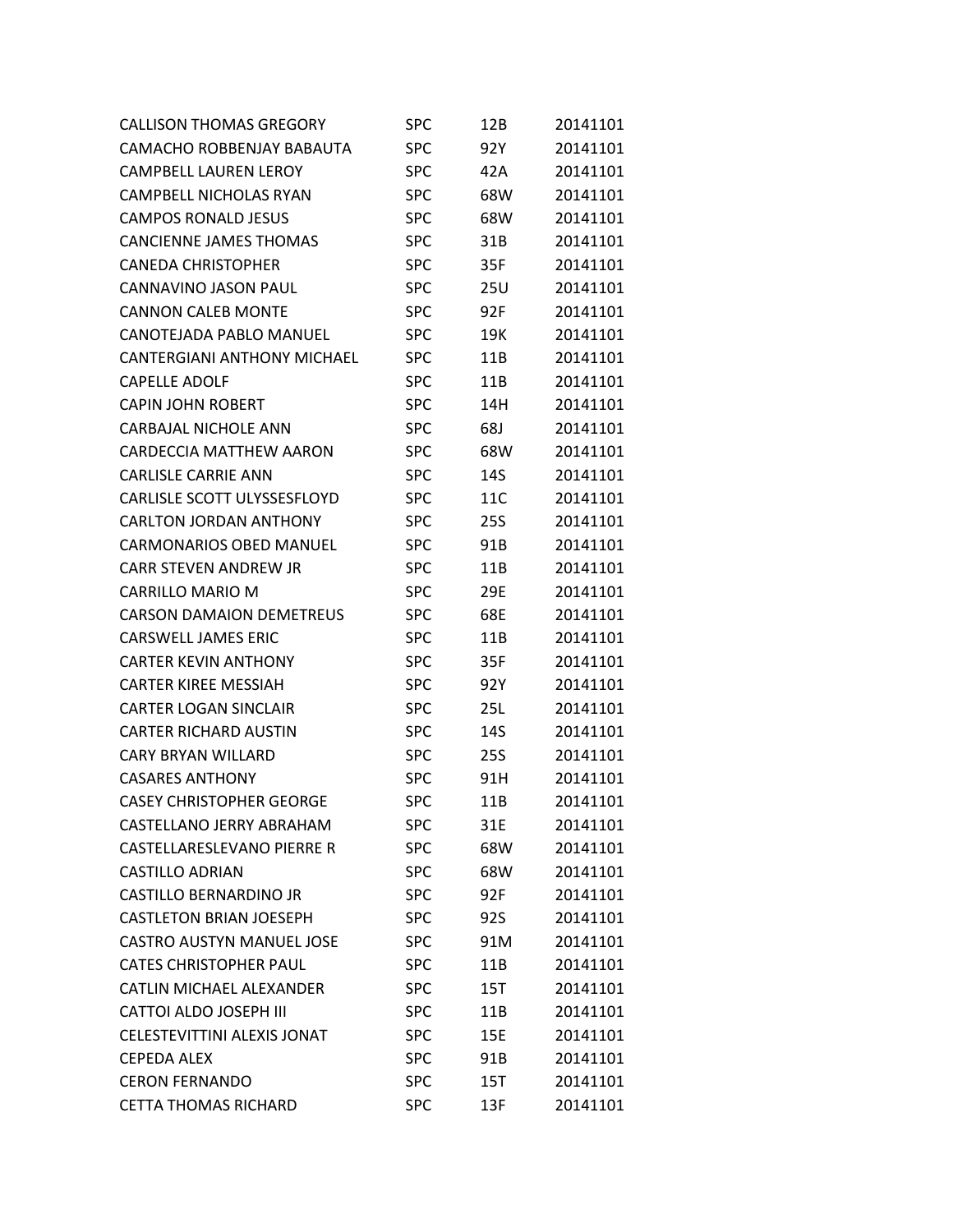| <b>CHANCE JUSTIN DEAN</b>          | <b>SPC</b> | 25U | 20141101 |
|------------------------------------|------------|-----|----------|
| <b>CHANCELLOR MARCUS ALLEN</b>     | <b>SPC</b> | 11B | 20141101 |
| <b>CHANG JOSHUA</b>                | <b>SPC</b> | 68P | 20141101 |
| <b>CHARLTON BRANDI JEAN</b>        | <b>SPC</b> | 68W | 20141101 |
| <b>CHAVES DUSTIN ERIC</b>          | <b>SPC</b> | 11B | 20141101 |
| <b>CHAVEZ MATEO LOUIS</b>          | <b>SPC</b> | 88M | 20141101 |
| <b>CHAVEZ RAMSES</b>               | <b>SPC</b> | 68W | 20141101 |
| <b>CHAVEZSANTOS JESUS</b>          | <b>SPC</b> | 68W | 20141101 |
| <b>CHEN HAO LIN</b>                | <b>SPC</b> | 88N | 20141101 |
| CHENEY JAMES RONALD III            | <b>SPC</b> | 12B | 20141101 |
| <b>CHERY SONY CHRISTIAN</b>        | <b>SPC</b> | 35G | 20141101 |
| <b>CHIASSON ANDREW SCOTT</b>       | <b>SPC</b> | 68W | 20141101 |
| <b>CHOLICO CHRISTOPHER EMMANUE</b> | <b>SPC</b> | 35F | 20141101 |
| <b>CHOZET JESSE ANGEL</b>          | <b>SPC</b> | 91B | 20141101 |
| <b>CHRISTIANSON CHRISTOPHER JO</b> | <b>SPC</b> | 13B | 20141101 |
| <b>CHU RODERICK DAVID</b>          | <b>SPC</b> | 11B | 20141101 |
| <b>CHURNING MALLORY SHOWALTER</b>  | <b>SPC</b> | 68W | 20141101 |
| <b>CISNEROS PATRICIA MARIE</b>     | <b>SPC</b> | 68W | 20141101 |
| <b>CLARK KENYA</b>                 | <b>SPC</b> | 15B | 20141101 |
| <b>CLARK KERRY ANTONIO JR</b>      | <b>SPC</b> | 42A | 20141101 |
| <b>CLARK MARY ELIZABETH</b>        | <b>SPC</b> | 92Y | 20141101 |
| <b>CLARK MORGAN KEITH</b>          | <b>SPC</b> | 91S | 20141101 |
| <b>CLARKE GEORGE ALBERT</b>        | <b>SPC</b> | 31B | 20141101 |
| <b>CLAUDIO HERIBERTO LOUIS</b>     | <b>SPC</b> | 91F | 20141101 |
| <b>CLAY LEWIS ANTHONY JR</b>       | <b>SPC</b> | 25U | 20141101 |
| <b>CLEMENTE ANGEL MANUEL</b>       | <b>SPC</b> | 11C | 20141101 |
| <b>CLIFFORD DEBORAH LEA</b>        | <b>SPC</b> | 91B | 20141101 |
| <b>CLIFTON AMILLEE</b>             | <b>SPC</b> | 25S | 20141101 |
| <b>CLOUD DEVON J HANNIBAL</b>      | <b>SPC</b> | 29E | 20141101 |
| <b>COBB SHAWNTE RENEE</b>          | <b>SPC</b> | 88H | 20141101 |
| <b>COCHRANE DAMIEN SAUL</b>        | <b>SPC</b> | 92G | 20141101 |
| <b>CODINGTON JAMES EDWIN</b>       | <b>SPC</b> | 68W | 20141101 |
| <b>CODY RYAN KEVIN</b>             | <b>SPC</b> | 13F | 20141101 |
| <b>COGSWELL ANDY WAYNE</b>         | <b>SPC</b> | 31B | 20141101 |
| <b>COLE MOORE LAKISHA SHAVON</b>   | <b>SPC</b> | 68R | 20141101 |
| <b>COLE RANDY BLAKE</b>            | <b>SPC</b> | 25Q | 20141101 |
| <b>COLEMAN SEANDARIUS MARKEZ</b>   | <b>SPC</b> | 56M | 20141101 |
| <b>COLES JAVONNE DONNELL</b>       | <b>SPC</b> | 94S | 20141101 |
| <b>COLLIER RICHARD ALLEN</b>       | <b>SPC</b> | 15P | 20141101 |
| <b>COLLINS BRANDON JARRELL</b>     | <b>SPC</b> | 13D | 20141101 |
| <b>COLLINS NICOLE</b>              | <b>SPC</b> | 74D | 20141101 |
| COLONOLMEDA FERNANDO               | <b>SPC</b> | 92Y | 20141101 |
| <b>COMBS CHARLES SCOTT</b>         | <b>SPC</b> | 11B | 20141101 |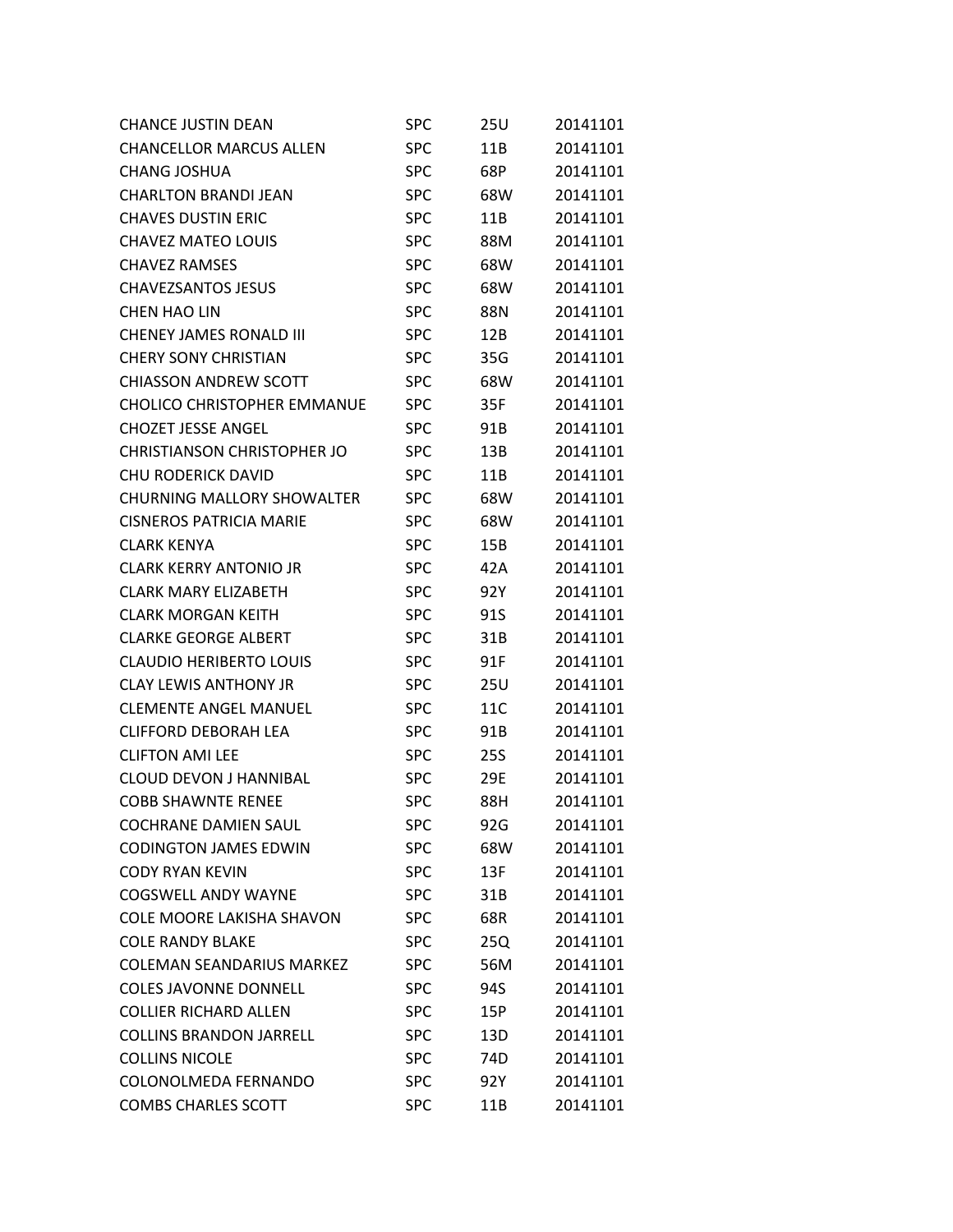| <b>COMER TIMOTHY DUANE</b>        | SPC        | 11B | 20141101 |
|-----------------------------------|------------|-----|----------|
| <b>COMTE TODD LYLE</b>            | <b>SPC</b> | 56M | 20141101 |
| <b>CONCEPCION YOSNIEL</b>         | <b>SPC</b> | 11B | 20141101 |
| <b>CONCHA MANELIK JUNIOR</b>      | <b>SPC</b> | 91B | 20141101 |
| <b>CONDE MICHAEL</b>              | <b>SPC</b> | 92F | 20141101 |
| <b>CONNOLLY HEATH EDWINTHOMAS</b> | <b>SPC</b> | 11B | 20141101 |
| <b>CONTRERAS RAFAEL ALFONZO</b>   | <b>SPC</b> | 13B | 20141101 |
| <b>CONWAY BRYAN HENRY</b>         | <b>SPC</b> | 15H | 20141101 |
| <b>COONS SHERRI LOUISE</b>        | <b>SPC</b> | 74D | 20141101 |
| COOPER BRECEDA JOSEPH HUMBE       | <b>SPC</b> | 14T | 20141101 |
| COOPER JAQUSHIA JANAY             | <b>SPC</b> | 88M | 20141101 |
| <b>COOPER NICHOLAS ANTHONY</b>    | <b>SPC</b> | 91B | 20141101 |
| <b>COOPER SHAWN</b>               | <b>SPC</b> | 92Y | 20141101 |
| <b>CORDIMA COLIN PETER</b>        | <b>SPC</b> | 94H | 20141101 |
| <b>CORONA MARCO ANTONIO</b>       | <b>SPC</b> | 13B | 20141101 |
| <b>CORPUS JOEL</b>                | <b>SPC</b> | 25U | 20141101 |
| <b>CORRALES GERARDO LIERA</b>     | <b>SPC</b> | 88M | 20141101 |
| <b>CORREAGOMEZ MARIO ANDRES</b>   | <b>SPC</b> | 91B | 20141101 |
| <b>CORSON JONATHAN CAREY</b>      | <b>SPC</b> | 68W | 20141101 |
| <b>COSCO CARSON SCOTT</b>         | <b>SPC</b> | 35F | 20141101 |
| <b>COSENTINO TREY THOMSON</b>     | <b>SPC</b> | 11B | 20141101 |
| <b>COSENTINO ZACHARY PETER</b>    | <b>SPC</b> | 11B | 20141101 |
| <b>COSTALES FRANCISCO JOSEPH</b>  | <b>SPC</b> | 11B | 20141101 |
| <b>COSTON JOSHUA DONALD III</b>   | <b>SPC</b> | 42A | 20141101 |
| COUNCIL JUSTIN DOMINIQUE          | <b>SPC</b> | 42A | 20141101 |
| <b>COUTE JARED ANDREW</b>         | <b>SPC</b> | 11B | 20141101 |
| <b>COX VIVIAN DESIREE</b>         | <b>SPC</b> | 68W | 20141101 |
| <b>CRABTREE WILLIAM JOEL</b>      | <b>SPC</b> | 15R | 20141101 |
| <b>CREEKMORE MITCHELL GARALD</b>  | <b>SPC</b> | 11B | 20141101 |
| <b>CRIDER JAMES MATTHEW</b>       | <b>SPC</b> | 11B | 20141101 |
| <b>CRISOSTOMO COREY PINAULA</b>   | <b>SPC</b> | 68W | 20141101 |
| <b>CROFT TYLER MICHAEL</b>        | <b>SPC</b> | 11B | 20141101 |
| <b>CROSEN CHRISTOPHER ALLEN</b>   | <b>SPC</b> | 11B | 20141101 |
| <b>CRUZ CARLOS ALBERTO</b>        | <b>SPC</b> | 11B | 20141101 |
| <b>CRUZ PEDRO NICHOLAS</b>        | <b>SPC</b> | 68K | 20141101 |
| <b>CUNNINGHAM MONAS LEE</b>       | <b>SPC</b> | 89D | 20141101 |
| <b>CURD AARON M</b>               | <b>SPC</b> | 35M | 20141101 |
| <b>CUSIMANO ANTHONY JOHN</b>      | <b>SPC</b> | 35P | 20141101 |
| <b>DALEY NICKEL OMEL</b>          | <b>SPC</b> | 11B | 20141101 |
| DALIPSINGH KERWIN MARC            | <b>SPC</b> | 11B | 20141101 |
| DALLMAN BRANDON THOMAS            | <b>SPC</b> | 11B | 20141101 |
| DANG HAI HOANGDUY                 | <b>SPC</b> | 74D | 20141101 |
| DANIEL CASEY DEVEN                | <b>SPC</b> | 13M | 20141101 |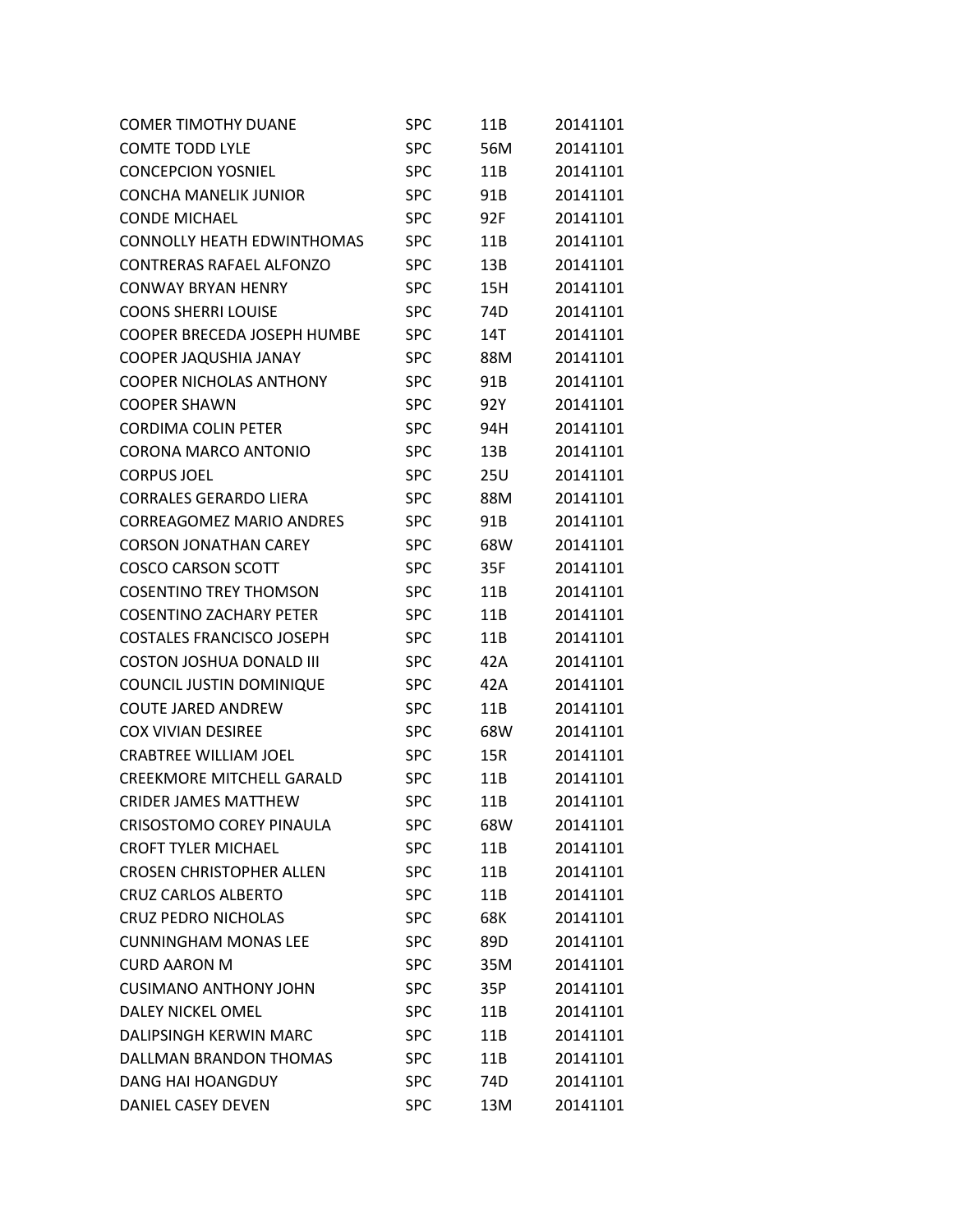| DANIELS DAMIAN LAMAR               | SPC        | 88M | 20141101 |
|------------------------------------|------------|-----|----------|
| DAO KRYSTAL                        | <b>SPC</b> | 31E | 20141101 |
| <b>DARDEN WILLIAM NEAL</b>         | <b>SPC</b> | 12B | 20141101 |
| DAVIDSON NICHOLAS THOMAS           | <b>SPC</b> | 13F | 20141101 |
| DAVIDSON TERRANCE ALLEN            | <b>SPC</b> | 91B | 20141101 |
| DAVIS ANDRAECUS LEKENDRICK         | <b>SPC</b> | 68W | 20141101 |
| <b>DAVIS GERALD FRANKLIN</b>       | <b>SPC</b> | 11B | 20141101 |
| <b>DAVIS JOSEPH MICHAEL</b>        | <b>SPC</b> | 12B | 20141101 |
| DAVIS JRON JERRY                   | <b>SPC</b> | 74D | 20141101 |
| DAVIS KEITH CHARLES JR             | <b>SPC</b> | 25Q | 20141101 |
| DAVIS MEGAN VIRGINIA               | <b>SPC</b> | 92G | 20141101 |
| <b>DAVIS ROBERT ANTHONY</b>        | <b>SPC</b> | 15G | 20141101 |
| DAVIS RYAN HAYES                   | <b>SPC</b> | 88M | 20141101 |
| DAVIS SHANE TYRONE                 | <b>SPC</b> | 74D | 20141101 |
| <b>DAVIS STEPHEN GREGORY</b>       | <b>SPC</b> | 11B | 20141101 |
| <b>DEAN CHARLES BOIMA</b>          | <b>SPC</b> | 19D | 20141101 |
| <b>DEAN JUSTIN MARK</b>            | <b>SPC</b> | 68W | 20141101 |
| DECARVALHO ANTHONY ROBERTO         | <b>SPC</b> | 13D | 20141101 |
| <b>DECROIX CHRISTOPHER CAMERON</b> | <b>SPC</b> | 68W | 20141101 |
| <b>DEES JERRY TYLER</b>            | <b>SPC</b> | 11B | 20141101 |
| <b>DEJESUS VICTOR M</b>            | <b>SPC</b> | 92Y | 20141101 |
| DELACRUZ MICHAEL ANDREW            | <b>SPC</b> | 13B | 20141101 |
| DELANEY KEVIN BERNARD JR           | <b>SPC</b> | 91B | 20141101 |
| <b>DELASHMIT RYAN EUGENE</b>       | <b>SPC</b> | 11B | 20141101 |
| DELATORREHERNANDEZ JULIO E         | <b>SPC</b> | 11B | 20141101 |
| DELAVEGA DANIEL JUNCO              | <b>SPC</b> | 35F | 20141101 |
| <b>DELEGGE MICHAEL WILLIAM</b>     | <b>SPC</b> | 35Q | 20141101 |
| <b>DELEON PATRICK</b>              | <b>SPC</b> | 15R | 20141101 |
| <b>DELGADO ERIK ALEXANDER</b>      | <b>SPC</b> | 11B | 20141101 |
| <b>DELGADO ULISES</b>              | <b>SPC</b> | 15T | 20141101 |
| <b>DELIMA ANDERSON GONCALVES</b>   | <b>SPC</b> | 68W | 20141101 |
| <b>DELK MICHAEL WILLIAM</b>        | <b>SPC</b> | 35M | 20141101 |
| <b>DELPH MATTHEW JAMES</b>         | <b>SPC</b> | 25Q | 20141101 |
| DELROSARIO DIONISIO BELGICA        | <b>SPC</b> | 15Y | 20141101 |
| <b>DELUCA FORREST JAMES</b>        | <b>SPC</b> | 11C | 20141101 |
| <b>DEMENT CALEB BURTON</b>         | <b>SPC</b> | 68W | 20141101 |
| DEMETROPOULOS STEFFAN N            | <b>SPC</b> | 11C | 20141101 |
| <b>DEOL MATTHEW ROBERT</b>         | <b>SPC</b> | 11B | 20141101 |
| <b>DEPAN LOUIS DANIEL</b>          | <b>SPC</b> | 15R | 20141101 |
| <b>DEQUINZIO CRYSTAL MARIE</b>     | <b>SPC</b> | 74D | 20141101 |
| <b>DEROBOAM EARL LEON III</b>      | <b>SPC</b> | 92G | 20141101 |
| <b>DEUPREE CAMERON WEBB</b>        | <b>SPC</b> | 15T | 20141101 |
| <b>DIALLO TAJH MALIK</b>           | <b>SPC</b> | 31B | 20141101 |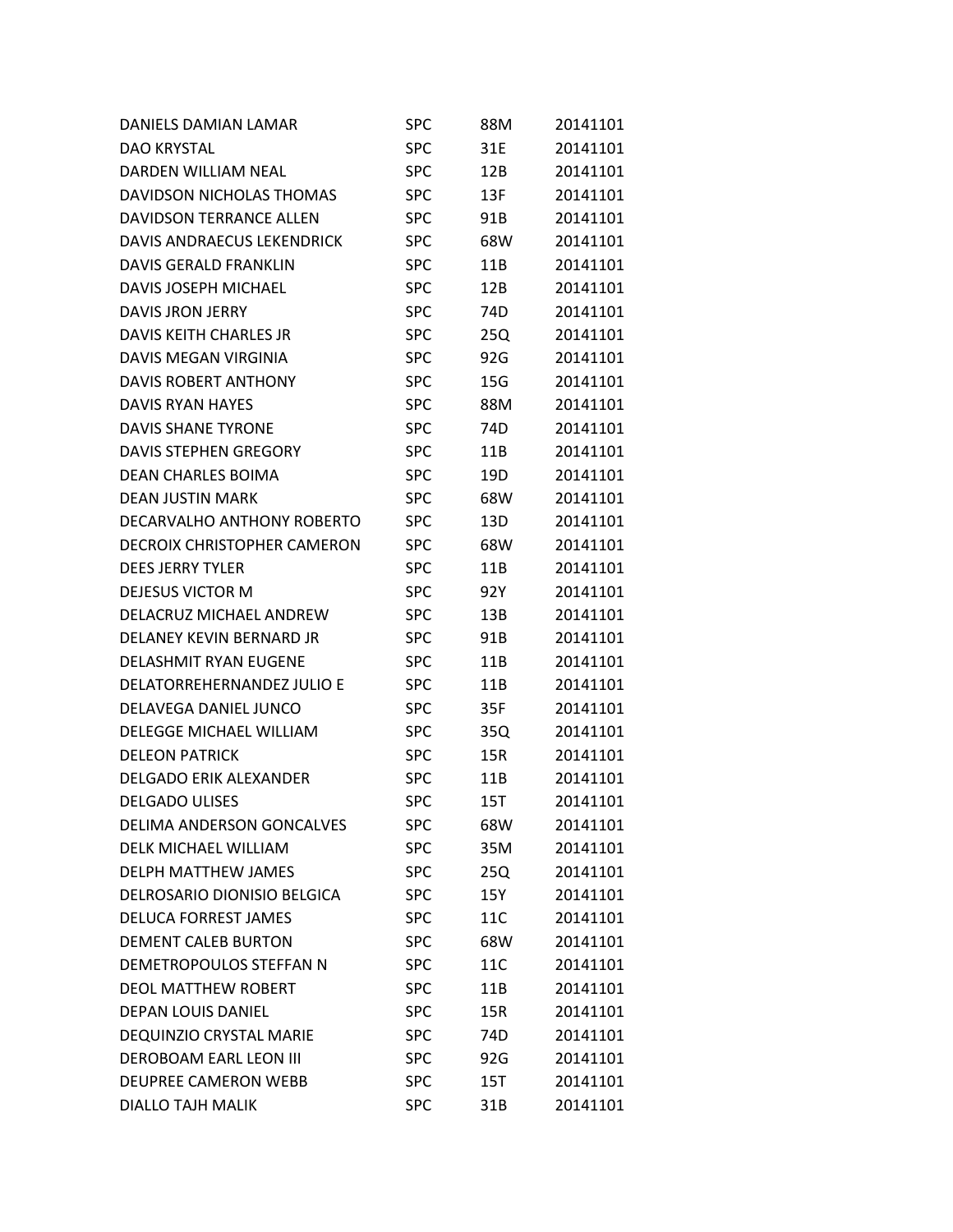| DIAMOND ROBERT E              | SPC        | 15R | 20141101 |
|-------------------------------|------------|-----|----------|
| <b>DIAS BRITTANY MICHELLE</b> | <b>SPC</b> | 91H | 20141101 |
| DIAZ ALEC WILLIAM             | <b>SPC</b> | 13B | 20141101 |
| DIAZ GONZALO JR               | <b>SPC</b> | 68W | 20141101 |
| DIAZ JOSE RAMON               | <b>SPC</b> | 15W | 20141101 |
| DICKINSON ROBERT JAY          | <b>SPC</b> | 88M | 20141101 |
| <b>DICKSON JASON S</b>        | <b>SPC</b> | 91H | 20141101 |
| DIEL STEPHEN ALFRED           | <b>SPC</b> | 35P | 20141101 |
| DIMAS ARTURO MIGUEL JR        | <b>SPC</b> | 15B | 20141101 |
| <b>DIMMICK DALTON JOHN</b>    | <b>SPC</b> | 91S | 20141101 |
| DIPASQUALE LOUIS JOSEPH III   | <b>SPC</b> | 31B | 20141101 |
| DISINGER MICHAEL ALAN JR      | <b>SPC</b> | 91B | 20141101 |
| <b>DJURIC MARKO</b>           | <b>SPC</b> | 11B | 20141101 |
| DODD CHRISTOPHER ALLAN        | <b>SPC</b> | 13F | 20141101 |
| DODSON ANDREW CLEVELAND       | <b>SPC</b> | 11B | 20141101 |
| DOGBE YOUNGE F DELASI         | <b>SPC</b> | 92W | 20141101 |
| <b>DOHRN JEREMY RICHARD</b>   | <b>SPC</b> | 31B | 20141101 |
| DOMANSKI JONATHAN ANTHONY     | <b>SPC</b> | 15W | 20141101 |
| <b>DOMBOU ERIC</b>            | <b>SPC</b> | 68R | 20141101 |
| DOMINGUEZ JOSE ENRIQUE        | <b>SPC</b> | 15U | 20141101 |
| DOMINGUEZ RAYMOND ALAN        | <b>SPC</b> | 31B | 20141101 |
| <b>DONAHUE JODIE LEE</b>      | <b>SPC</b> | 11B | 20141101 |
| <b>DONAHUE SHANE MICHAEL</b>  | <b>SPC</b> | 68X | 20141101 |
| <b>DONLEY SHAUN PATRICK</b>   | <b>SPC</b> | 11B | 20141101 |
| DONNEL JAMES JOSEPH JR        | SPC        | 68W | 20141101 |
| DORMAN RICHARD CHRISTOPHER    | <b>SPC</b> | 31E | 20141101 |
| <b>DORSEY NEILSON EUGENE</b>  | <b>SPC</b> | 11B | 20141101 |
| <b>DOSCHER JEREMY MARTIN</b>  | <b>SPC</b> | 91B | 20141101 |
| DOUBLEDAY SAMANTHA            | <b>SPC</b> | 88M | 20141101 |
| <b>DOUGLAS KENNETH GEORGE</b> | <b>SPC</b> | 15Y | 20141101 |
| <b>DOWNS BLAKE MAXWELL</b>    | <b>SPC</b> | 35F | 20141101 |
| DROHAN JOHN CHRISTOPHER       | <b>SPC</b> | 11B | 20141101 |
| DRUMM ROBERT WILLIAM          | <b>SPC</b> | 13B | 20141101 |
| DUDLEY CALVIN DEWAYNE JR      | <b>SPC</b> | 11B | 20141101 |
| <b>DUGAN BRETT ALAN</b>       | <b>SPC</b> | 11B | 20141101 |
| <b>DUGGER JOHN KEVIN</b>      | <b>SPC</b> | 94S | 20141101 |
| DUNBAR KENNARD RAMON          | <b>SPC</b> | 25Q | 20141101 |
| <b>DUNCAN ALKEEM JAMART</b>   | <b>SPC</b> | 42A | 20141101 |
| DUNCAN AMBER JACQUETTA        | <b>SPC</b> | 42A | 20141101 |
| <b>DUNCAN KEITH LEE</b>       | <b>SPC</b> | 15P | 20141101 |
| DUVAL STEPHEN GEORGE JR       | <b>SPC</b> | 35P | 20141101 |
| <b>DUVELSAINT CALEB</b>       | <b>SPC</b> | 68W | 20141101 |
| DYKE JENNIFER NICOLE          | <b>SPC</b> | 14H | 20141101 |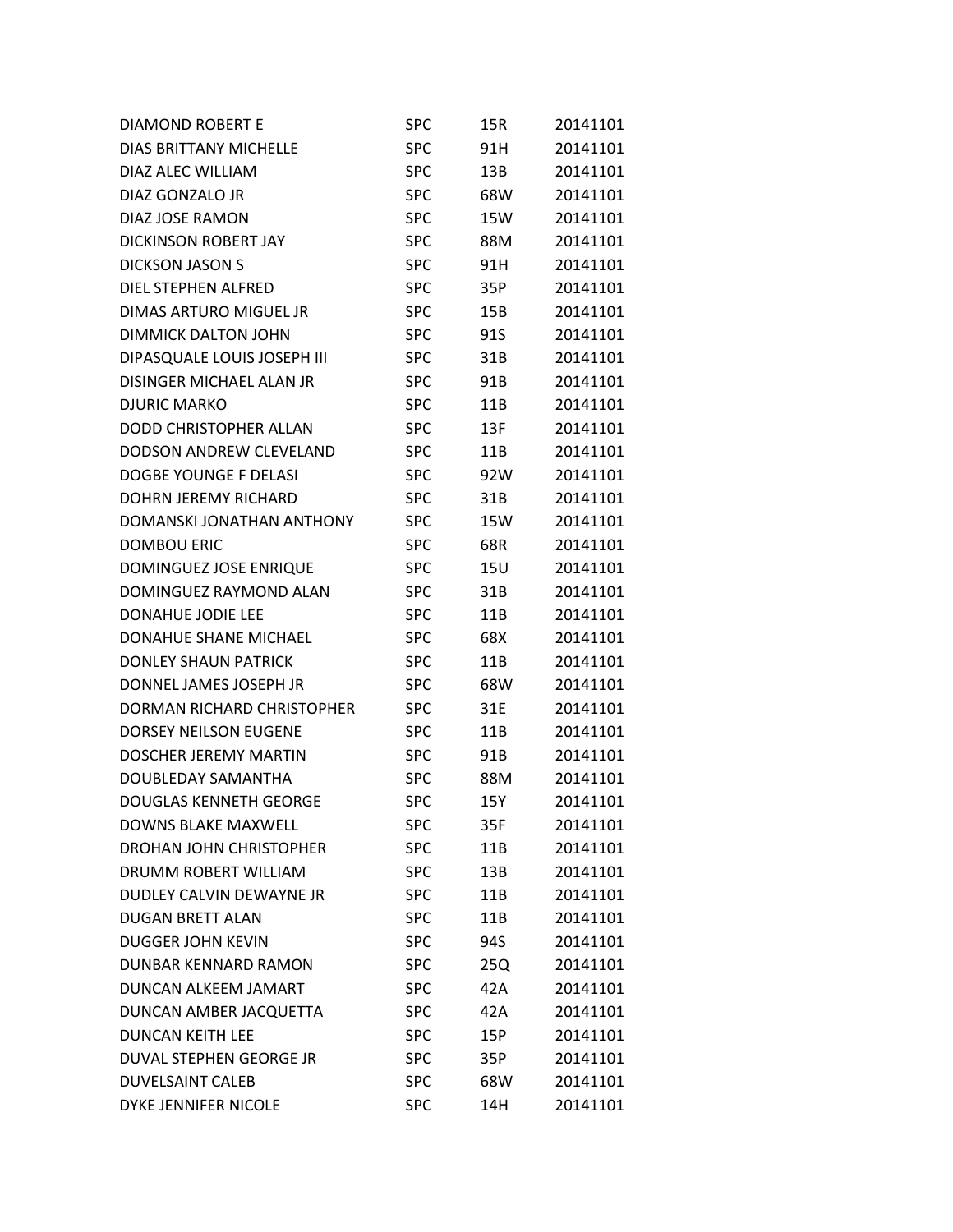| <b>EALEY CARL MAX JR</b>         | <b>SPC</b> | 13B        | 20141101 |
|----------------------------------|------------|------------|----------|
| EBERHARD BRIAN WILLIAM           | <b>SPC</b> | 42A        | 20141101 |
| <b>EBY CHRISTOPHER LEE</b>       | <b>SPC</b> | 11B        | 20141101 |
| <b>ECKERSLEY JAMES DEITS</b>     | <b>SPC</b> | 68W        | 20141101 |
| <b>EDWARDS CHARLES THOMAS</b>    | <b>SPC</b> | 12B        | 20141101 |
| <b>EDWARDS KENNETH ASHLEY</b>    | <b>SPC</b> | <b>25S</b> | 20141101 |
| <b>EDWARDS RYAN DAVID</b>        | <b>SPC</b> | 31B        | 20141101 |
| <b>EICHELBERGER CHARLES</b>      | <b>SPC</b> | 92G        | 20141101 |
| EISELE JOSHUA AARON              | <b>SPC</b> | 13F        | 20141101 |
| <b>ELLINGER SETH DANIEL</b>      | <b>SPC</b> | 11B        | 20141101 |
| <b>ELLIOTT JACKSON ANDREW</b>    | <b>SPC</b> | 15T        | 20141101 |
| ELLMAN MICHAEL BRADLEY           | <b>SPC</b> | 35P        | 20141101 |
| <b>ELMORE KYLE GREGORY</b>       | <b>SPC</b> | 91B        | 20141101 |
| <b>ELVE MARVIN LEONCE</b>        | <b>SPC</b> | 25L        | 20141101 |
| <b>ENGER SKYLER JAMES</b>        | <b>SPC</b> | 68W        | 20141101 |
| <b>ENGRACIO MICHAEL ANTHONY</b>  | <b>SPC</b> | 11B        | 20141101 |
| <b>ENRIQUEZ ADAM</b>             | <b>SPC</b> | 88M        | 20141101 |
| <b>ERICKSON THERON ARTHUR</b>    | <b>SPC</b> | 11B        | 20141101 |
| <b>ERTEL NICKOLAS ALLEN</b>      | <b>SPC</b> | 15U        | 20141101 |
| <b>ESPARZAMORALES IVAN</b>       | <b>SPC</b> | 31B        | 20141101 |
| ESPINOZA ANGEL FRANCISCO         | <b>SPC</b> | 13B        | 20141101 |
| ESTREMERA JESZARITH CABAHUG      | <b>SPC</b> | 68W        | 20141101 |
| <b>ETHEREDGE MARK ANTHONY</b>    | <b>SPC</b> | 31B        | 20141101 |
| <b>ETHERIDGE DAROLD CHARLES</b>  | <b>SPC</b> | 12B        | 20141101 |
| EUSEBIO ANTHONY COLOMA           | <b>SPC</b> | 68E        | 20141101 |
| EUSTICE RUSSELL JEFFERYANDR      | <b>SPC</b> | 91B        | 20141101 |
| EVANGELISTA ARAN EVAN REMPI      | <b>SPC</b> | 15P        | 20141101 |
| EVANS JOHNATHAN NEAL             | <b>SPC</b> | 35P        | 20141101 |
| <b>EVENSON WESLEY GAGE</b>       | <b>SPC</b> | 91F        | 20141101 |
| <b>FAHRENHOLZ KYLE LEE</b>       | <b>SPC</b> | 25U        | 20141101 |
| <b>FALLIN KRISTINA MARIE</b>     | <b>SPC</b> | 68G        | 20141101 |
| <b>FARHADIKIA HOSSEIN</b>        | <b>SPC</b> | 35P        | 20141101 |
| <b>FARISS KAI MATTHEW</b>        | <b>SPC</b> | 31B        | 20141101 |
| <b>FARRIER BENJAMIN WILLIAM</b>  | <b>SPC</b> | 13B        | 20141101 |
| <b>FARROW JOSHUA ELI</b>         | <b>SPC</b> | 88M        | 20141101 |
| <b>FAULK CARL DEON</b>           | <b>SPC</b> | 92F        | 20141101 |
| <b>FAZZOLARI DANIEL LOUIS</b>    | <b>SPC</b> | 11B        | 20141101 |
| <b>FEARS ENTRISSE LOVE SHAN</b>  | <b>SPC</b> | 92F        | 20141101 |
| <b>FELICIANO FREDERICK JOHN</b>  | <b>SPC</b> | 13D        | 20141101 |
| FELL SCOTT WILLIAM               | <b>SPC</b> | 91B        | 20141101 |
| <b>FENDER RICARDO KELENE</b>     | <b>SPC</b> | 92F        | 20141101 |
| <b>FERGUSON CARLOS FREDERICO</b> | <b>SPC</b> | 31B        | 20141101 |
| FERNANDEZ FERMIN LEONARDO        | <b>SPC</b> | 68W        | 20141101 |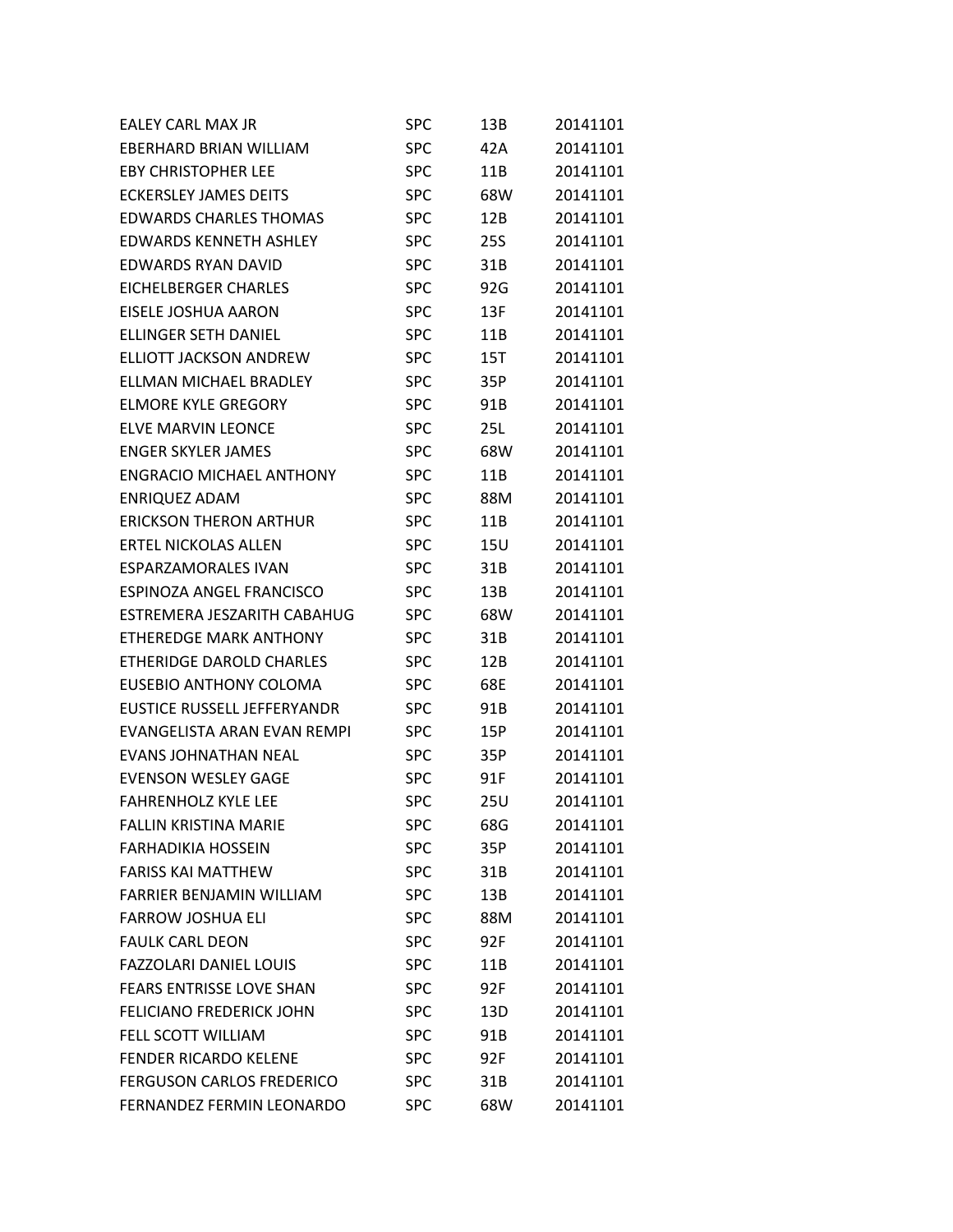| FERNANDEZHUERTA ALBERT PABL        | <b>SPC</b> | 91B | 20141101 |
|------------------------------------|------------|-----|----------|
| <b>FERRAREN CHRISTOPHER RAYMON</b> | <b>SPC</b> | 88L | 20141101 |
| <b>FERRARIO JAMES PAUL</b>         | <b>SPC</b> | 31B | 20141101 |
| <b>FIELDS SAMUEL TODD</b>          | <b>SPC</b> | 91B | 20141101 |
| FIFITA AISAKE FAHITAHA JR          | <b>SPC</b> | 12B | 20141101 |
| <b>FIGUEROA MONET MINUET</b>       | <b>SPC</b> | 31B | 20141101 |
| <b>FILLION TRAVIS ALLEN</b>        | <b>SPC</b> | 68W | 20141101 |
| FILLMORE MICHAEL ROY               | SPC        | 15W | 20141101 |
| <b>FINLEY WADE MICHAEL CAMPBEL</b> | <b>SPC</b> | 31D | 20141101 |
| <b>FINN BRENDAN PAUL</b>           | <b>SPC</b> | 91B | 20141101 |
| <b>FINTON SEAN PATRICK</b>         | <b>SPC</b> | 11B | 20141101 |
| <b>FISCHER NATHAN CHARLES</b>      | SPC        | 68P | 20141101 |
| <b>FITZPATRICK GENEVA ASHLEY</b>   | <b>SPC</b> | 35F | 20141101 |
| <b>FLANARY JOSHUA CARL</b>         | <b>SPC</b> | 35T | 20141101 |
| <b>FLANNERY PATRICK DENNIS JR</b>  | <b>SPC</b> | 13F | 20141101 |
| <b>FLEMING JERICHO WADE</b>        | <b>SPC</b> | 11B | 20141101 |
| FLEMISTER LAKITA BREIONA MA        | <b>SPC</b> | 92G | 20141101 |
| FLETCHER JOSHUA ADAM               | <b>SPC</b> | 13B | 20141101 |
| <b>FLORES BENJAMIN</b>             | <b>SPC</b> | 13B | 20141101 |
| <b>FLORES CHRISTOPHER SAUL</b>     | <b>SPC</b> | 12B | 20141101 |
| <b>FOLAMI ADEOLA JUBRIL</b>        | <b>SPC</b> | 31B | 20141101 |
| <b>FOLIE PHILLIP LEROY</b>         | <b>SPC</b> | 94S | 20141101 |
| <b>FORD ANDREW THOMAS</b>          | <b>SPC</b> | 13B | 20141101 |
| <b>FORD BREHON MICHAEL</b>         | <b>SPC</b> | 25Q | 20141101 |
| <b>FORD KELVIN DARRYL II</b>       | <b>SPC</b> | 42A | 20141101 |
| <b>FORREST NICHOLAS KEITH</b>      | <b>SPC</b> | 13F | 20141101 |
| <b>FORTON JAMIE KRISTINE</b>       | <b>SPC</b> | 68X | 20141101 |
| FOSTER JOHN FITZGERALD JR          | <b>SPC</b> | 11B | 20141101 |
| FRAIN ROBERT ALLEN JR              | <b>SPC</b> | 15T | 20141101 |
| <b>FRALEY JOSHUA WILLIAM</b>       | <b>SPC</b> | 11B | 20141101 |
| <b>FRAME FALYNN ORIEN</b>          | <b>SPC</b> | 11B | 20141101 |
| <b>FRANCIS LONNIE BENARD</b>       | <b>SPC</b> | 92Y | 20141101 |
| <b>FRANCO GUSTAVO C</b>            | <b>SPC</b> | 11B | 20141101 |
| <b>FRANK JALESA G</b>              | <b>SPC</b> | 88M | 20141101 |
| <b>FRANKLIN TRAVIS LEE</b>         | <b>SPC</b> | 11B | 20141101 |
| <b>FRANKS CAMERON EUGENE</b>       | <b>SPC</b> | 11B | 20141101 |
| <b>FRASER DUNCAN KERRY KAY S</b>   | <b>SPC</b> | 68W | 20141101 |
| <b>FRAZIER JARON OMAR</b>          | <b>SPC</b> | 14T | 20141101 |
| <b>FRAZIER YULIA</b>               | <b>SPC</b> | 74D | 20141101 |
| <b>FREDERICK LEWIS MICHAEL</b>     | <b>SPC</b> | 31K | 20141101 |
| FREEMAN JEFFREY DAVID              | <b>SPC</b> | 13B | 20141101 |
| <b>FREEMAN KANE JAMES</b>          | <b>SPC</b> | 35P | 20141101 |
| <b>FREEMAN ROBERT CHANCE</b>       | <b>SPC</b> | 35F | 20141101 |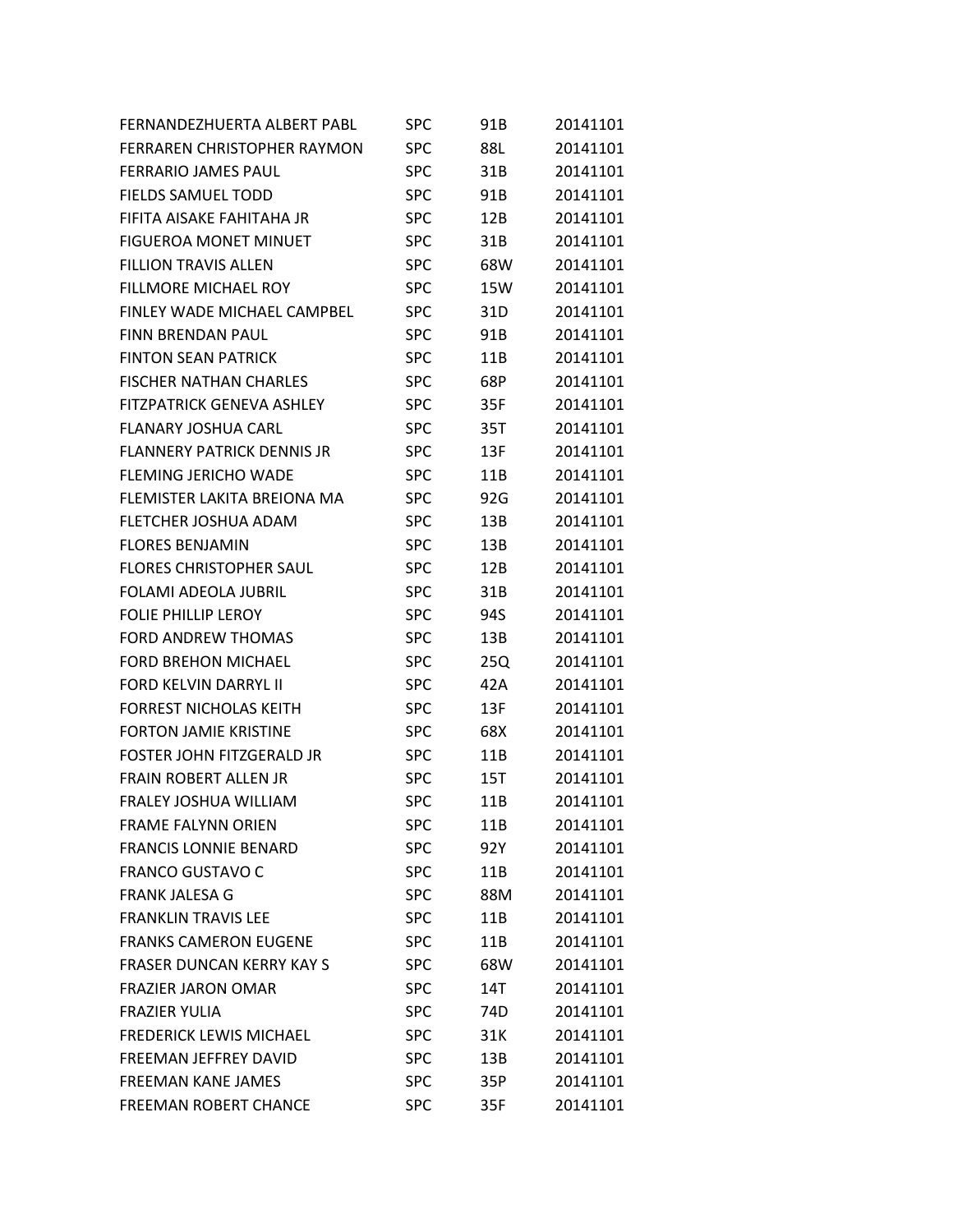| <b>FREEMAN ROYCE BRIAN II</b>      | <b>SPC</b> | 91B | 20141101 |
|------------------------------------|------------|-----|----------|
| FREEMAN SHENEIKA LASHAUN           | <b>SPC</b> | 88M | 20141101 |
| FREEMAN XAVIER DAMIAN              | <b>SPC</b> | 88M | 20141101 |
| <b>FRITCH TIMOTHY AARON</b>        | <b>SPC</b> | 15U | 20141101 |
| <b>FROCIONE TRAVIS ERNESTP</b>     | <b>SPC</b> | 31B | 20141101 |
| <b>FROST ADAM MICHAEL</b>          | <b>SPC</b> | 11B | 20141101 |
| <b>FRUGE DAVID ADAM</b>            | <b>SPC</b> | 91B | 20141101 |
| <b>FRY ASHER THOMAS</b>            | <b>SPC</b> | 94E | 20141101 |
| <b>FRYE JOSHUA CLINTON</b>         | <b>SPC</b> | 91B | 20141101 |
| <b>FUENTESPEREZ ARTURO</b>         | <b>SPC</b> | 74D | 20141101 |
| <b>FULK EDWARD LEE JR</b>          | <b>SPC</b> | 35P | 20141101 |
| <b>FULLBRIGHT EDDIE JOSEPH</b>     | <b>SPC</b> | 15T | 20141101 |
| <b>FUNICELLA ANDREW PAUL</b>       | <b>SPC</b> | 94S | 20141101 |
| <b>FUNSCH STEVEN DELMAR</b>        | <b>SPC</b> | 15R | 20141101 |
| <b>FUSSELMAN MICHAEL WAYNE</b>     | <b>SPC</b> | 35T | 20141101 |
| <b>GADSDEN CHARNESE SHANTEL</b>    | <b>SPC</b> | 92G | 20141101 |
| <b>GAGER ALVIN JAMAL</b>           | <b>SPC</b> | 13B | 20141101 |
| <b>GAINES ERIC DEANTE</b>          | <b>SPC</b> | 68S | 20141101 |
| <b>GAINES FASION AMOD</b>          | <b>SPC</b> | 25V | 20141101 |
| <b>GALLAWAY MATTHEW RYAN</b>       | <b>SPC</b> | 11B | 20141101 |
| <b>GALLEGOS FRED LEEKAUIKEOLAN</b> | <b>SPC</b> | 25Q | 20141101 |
| <b>GAMEZ JOSE EDUARDO</b>          | <b>SPC</b> | 12B | 20141101 |
| <b>GANO PHILIP ANTHONY BEBELON</b> | <b>SPC</b> | 92F | 20141101 |
| <b>GARCIA FRANK PANCHO</b>         | <b>SPC</b> | 11B | 20141101 |
| <b>GARCIA ISMAEL</b>               | <b>SPC</b> | 13B | 20141101 |
| <b>GARCIA JACOB JAMES</b>          | <b>SPC</b> | 35P | 20141101 |
| <b>GARCIA JOHANNA RUTH</b>         | <b>SPC</b> | 68W | 20141101 |
| <b>GARCIA JOHN MICHAEL ANGELO</b>  | <b>SPC</b> | 11B | 20141101 |
| <b>GARCIA LUIS ANTONIO</b>         | <b>SPC</b> | 35M | 20141101 |
| <b>GARCIA MATHEW ROMAN</b>         | <b>SPC</b> | 92G | 20141101 |
| <b>GARCIACASTILLO DIEGO</b>        | <b>SPC</b> | 92Y | 20141101 |
| <b>GARDNER ANTHONY ROMAN</b>       | <b>SPC</b> | 68W | 20141101 |
| <b>GARDNER TRAVIS CLAY</b>         | <b>SPC</b> | 13B | 20141101 |
| <b>GARLAND ADRIAN DESHAUN</b>      | <b>SPC</b> | 25L | 20141101 |
| <b>GARRETT AMANDA CHARLINE</b>     | <b>SPC</b> | 88M | 20141101 |
| <b>GARRETT DAVID WAYNE</b>         | <b>SPC</b> | 11B | 20141101 |
| <b>GARRETT DOMONIQUE CHICAGO</b>   | <b>SPC</b> | 42A | 20141101 |
| <b>GARRIDO KEVIN JOHN</b>          | <b>SPC</b> | 92Y | 20141101 |
| <b>GARRISON GARY WAYNE</b>         | <b>SPC</b> | 15T | 20141101 |
| <b>GARZA GABRIEL JR</b>            | <b>SPC</b> | 15N | 20141101 |
| <b>GASTON PERCY LENARD</b>         | <b>SPC</b> | 91H | 20141101 |
| <b>GATTIS MARSHALL STRAWN</b>      | <b>SPC</b> | 11B | 20141101 |
| <b>GATTISON ANTONIO DEVON</b>      | <b>SPC</b> | 88M | 20141101 |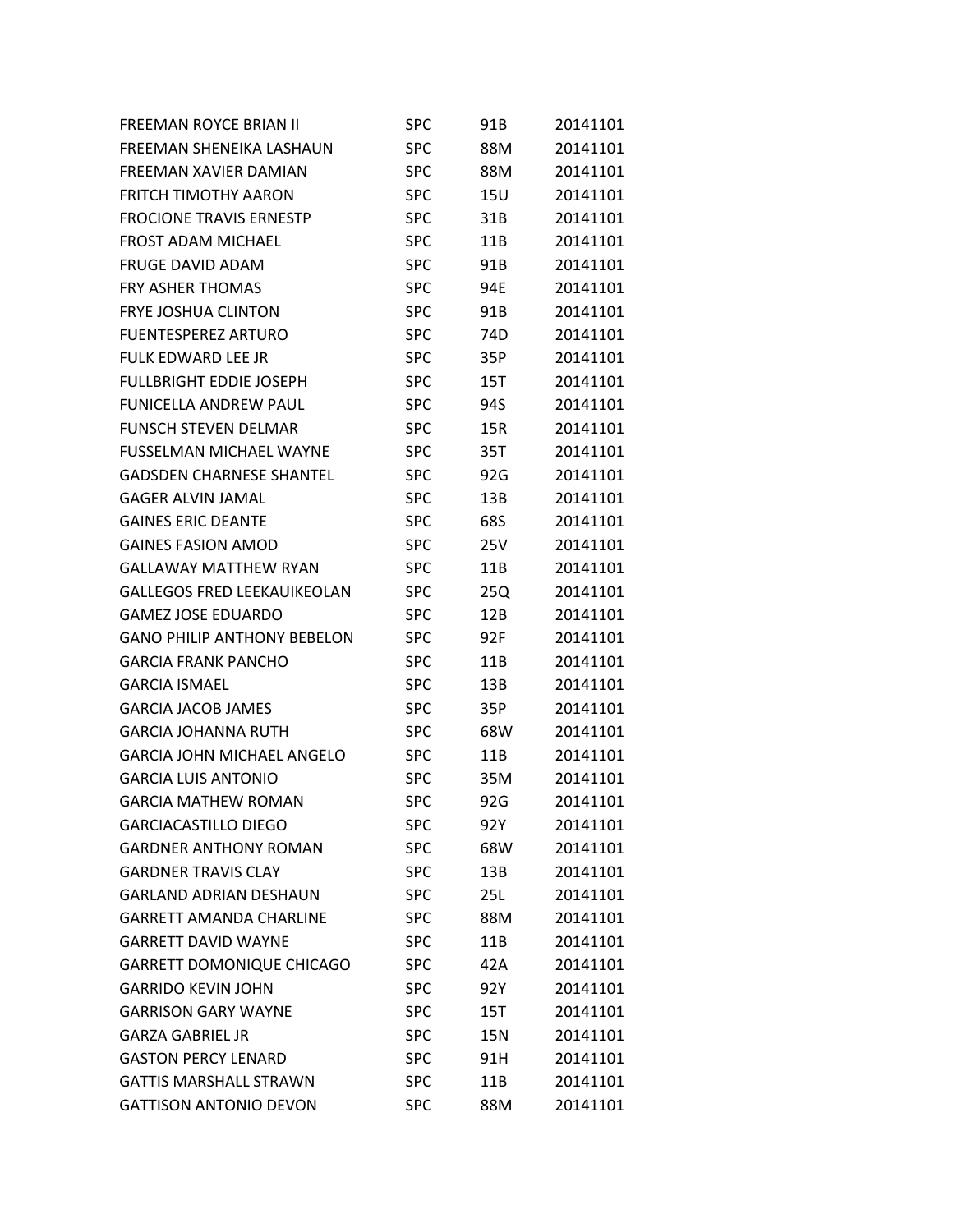| <b>GAVIOLA KINGDIEGO MAGTOTO</b>  | <b>SPC</b> | 92Y | 20141101 |
|-----------------------------------|------------|-----|----------|
| <b>GAYTAN CHARLES EDWARD JR</b>   | <b>SPC</b> | 31B | 20141101 |
| <b>GENER ANDRIY O</b>             | <b>SPC</b> | 11B | 20141101 |
| <b>GENSLER JASON KEITH</b>        | <b>SPC</b> | 11B | 20141101 |
| <b>GETTS RICHARD DWAINE</b>       | <b>SPC</b> | 31B | 20141101 |
| <b>GHANTDAVID CEDRICK MAURICE</b> | <b>SPC</b> | 92G | 20141101 |
| <b>GHOSH ARIJIT</b>               | <b>SPC</b> | 13B | 20141101 |
| <b>GHOSLIN JONATHAN COLE</b>      | <b>SPC</b> | 11B | 20141101 |
| <b>GIBSON TYLER LOUIS</b>         | <b>SPC</b> | 13F | 20141101 |
| <b>GIDDENS ALNESHIA JUANITA</b>   | <b>SPC</b> | 35M | 20141101 |
| <b>GILBERT JOE BARTLEY JR</b>     | <b>SPC</b> | 88N | 20141101 |
| <b>GILL JARVIS DOUGLAS</b>        | <b>SPC</b> | 92G | 20141101 |
| <b>GILL SHAWN LEWIS II</b>        | <b>SPC</b> | 42A | 20141101 |
| <b>GILLBRANION SARAH ANN</b>      | <b>SPC</b> | 68A | 20141101 |
| <b>GILLELAND WILLIAM GENE</b>     | <b>SPC</b> | 68W | 20141101 |
| <b>GILLESPIE DEREK TYLER</b>      | <b>SPC</b> | 15P | 20141101 |
| <b>GILLESPIE TIMOTHY MICHAEL</b>  | <b>SPC</b> | 11B | 20141101 |
| <b>GILLIS VERNON LAMONT</b>       | <b>SPC</b> | 31B | 20141101 |
| <b>GILPIN JOSHUA ALEXANDER</b>    | <b>SPC</b> | 11B | 20141101 |
| <b>GILSON SEAN D</b>              | <b>SPC</b> | 35F | 20141101 |
| <b>GIUSTO ANTHONY FRANCIS</b>     | <b>SPC</b> | 35P | 20141101 |
| <b>GLAUDE JEFFREY ERIC</b>        | <b>SPC</b> | 12B | 20141101 |
| <b>GLAVAS JOHN JAMES</b>          | <b>SPC</b> | 31E | 20141101 |
| <b>GLOVER GUIFFRE QUINTIN</b>     | <b>SPC</b> | 19K | 20141101 |
| <b>GOACHER JESSICA NICOLE</b>     | <b>SPC</b> | 31B | 20141101 |
| <b>GOLAS COREY ROBERT</b>         | <b>SPC</b> | 88M | 20141101 |
| <b>GOLDTHRITE JOHN CARLJOSEPH</b> | <b>SPC</b> | 31B | 20141101 |
| <b>GOMEZ HUNTER</b>               | <b>SPC</b> | 11B | 20141101 |
| <b>GOMEZ MANUEL II</b>            | <b>SPC</b> | 13B | 20141101 |
| <b>GONZALES STEPHEN RYAN</b>      | <b>SPC</b> | 35F | 20141101 |
| <b>GONZALEZ JONATHAN FRED</b>     | <b>SPC</b> | 11B | 20141101 |
| <b>GONZALEZVANEGAS WAGNER S</b>   | <b>SPC</b> | 11B | 20141101 |
| <b>GOOD ROBERT TOMAS</b>          | <b>SPC</b> | 11B | 20141101 |
| <b>GOODIN ANDRE LAMONT JR</b>     | <b>SPC</b> | 11B | 20141101 |
| <b>GOODLUCK JONATHAN ZACHARY</b>  | <b>SPC</b> | 14T | 20141101 |
| <b>GOODWIN JACQUELINE M</b>       | <b>SPC</b> | 68W | 20141101 |
| <b>GOOLSBY JOHNNY NELSON JR</b>   | <b>SPC</b> | 74D | 20141101 |
| <b>GOOLSBY WAID DALAINE III</b>   | <b>SPC</b> | 68K | 20141101 |
| <b>GORDON DANE TAYLOR</b>         | <b>SPC</b> | 11B | 20141101 |
| <b>GORMAN STEPHEN ALBERT</b>      | <b>SPC</b> | 11B | 20141101 |
| <b>GOSSER STEVEN RAY</b>          | <b>SPC</b> | 92F | 20141101 |
| <b>GOTO SAJI GOH</b>              | <b>SPC</b> | 11B | 20141101 |
| <b>GRADY SHARDE LORRAINE</b>      | <b>SPC</b> | 42A | 20141101 |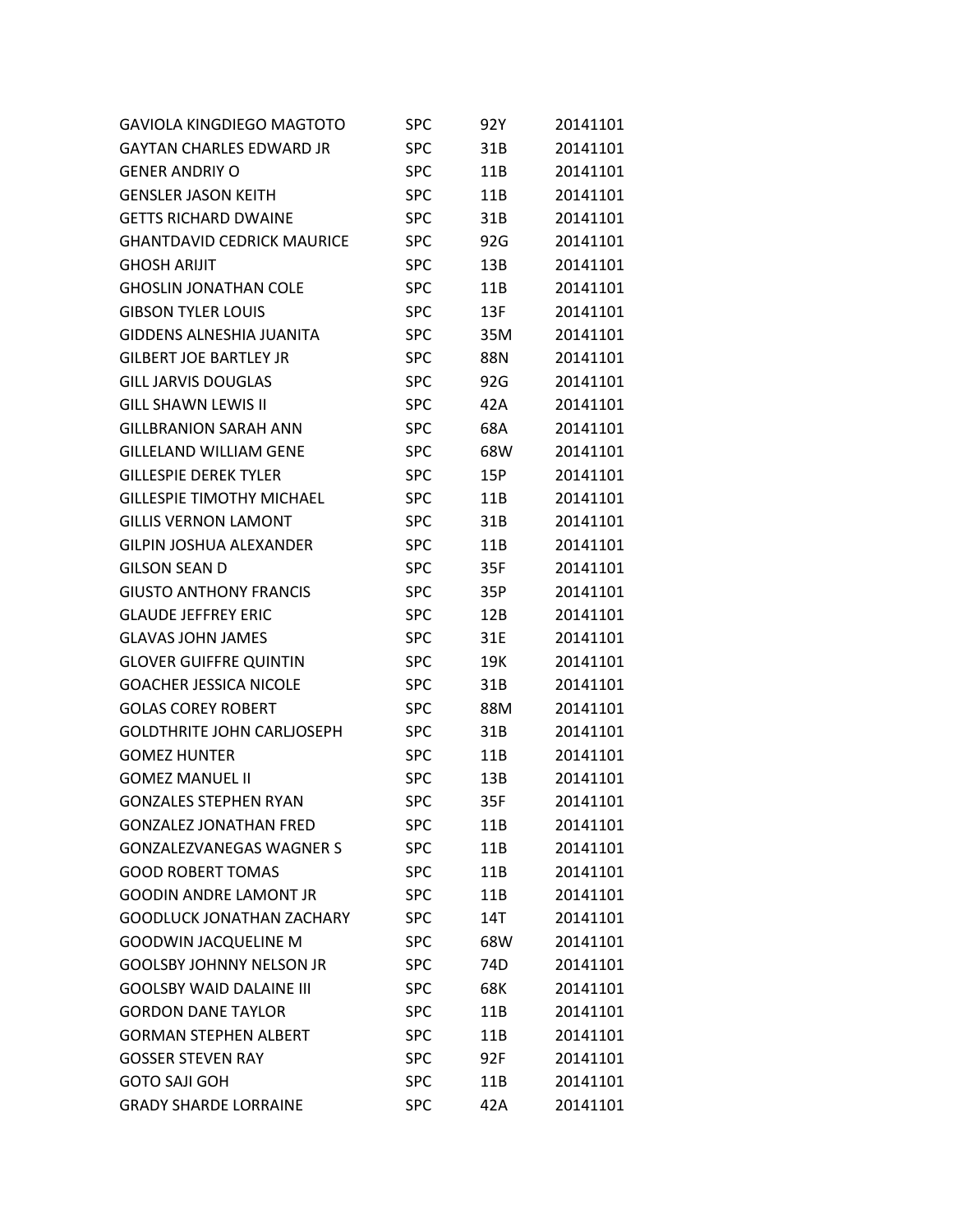| <b>GRAHAM DANDRE MARQUIS</b>      | SPC        | 42A | 20141101 |
|-----------------------------------|------------|-----|----------|
| <b>GRANADOSGARCIA ISRAEL</b>      | <b>SPC</b> | 91B | 20141101 |
| <b>GRANDBERRY JASON TERRANCE</b>  | <b>SPC</b> | 11C | 20141101 |
| <b>GRANT DANNY JR</b>             | SPC        | 92F | 20141101 |
| <b>GRAVES MICHAEL TODD II</b>     | <b>SPC</b> | 11B | 20141101 |
| <b>GRAY ADAM MICHAEL</b>          | <b>SPC</b> | 68X | 20141101 |
| <b>GRAY BRANDEN JAMES</b>         | <b>SPC</b> | 91B | 20141101 |
| <b>GRAY BRITTANY LEKESE</b>       | SPC        | 31B | 20141101 |
| <b>GRAY SUNNIE JOY</b>            | <b>SPC</b> | 15U | 20141101 |
| <b>GRAYSON KRISTOPHER AARON</b>   | <b>SPC</b> | 25S | 20141101 |
| <b>GRECO JACOB GERARD</b>         | <b>SPC</b> | 11B | 20141101 |
| <b>GREEN AMY ELIZABETH</b>        | SPC        | 88N | 20141101 |
| <b>GREEN BRYAN ZACHERY</b>        | <b>SPC</b> | 92W | 20141101 |
| <b>GREEN JARED MICHAEL</b>        | <b>SPC</b> | 11B | 20141101 |
| <b>GREEN JOSHUA ROBERT</b>        | <b>SPC</b> | 91B | 20141101 |
| <b>GREENBERG ERIC LEWIS</b>       | SPC        | 31B | 20141101 |
| <b>GREENWOOD SEAN MICHAEL</b>     | <b>SPC</b> | 11B | 20141101 |
| <b>GREGG JOHN DEREK</b>           | <b>SPC</b> | 11B | 20141101 |
| <b>GREGORY CHRISTOPHER JAMES</b>  | <b>SPC</b> | 11B | 20141101 |
| <b>GRIFFIN DYLAN LEE</b>          | SPC        | 35G | 20141101 |
| <b>GRIMMETT MARVIN DEXTER</b>     | <b>SPC</b> | 89D | 20141101 |
| <b>GRINSTEAD CHRISTOPHER RYAN</b> | <b>SPC</b> | 13D | 20141101 |
| <b>GROMMESH JOSEPH RICHARD</b>    | <b>SPC</b> | 15P | 20141101 |
| <b>GROOVER BILLY JOE III</b>      | SPC        | 12B | 20141101 |
| <b>GROVER RALPH ANTHONY JR</b>    | <b>SPC</b> | 11B | 20141101 |
| <b>GUERRERO BLAKE LUIS</b>        | <b>SPC</b> | 68R | 20141101 |
| <b>GUERRERO GUILLERMO A</b>       | <b>SPC</b> | 91H | 20141101 |
| <b>GUERRERO RUBEN JR</b>          | <b>SPC</b> | 68W | 20141101 |
| <b>GUFFEY RICHARD CHARLES</b>     | <b>SPC</b> | 15Y | 20141101 |
| <b>GUICE DAMARCUS RASHAD</b>      | <b>SPC</b> | 88N | 20141101 |
| <b>GUILLENLOERA EMILIO</b>        | <b>SPC</b> | 91H | 20141101 |
| <b>GUMBERT GARY ARDEAN JR</b>     | <b>SPC</b> | 15D | 20141101 |
| <b>GUNN MARCUS RASHAD</b>         | <b>SPC</b> | 12B | 20141101 |
| <b>GUNTER KENDELL M</b>           | <b>SPC</b> | 13D | 20141101 |
| <b>GUSTIS RICHARD WILLIAM</b>     | <b>SPC</b> | 92W | 20141101 |
| <b>GUZMANBAEZA ROGELIO</b>        | <b>SPC</b> | 15T | 20141101 |
| <b>GWYN LAUREN ASHLEY</b>         | <b>SPC</b> | 68W | 20141101 |
| HAINES MATTHEW PHILLIP            | <b>SPC</b> | 68W | 20141101 |
| <b>HAMILTON DAMIEN B</b>          | <b>SPC</b> | 91B | 20141101 |
| HAMILTON LATYRA LANETTE           | <b>SPC</b> | 25U | 20141101 |
| <b>HAMILTON MARVIN ANGELIO</b>    | <b>SPC</b> | 74D | 20141101 |
| <b>HAMILTON RAVEN SIMONE</b>      | <b>SPC</b> | 14G | 20141101 |
| HAMMOND CORY PAUL                 | <b>SPC</b> | 11B | 20141101 |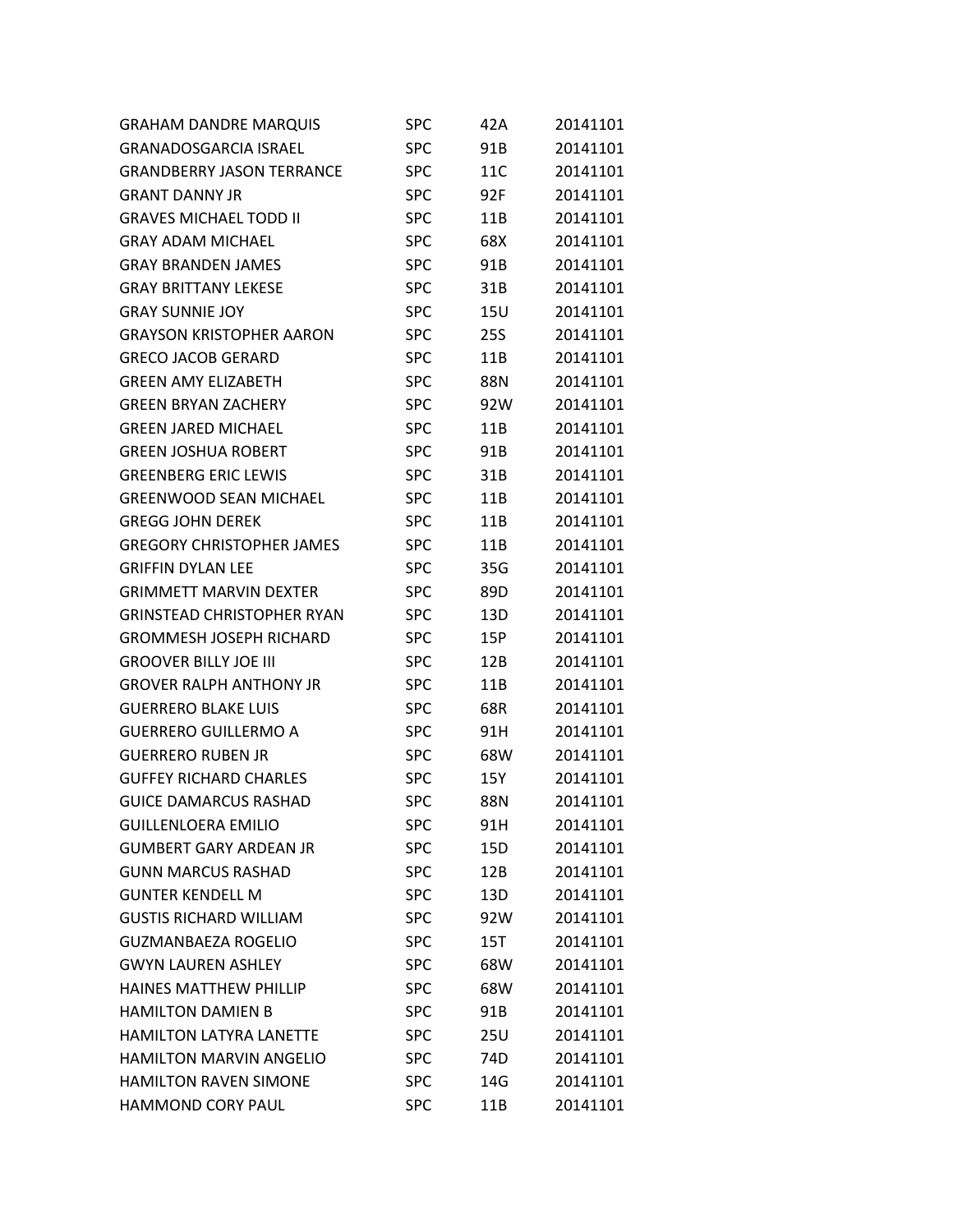| HAMMOND NICHOLAS HENRY             | <b>SPC</b> | 91B        | 20141101 |
|------------------------------------|------------|------------|----------|
| <b>HANAPOLE SETH PHILLIP</b>       | <b>SPC</b> | 35F        | 20141101 |
| <b>HANCOCK JAMES DYLAN</b>         | <b>SPC</b> | 31B        | 20141101 |
| <b>HANLINE BRANDON JAMES</b>       | <b>SPC</b> | 15Y        | 20141101 |
| <b>HANSBURY LANNY ALFRED JR</b>    | <b>SPC</b> | 13B        | 20141101 |
| <b>HANSON DANIEL MARTIN</b>        | <b>SPC</b> | 91B        | 20141101 |
| <b>HANSON DANNY LEE</b>            | <b>SPC</b> | 11B        | 20141101 |
| HARDEE JOSEPH ELWOOD               | <b>SPC</b> | 11B        | 20141101 |
| <b>HARDIN HENRY ALLEN</b>          | <b>SPC</b> | 11B        | 20141101 |
| HARPER GABRIELE ZYNWHAR            | <b>SPC</b> | 92Y        | 20141101 |
| <b>HARRINGTON KIRSTY JEAN ELAI</b> | <b>SPC</b> | 68W        | 20141101 |
| <b>HARRIS JAMES DAVID JR</b>       | <b>SPC</b> | 13F        | 20141101 |
| <b>HARRIS MARK ANTHONY</b>         | <b>SPC</b> | 35M        | 20141101 |
| <b>HARRISON CORY HASHEEM</b>       | <b>SPC</b> | 12B        | 20141101 |
| <b>HARTLEY KYLE MICHAEL</b>        | <b>SPC</b> | 11B        | 20141101 |
| HARTMAN ADAM JOHN                  | <b>SPC</b> | <b>88K</b> | 20141101 |
| HASLAM DEONDRA LESHANELL           | <b>SPC</b> | 91D        | 20141101 |
| <b>HATCHETT CODY JADE</b>          | <b>SPC</b> | 11B        | 20141101 |
| <b>HATORI ANDREW WALLACE</b>       | <b>SPC</b> | 68W        | 20141101 |
| <b>HAUK DUAINE JAMES</b>           | <b>SPC</b> | 31B        | 20141101 |
| <b>HAWK JOHN HUNTER</b>            | <b>SPC</b> | 11B        | 20141101 |
| <b>HAWKINS CLIFTON WADE</b>        | <b>SPC</b> | 14G        | 20141101 |
| HAWKINS NICHOLAS CHRISTIAN         | <b>SPC</b> | 92Y        | 20141101 |
| <b>HAYDEN NICHOLAS A</b>           | <b>SPC</b> | 11B        | 20141101 |
| <b>HAYNES JUSTIN THOMAS</b>        | <b>SPC</b> | 68D        | 20141101 |
| <b>HEACOCK GREGORY STEVEN</b>      | <b>SPC</b> | 12B        | 20141101 |
| <b>HEALY BRANDON TREVOR</b>        | <b>SPC</b> | 11B        | 20141101 |
| <b>HEFFRON BRENT F JR</b>          | <b>SPC</b> | 11B        | 20141101 |
| <b>HEINZE KODY ALLEN</b>           | <b>SPC</b> | 11B        | 20141101 |
| <b>HELTON DAVID BENJAMIN</b>       | <b>SPC</b> | 11B        | 20141101 |
| <b>HENDERSON RYAN BROOKS</b>       | <b>SPC</b> | 11B        | 20141101 |
| <b>HENNINGS CHRISTOPHER LEE</b>    | <b>SPC</b> | 12B        | 20141101 |
| <b>HENRY HENNERY DANIEL</b>        | <b>SPC</b> | 74D        | 20141101 |
| <b>HENRY JOSHUA KYLE</b>           | <b>SPC</b> | 11B        | 20141101 |
| <b>HENTHORN JUSTIN CLAYTOR</b>     | <b>SPC</b> | 11B        | 20141101 |
| <b>HERNANDEZ IVAN</b>              | <b>SPC</b> | 11B        | 20141101 |
| <b>HERNANDEZ JOHN JOSEPH</b>       | <b>SPC</b> | 68W        | 20141101 |
| <b>HERNANDEZ SHELBY IRENE</b>      | <b>SPC</b> | 31B        | 20141101 |
| <b>HERRING QUENTIN JAMES</b>       | <b>SPC</b> | 92Y        | 20141101 |
| <b>HERZOG KEVIN ANDREW</b>         | <b>SPC</b> | 68W        | 20141101 |
| <b>HESS NICHOLAS RICHARD</b>       | <b>SPC</b> | 11B        | 20141101 |
| HESTER CASTERANNE SHAMIKA          | <b>SPC</b> | 92Y        | 20141101 |
| <b>HEWETT ANDREW GREGORY</b>       | <b>SPC</b> | 13B        | 20141101 |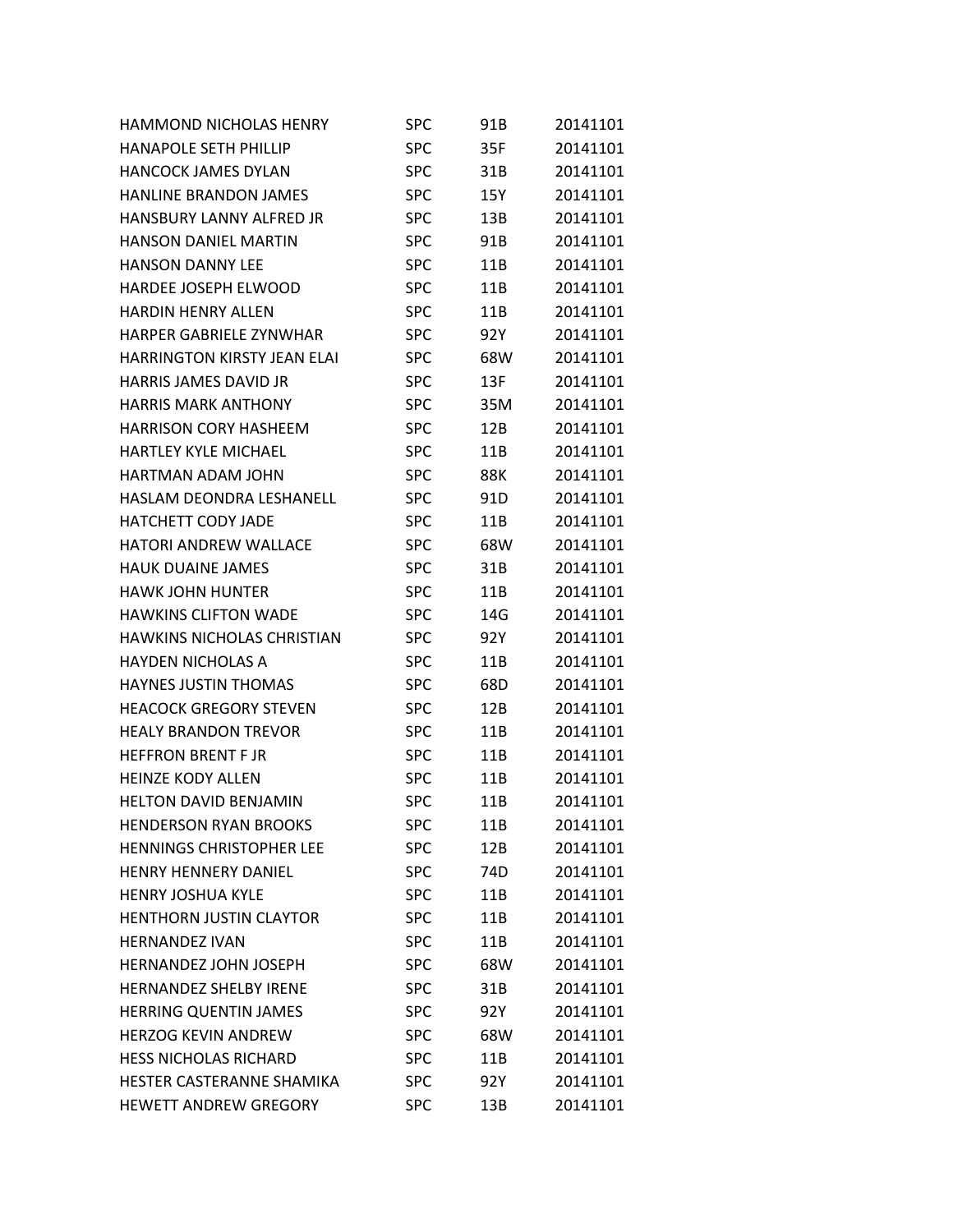| HEWINS RICHARD ANDREW JR         | <b>SPC</b> | 91B        | 20141101 |
|----------------------------------|------------|------------|----------|
| HIBLER SCOTT MICHAEL             | <b>SPC</b> | <b>25U</b> | 20141101 |
| <b>HICKS CONNOR PATRICK</b>      | <b>SPC</b> | 31B        | 20141101 |
| <b>HICKS JAMES ALLEN</b>         | <b>SPC</b> | 14T        | 20141101 |
| <b>HICKSON DARIUS MESSIAH</b>    | <b>SPC</b> | 92F        | 20141101 |
| <b>HIGGINS CAROL BEATRIZ</b>     | <b>SPC</b> | 68J        | 20141101 |
| <b>HIGGINS JOHN KENNETH</b>      | <b>SPC</b> | 13P        | 20141101 |
| <b>HIGGINS JUSTIN PERRY</b>      | <b>SPC</b> | 11B        | 20141101 |
| <b>HIGGINS TIMOTHY JOHN</b>      | <b>SPC</b> | 31B        | 20141101 |
| <b>HIGHTOWER COREY ANDRE</b>     | <b>SPC</b> | 25U        | 20141101 |
| <b>HILARIO WILLAWAY</b>          | <b>SPC</b> | 68W        | 20141101 |
| HILDEBRANDT JOHN TIMOTHY JR      | <b>SPC</b> | 12B        | 20141101 |
| HILL DAVID MICHAEL               | <b>SPC</b> | 35G        | 20141101 |
| <b>HILL DWIGHT MILTON III</b>    | <b>SPC</b> | 13F        | 20141101 |
| <b>HILL MICHAEL TERENCE</b>      | <b>SPC</b> | 19D        | 20141101 |
| <b>HILLIARD MICAH LEE</b>        | <b>SPC</b> | 11C        | 20141101 |
| HINES KASHKA JAMALADEEN          | <b>SPC</b> | 92G        | 20141101 |
| <b>HINKSON ALVARO ALEXIS</b>     | <b>SPC</b> | 13D        | 20141101 |
| HINMAN DANIEL JOSEPH JR          | <b>SPC</b> | 11B        | 20141101 |
| HINSCH DREW ALEXANDER            | <b>SPC</b> | 11B        | 20141101 |
| <b>HIRTES GREGORY WALTER</b>     | <b>SPC</b> | 11B        | 20141101 |
| <b>HODGE WARREN TAYLOR</b>       | <b>SPC</b> | 91B        | 20141101 |
| <b>HOFF JOSEPH RODERICH</b>      | <b>SPC</b> | 15T        | 20141101 |
| <b>HOFFMAN RYAN ANTHONY</b>      | <b>SPC</b> | 11C        | 20141101 |
| <b>HOGLEN RUTH MAE</b>           | <b>SPC</b> | 68W        | 20141101 |
| <b>HOLANDA SIDNEY</b>            | <b>SPC</b> | 15P        | 20141101 |
| <b>HOLCOMB TIMOTHY JOHN</b>      | <b>SPC</b> | 68W        | 20141101 |
| HOLENCHICK MICHAEL CARL III      | <b>SPC</b> | 15Q        | 20141101 |
| <b>HOLLAND RAYMOND DAVID JR</b>  | <b>SPC</b> | 14T        | 20141101 |
| HOLLINQUEST JEANLUC SHANDRE      | <b>SPC</b> | 68W        | 20141101 |
| <b>HOLLOWAY JEFFREY MAHLON</b>   | <b>SPC</b> | 13F        | 20141101 |
| <b>HOLLOWAY KAITLYN MICHELLE</b> | <b>SPC</b> | 56M        | 20141101 |
| <b>HOLMES KEVIN DOUGLAS</b>      | <b>SPC</b> | 14T        | 20141101 |
| HOLOVACKO JOSHUA RAMSEY          | <b>SPC</b> | 11B        | 20141101 |
| <b>HOLYBEE EMILY ANN</b>         | <b>SPC</b> | 68W        | 20141101 |
| <b>HONG TIMOTHY SYNCHY</b>       | <b>SPC</b> | 35P        | 20141101 |
| <b>HOOKER NICHOLAS ALEXANDER</b> | <b>SPC</b> | 35M        | 20141101 |
| <b>HOPKINS MICHAEL DEANE</b>     | <b>SPC</b> | 35T        | 20141101 |
| <b>HOPKINS TASHA ANNETTE</b>     | <b>SPC</b> | 68X        | 20141101 |
| <b>HORETH JAMES ANDREW II</b>    | <b>SPC</b> | 31E        | 20141101 |
| HORNE DAMICHAEL DESHON           | <b>SPC</b> | 35F        | 20141101 |
| <b>HORNING MATTHEW JACOB</b>     | <b>SPC</b> | 11B        | 20141101 |
| <b>HORTON JUSTIN QUINN</b>       | <b>SPC</b> | 68P        | 20141101 |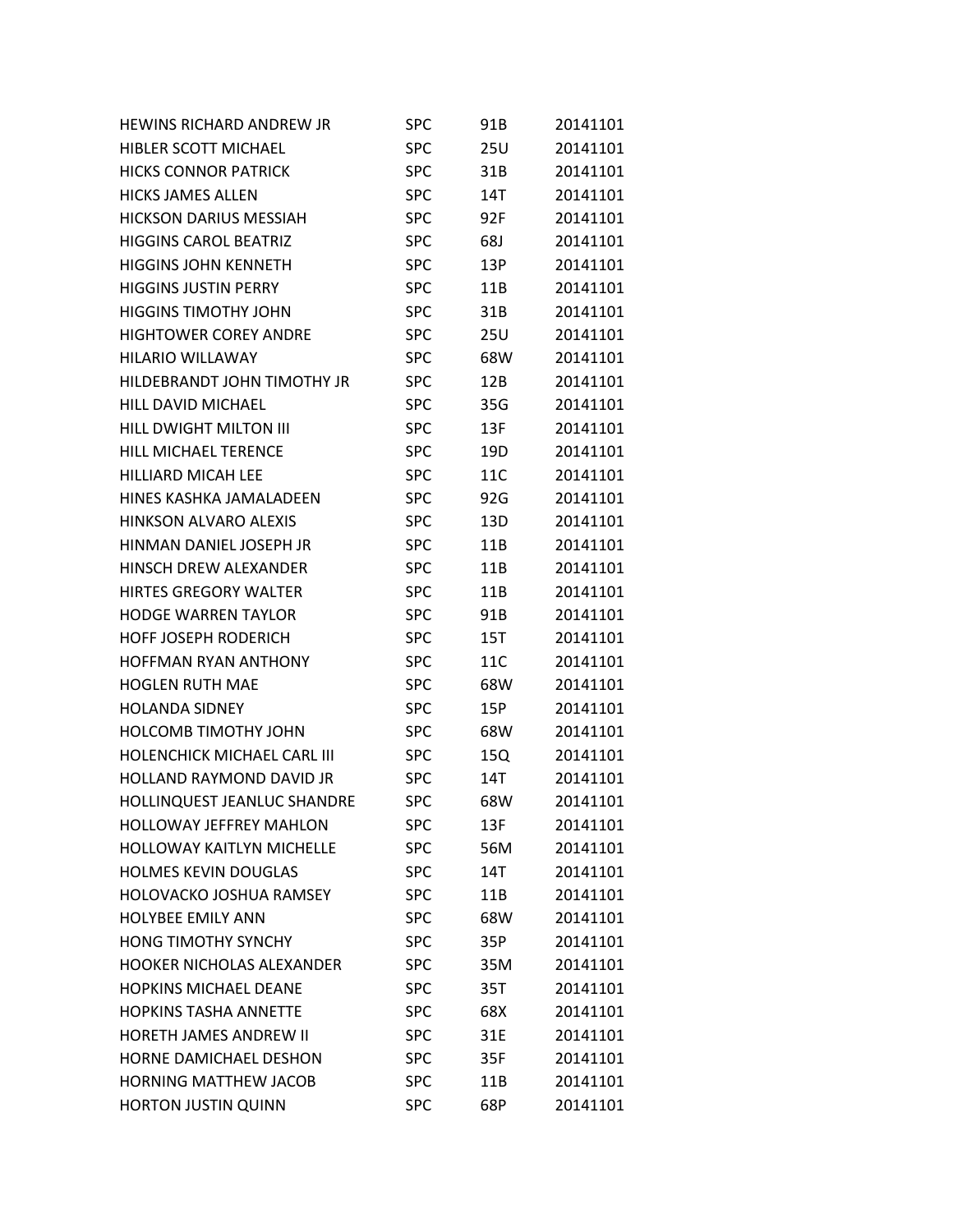| <b>HORVATH CHELSEA LAUREN</b>    | <b>SPC</b> | 68W        | 20141101 |
|----------------------------------|------------|------------|----------|
| <b>HOSKINS BRET DAVID</b>        | <b>SPC</b> | 11B        | 20141101 |
| <b>HOUSDEN MONICA LEE</b>        | <b>SPC</b> | 68P        | 20141101 |
| <b>HOWARD JULIUS LAMAR</b>       | <b>SPC</b> | 92Y        | 20141101 |
| <b>HOWARD MONTAE DAIQUAN</b>     | <b>SPC</b> | 92Y        | 20141101 |
| <b>HOWARD SCOTT EDWARD</b>       | <b>SPC</b> | 31B        | 20141101 |
| <b>HOWARD SEAN ANTHONY</b>       | <b>SPC</b> | 74D        | 20141101 |
| <b>HOYT CLAYTON JAMES</b>        | <b>SPC</b> | 11B        | 20141101 |
| <b>HTUT ZEYAR</b>                | <b>SPC</b> | 68K        | 20141101 |
| HUBER RYAN WILLIAMWAITE WAI      | <b>SPC</b> | 25Q        | 20141101 |
| <b>HUDGINS MICHAEL GARVEN</b>    | <b>SPC</b> | 15W        | 20141101 |
| <b>HUDSON WILLIAM MARK</b>       | <b>SPC</b> | 92F        | 20141101 |
| <b>HUGHES BENJAMIN JOSEPH</b>    | <b>SPC</b> | 11B        | 20141101 |
| <b>HUGHES BENJAMIN WYATT</b>     | <b>SPC</b> | 11B        | 20141101 |
| <b>HUGHES JEREMY CLAY</b>        | <b>SPC</b> | 88K        | 20141101 |
| <b>HULL STEVEN BRADY</b>         | <b>SPC</b> | 68W        | 20141101 |
| HULSE SAMANTHA LEIGH             | <b>SPC</b> | 68P        | 20141101 |
| HUMPHREY DOUGLAS WILLIAM         | <b>SPC</b> | 88M        | 20141101 |
| <b>HUNTER CHRISTOPHER DANIEL</b> | <b>SPC</b> | 11B        | 20141101 |
| <b>HWANG BYONGKI</b>             | <b>SPC</b> | 74D        | 20141101 |
| <b>HYATT CHARLES IRAN JR</b>     | <b>SPC</b> | 15N        | 20141101 |
| <b>HYLANDER JOHN PAUL</b>        | <b>SPC</b> | 11B        | 20141101 |
| <b>HYLTON ELVIS</b>              | <b>SPC</b> | <b>25U</b> | 20141101 |
| IM ERIC JISUNG                   | <b>SPC</b> | 92F        | 20141101 |
| <b>INFINGER MATTHEW JACOB</b>    | <b>SPC</b> | 15R        | 20141101 |
| <b>INTILE TIMOTHY DANIEL</b>     | <b>SPC</b> | 11B        | 20141101 |
| <b>IVEY RICKEY DEVORN JR</b>     | <b>SPC</b> | 92F        | 20141101 |
| <b>IVY JESSICA JAZA</b>          | <b>SPC</b> | 92G        | 20141101 |
| <b>JACKSON BRANDON JERRARD</b>   | <b>SPC</b> | 13B        | 20141101 |
| <b>JACKSON ERICA JONAE</b>       | <b>SPC</b> | 88M        | 20141101 |
| <b>JACKSON KIERRA DEVONSHA</b>   | <b>SPC</b> | 25U        | 20141101 |
| <b>JACKSON MITCHELL ALLEN JR</b> | <b>SPC</b> | 35G        | 20141101 |
| <b>JACKSON SARAH MARIE</b>       | <b>SPC</b> | <b>25U</b> | 20141101 |
| JACKSON TERRLYAH LASHONRA        | <b>SPC</b> | 35T        | 20141101 |
| <b>JACKSON THOMAS GENE</b>       | <b>SPC</b> | 35F        | 20141101 |
| <b>JACOBS KENT JORDAN</b>        | <b>SPC</b> | 11B        | 20141101 |
| JAMTGAARD SCOTT DONALD           | <b>SPC</b> | 11C        | 20141101 |
| <b>JANKOWSKI RYAN TAYLOR</b>     | <b>SPC</b> | 91H        | 20141101 |
| <b>JAQUEZ ERIK</b>               | <b>SPC</b> | 13B        | 20141101 |
| <b>JARRELL JUSTIN MITCHELL</b>   | <b>SPC</b> | 11B        | 20141101 |
| <b>JARRIN MATEO ESTEBAN</b>      | <b>SPC</b> | 91B        | 20141101 |
| JEFFRIES BRIAN CHARLES JR        | <b>SPC</b> | 68S        | 20141101 |
| JEFFRIES VONTRELLA DOMINIQU      | <b>SPC</b> | 68J        | 20141101 |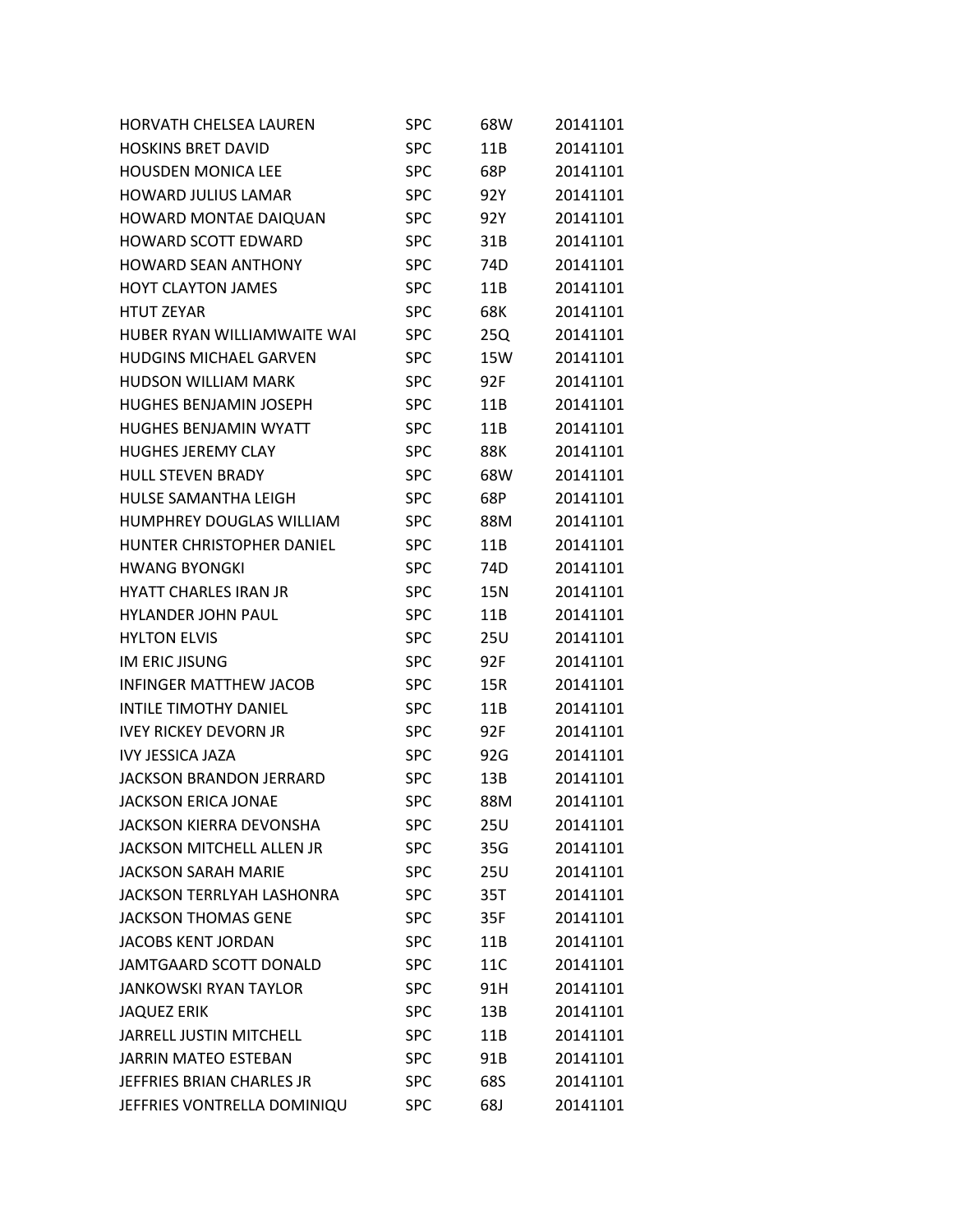| <b>JENKINS AARON JAMES</b>       | SPC        | 13B | 20141101 |
|----------------------------------|------------|-----|----------|
| <b>JENKINS DEMI MARIE</b>        | <b>SPC</b> | 42A | 20141101 |
| <b>JENKINS ELIZABETH SARAH</b>   | <b>SPC</b> | 15W | 20141101 |
| <b>JENKINS HARRY JR</b>          | <b>SPC</b> | 25P | 20141101 |
| <b>JENKINS ZEMILEY ROSNEIDE</b>  | <b>SPC</b> | 25U | 20141101 |
| <b>JENSEN BRIAN ALAN</b>         | <b>SPC</b> | 92G | 20141101 |
| JEPSON NICHOLAS ALEXANDER        | <b>SPC</b> | 11C | 20141101 |
| <b>JIMERSON GRADY ANTONY</b>     | <b>SPC</b> | 13D | 20141101 |
| JOHANNES DUSTIN PHILLIP          | <b>SPC</b> | 35G | 20141101 |
| JOHNNIE JOSHUA D                 | <b>SPC</b> | 11B | 20141101 |
| <b>JOHNSON ANDREW CLARK</b>      | <b>SPC</b> | 68W | 20141101 |
| JOHNSON ARLOS JAPARI DEALCE      | SPC        | 74D | 20141101 |
| JOHNSON CALEB SCOTT              | <b>SPC</b> | 35F | 20141101 |
| JOHNSON CHAVEZ CORTEZ            | <b>SPC</b> | 94E | 20141101 |
| <b>JOHNSON DAVINA</b>            | <b>SPC</b> | 92G | 20141101 |
| JOHNSON DORIAN KEITH             | <b>SPC</b> | 91B | 20141101 |
| JOHNSON DRAKE HASAN              | <b>SPC</b> | 12B | 20141101 |
| JOHNSON GRETCHEN ELIZABETH       | <b>SPC</b> | 35P | 20141101 |
| JOHNSON JONATHAN L               | <b>SPC</b> | 42A | 20141101 |
| JOHNSON JUSTIN LAINE             | <b>SPC</b> | 91B | 20141101 |
| JOHNSON MATTHEW RICHARD          | <b>SPC</b> | 15Y | 20141101 |
| JOHNSON ZACHARY ALLEN            | <b>SPC</b> | 31B | 20141101 |
| <b>JOHNSTON BRIAN MATTHEW</b>    | <b>SPC</b> | 11B | 20141101 |
| JOHNSTONFISHER SHANE ADAM        | <b>SPC</b> | 89D | 20141101 |
| <b>JONES ALEX PAUL</b>           | <b>SPC</b> | 11B | 20141101 |
| <b>JONES CHRISTOPHER CHARLES</b> | <b>SPC</b> | 11B | 20141101 |
| <b>JONES JAMIA MONIQUE</b>       | <b>SPC</b> | 35P | 20141101 |
| <b>JONES JOHNAE</b>              | <b>SPC</b> | 25U | 20141101 |
| <b>JONES KALEB THOMAS</b>        | <b>SPC</b> | 31E | 20141101 |
| <b>JONES SHANIQUA TANEE</b>      | <b>SPC</b> | 92Y | 20141101 |
| <b>JOSEPH ERIQUA NICOLE</b>      | <b>SPC</b> | 74D | 20141101 |
| <b>JOYCE ALEXANDER PATRICK</b>   | <b>SPC</b> | 15P | 20141101 |
| <b>JUDKINS CODY ALLEN</b>        | <b>SPC</b> | 68W | 20141101 |
| <b>JULES NAIYEL LEWIS</b>        | <b>SPC</b> | 92F | 20141101 |
| <b>JUMAWAN MARITES L</b>         | <b>SPC</b> | 92Y | 20141101 |
| <b>JUNEAU RAYMOND STANLEY</b>    | <b>SPC</b> | 12B | 20141101 |
| <b>KAAI KORYLEE CHARLES</b>      | <b>SPC</b> | 68W | 20141101 |
| KABORE GOMTENGA JOELSTANISL      | <b>SPC</b> | 88M | 20141101 |
| <b>KAEDING JAKE ROBERT LEROY</b> | <b>SPC</b> | 92F | 20141101 |
| <b>KAMPAS LANCE M</b>            | <b>SPC</b> | 13F | 20141101 |
| <b>KARCZEWSKI STACEY NICOLE</b>  | <b>SPC</b> | 91F | 20141101 |
| <b>KASBON MATTHEW RYAN</b>       | <b>SPC</b> | 11B | 20141101 |
| KASPERBAUER GARRETT JAMES        | <b>SPC</b> | 88M | 20141101 |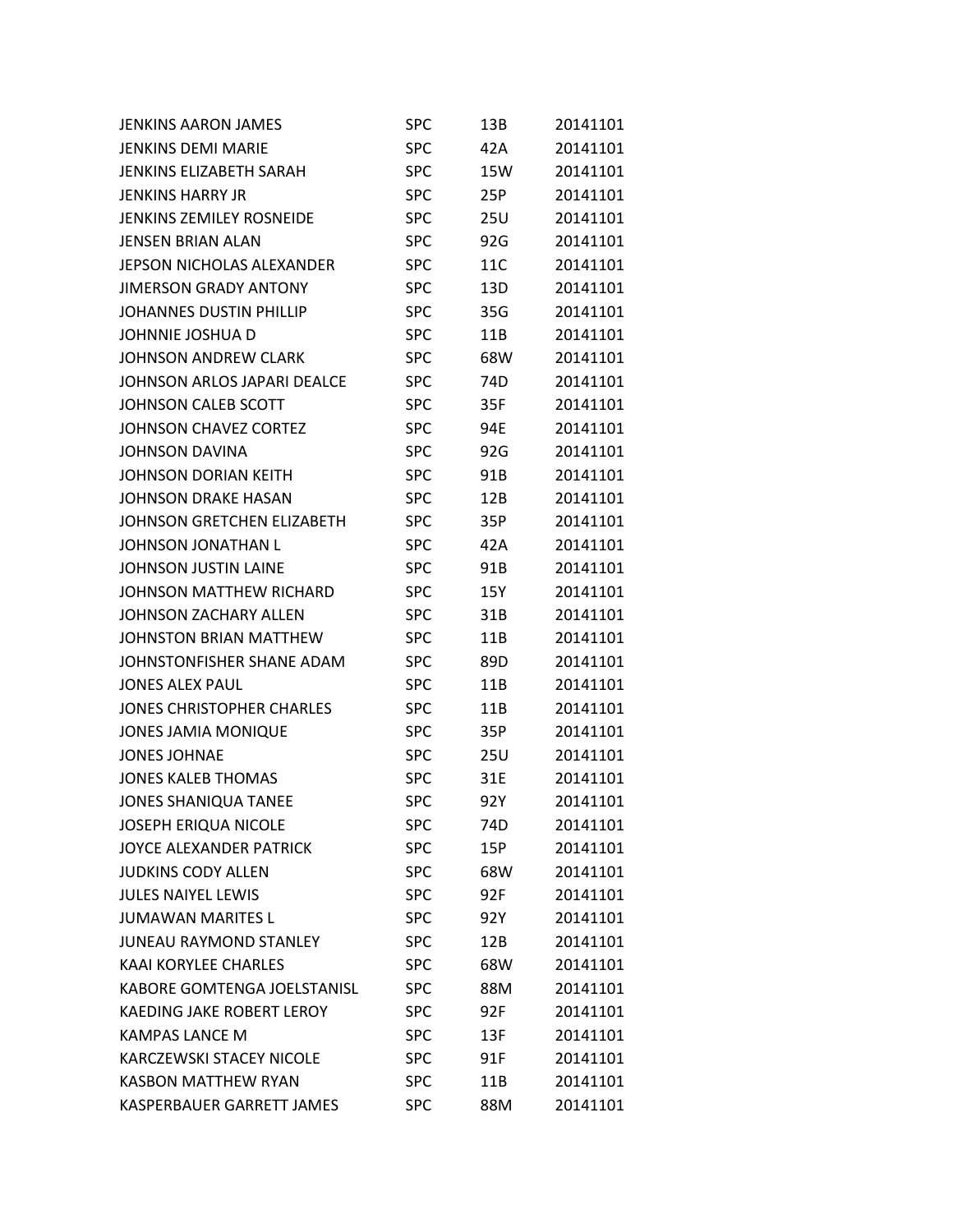| <b>KEARNEY THURMAN LATRON</b> | <b>SPC</b> | 68R | 20141101 |
|-------------------------------|------------|-----|----------|
| <b>KEARNS ROBYN VALERIE</b>   | <b>SPC</b> | 42A | 20141101 |
| KEIM CATHERINE ELAINE         | <b>SPC</b> | 35P | 20141101 |
| <b>KELLER AARON BRYAN</b>     | <b>SPC</b> | 68L | 20141101 |
| <b>KELLMAN ANGEL RENE</b>     | <b>SPC</b> | 12B | 20141101 |
| <b>KELLY JULIAN LEE</b>       | <b>SPC</b> | 92G | 20141101 |
| <b>KELLY MICHAEL EDWARD</b>   | <b>SPC</b> | 12B | 20141101 |
| KELSCH JACOB JAMES            | <b>SPC</b> | 56M | 20141101 |
| <b>KEMP JEREMIAH</b>          | <b>SPC</b> | 91S | 20141101 |
| <b>KEMPF ZACHARY ROBERT</b>   | <b>SPC</b> | 91M | 20141101 |
| <b>KENNY BRIAN DAVID</b>      | <b>SPC</b> | 11B | 20141101 |
| <b>KEOHOHINARAMOS DANIEL</b>  | <b>SPC</b> | 12B | 20141101 |
| KERENDIAN NATHANIEL JACOB     | <b>SPC</b> | 11B | 20141101 |
| <b>KERKOW TRACY MICHELLE</b>  | <b>SPC</b> | 68W | 20141101 |
| <b>KERR AVIAN R</b>           | <b>SPC</b> | 91H | 20141101 |
| <b>KESSAY WILBERT JR</b>      | <b>SPC</b> | 13B | 20141101 |
| <b>KETTLER NIKOLAS RYAN</b>   | <b>SPC</b> | 11B | 20141101 |
| KIGIS JESTER MARIANO          | <b>SPC</b> | 88K | 20141101 |
| KILBY CHRISTOPHER ANTHONY     | <b>SPC</b> | 68T | 20141101 |
| KIM KEVIN MINCHUL             | <b>SPC</b> | 68W | 20141101 |
| <b>KIM SUNG JOON</b>          | <b>SPC</b> | 11B | 20141101 |
| KIMBELL JOSEPH JUSTIN         | <b>SPC</b> | 13T | 20141101 |
| KINCADE CORY ROBERT           | <b>SPC</b> | 35G | 20141101 |
| KINDRICK CODY WADE            | <b>SPC</b> | 11B | 20141101 |
| KINDRICK KELLIE ANNE          | <b>SPC</b> | 31B | 20141101 |
| <b>KING ARELI</b>             | <b>SPC</b> | 74D | 20141101 |
| KING DAVID ALAN               | <b>SPC</b> | 91B | 20141101 |
| <b>KING NICKOLAUS RYAN</b>    | <b>SPC</b> | 91F | 20141101 |
| KING PHILLIP CHARLES          | <b>SPC</b> | 91B | 20141101 |
| KING QUINTIN CARNARD          | <b>SPC</b> | 11C | 20141101 |
| KINNAMAN RANDALL DAVID        | <b>SPC</b> | 11B | 20141101 |
| KISER HUNTER MICHAEL          | <b>SPC</b> | 11B | 20141101 |
| KISTNER PETER ALLEN JR        | <b>SPC</b> | 68W | 20141101 |
| <b>KLAUS BLAINE MICHAEL</b>   | <b>SPC</b> | 11B | 20141101 |
| <b>KLEIDER ANTHONY DENNIS</b> | <b>SPC</b> | 31B | 20141101 |
| KLINGLESMITH CINDY IVET       | <b>SPC</b> | 88M | 20141101 |
| KNEIFEL DAVID VINCENT         | <b>SPC</b> | 11B | 20141101 |
| KNIESE JESSICA                | <b>SPC</b> | 35M | 20141101 |
| KNODE EVAN DANIEL             | <b>SPC</b> | 91B | 20141101 |
| KNOLL MICHAEL ALLEN           | <b>SPC</b> | 68W | 20141101 |
| <b>KNORR ZACHARY STEVEN</b>   | <b>SPC</b> | 35M | 20141101 |
| KNOX RYAN JEFFREY             | <b>SPC</b> | 12B | 20141101 |
| <b>KOLDE ERIC CHRISTIAN</b>   | <b>SPC</b> | 25S | 20141101 |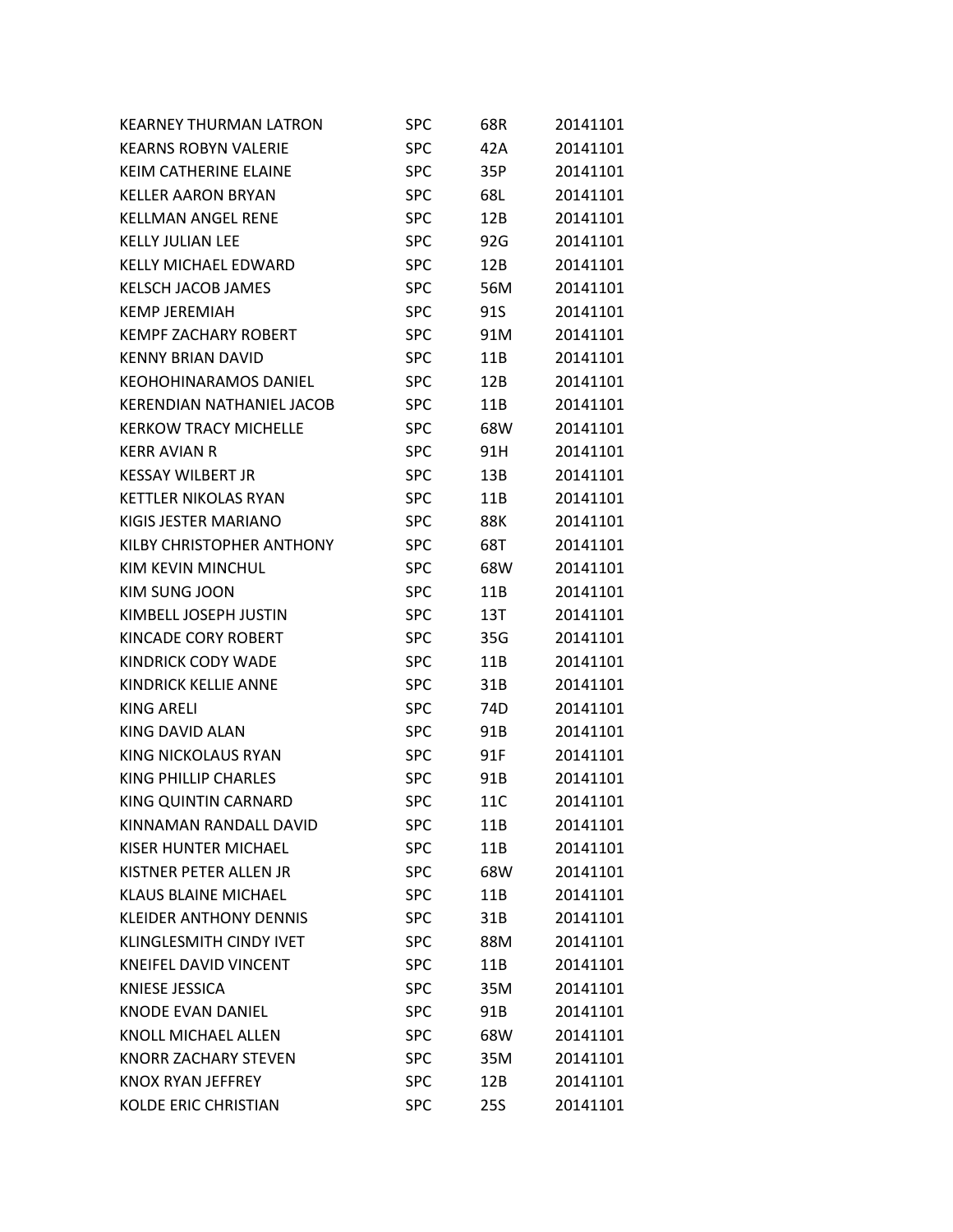| <b>KORBEL JASON RUSSELL</b>        | SPC        | 94E | 20141101 |
|------------------------------------|------------|-----|----------|
| <b>KORCH PETER RYAN</b>            | <b>SPC</b> | 11B | 20141101 |
| <b>KOROLUCK NICHOLAS G</b>         | <b>SPC</b> | 11B | 20141101 |
| <b>KOROSO DOUGLAS ONDIEKI</b>      | <b>SPC</b> | 68W | 20141101 |
| <b>KOTTI EVAN SPIRO</b>            | <b>SPC</b> | 11B | 20141101 |
| <b>KRAPPITZ CHARLES DOUGLAS JR</b> | <b>SPC</b> | 11B | 20141101 |
| <b>KRAWCZYK ANTHONY FRE</b>        | <b>SPC</b> | 11B | 20141101 |
| <b>KRIZEK KURT JOSEPH</b>          | <b>SPC</b> | 11B | 20141101 |
| <b>KROHN BRETT ROBERT</b>          | <b>SPC</b> | 11B | 20141101 |
| KULIK EDWARD RYAN                  | <b>SPC</b> | 15P | 20141101 |
| <b>KULYNA STEPAN</b>               | <b>SPC</b> | 91H | 20141101 |
| <b>KUMPULA JERED S</b>             | <b>SPC</b> | 68W | 20141101 |
| KUSSMAN JONATHAN ANDREW            | <b>SPC</b> | 42A | 20141101 |
| KWAN MARK CHI HO                   | <b>SPC</b> | 35F | 20141101 |
| <b>KWON BRIAN GIHUN</b>            | <b>SPC</b> | 68W | 20141101 |
| <b>KYLES LORENZO CLARENCE II</b>   | <b>SPC</b> | 11B | 20141101 |
| LACH CHRISTOPHER THOMAS            | <b>SPC</b> | 11B | 20141101 |
| LACHUT JEREMY PATRICK              | <b>SPC</b> | 12B | 20141101 |
| LADWIG STEVEN JAMES                | <b>SPC</b> | 88M | 20141101 |
| LAGUARDIA ANTHONY JOHN JR          | <b>SPC</b> | 31B | 20141101 |
| LAHMANN VERONICA ANNE              | <b>SPC</b> | 91F | 20141101 |
| LAIRD DAVID CHARLES                | <b>SPC</b> | 91B | 20141101 |
| <b>LAIRD GARRETT WAYNE</b>         | <b>SPC</b> | 11B | 20141101 |
| LAISE ANTHONY JORDAN               | <b>SPC</b> | 11B | 20141101 |
| LAKES JORDAN JAMES                 | <b>SPC</b> | 88M | 20141101 |
| <b>LAKHAN HAYDN KENNETH</b>        | <b>SPC</b> | 68W | 20141101 |
| <b>LAM KATIE HOANG</b>             | <b>SPC</b> | 14T | 20141101 |
| <b>LAMB JEFFERY NASH</b>           | <b>SPC</b> | 25S | 20141101 |
| LAMBERT BRIANNA LYNN               | <b>SPC</b> | 68W | 20141101 |
| LAMPONVAZQUEZ JORGE JAY            | <b>SPC</b> | 15R | 20141101 |
| LANCASTER LAWRENCE ANDREW          | <b>SPC</b> | 92G | 20141101 |
| LANE FREDDIE MAE                   | <b>SPC</b> | 25U | 20141101 |
| <b>LANEY ZACKERY BLAKE</b>         | <b>SPC</b> | 25Q | 20141101 |
| <b>LANTZ REBECCA LYNN</b>          | <b>SPC</b> | 74D | 20141101 |
| LANZAROTTA DAVID SAMUEL            | <b>SPC</b> | 13B | 20141101 |
| <b>LARKINS LANESHIA LYNSHAE</b>    | <b>SPC</b> | 31E | 20141101 |
| <b>LAU THERESA</b>                 | <b>SPC</b> | 92W | 20141101 |
| <b>LAUGHLIN BLAKE RUSTIN</b>       | <b>SPC</b> | 31E | 20141101 |
| LAUTENSCHLAGER MONIQUE RENE        | <b>SPC</b> | 68W | 20141101 |
| LAVEAULT ERIC ROBERT               | <b>SPC</b> | 11B | 20141101 |
| LAVERGNE RYAN RICHARD II           | <b>SPC</b> | 68X | 20141101 |
| LAW SEAN GRAHAM                    | <b>SPC</b> | 15T | 20141101 |
| LAWLESS CHRISTOPHER GLENN          | <b>SPC</b> | 25U | 20141101 |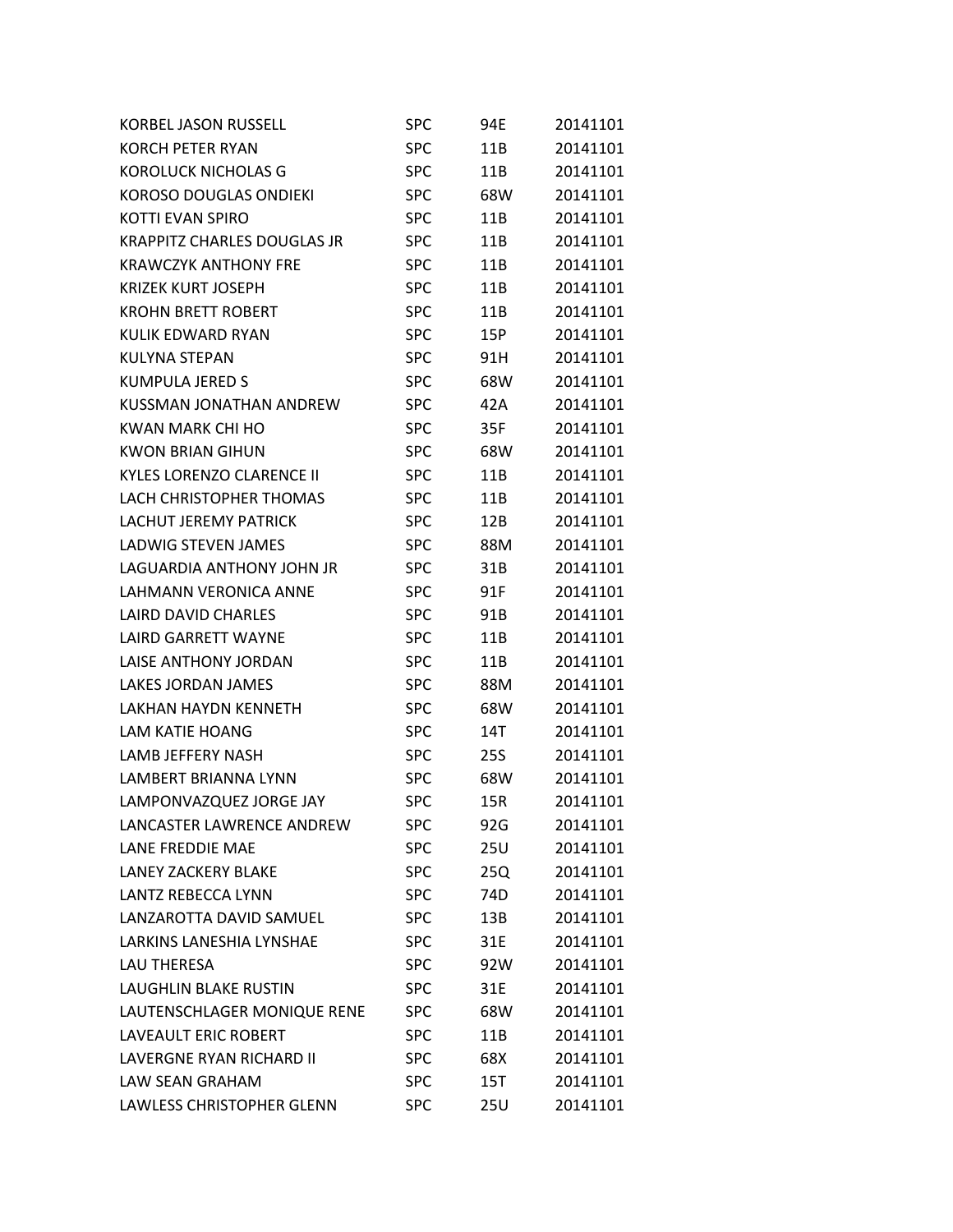| <b>LAWRENCE STEPHEN THOMAS</b> | <b>SPC</b> | 35F | 20141101 |
|--------------------------------|------------|-----|----------|
| LAWSON SCOTT J                 | <b>SPC</b> | 11B | 20141101 |
| <b>LEAGUE JOSHUA STEPHEN</b>   | <b>SPC</b> | 12B | 20141101 |
| <b>LEAVER LIAM FRANCIS</b>     | <b>SPC</b> | 14T | 20141101 |
| LEE JOSEPH HOOIL               | <b>SPC</b> | 74D | 20141101 |
| LEE KYUNG NAM                  | <b>SPC</b> | 68J | 20141101 |
| <b>LEE KYUWON</b>              | <b>SPC</b> | 11B | 20141101 |
| LEHFELD BRIAN DOUGLAS          | <b>SPC</b> | 35F | 20141101 |
| LEIFESTE BRYZEN BLAKE          | <b>SPC</b> | 92G | 20141101 |
| LEMONS MATTHEW LOGAN           | <b>SPC</b> | 15R | 20141101 |
| LENTZ MATTHEW SPENCER          | <b>SPC</b> | 68W | 20141101 |
| LEON HAZZEL ADRIANNA           | <b>SPC</b> | 68W | 20141101 |
| LEONOR EUTIQUIO ALBERTO        | <b>SPC</b> | 91B | 20141101 |
| <b>LEOS MICHAEL JAMESON</b>    | <b>SPC</b> | 11B | 20141101 |
| LEWIS COREY DONTA              | <b>SPC</b> | 14T | 20141101 |
| LEWIS PAUL ANTHONY             | <b>SPC</b> | 94H | 20141101 |
| LEWISQUAM JOSHUA RYAN          | <b>SPC</b> | 12B | 20141101 |
| LI XUCHANG                     | <b>SPC</b> | 91H | 20141101 |
| LICATA ALISA MICHELLE          | <b>SPC</b> | 31B | 20141101 |
| LILLY TRAVIS MICHAEL           | <b>SPC</b> | 12B | 20141101 |
| LINCOLN JACK SONG              | <b>SPC</b> | 11B | 20141101 |
| <b>LINDSEY BRADEN THOMAS</b>   | <b>SPC</b> | 56M | 20141101 |
| LINDSEY ROBERT ALLEN JR        | <b>SPC</b> | 91B | 20141101 |
| LITTLE CHRISTY MARIE           | <b>SPC</b> | 91B | 20141101 |
| LITTLE RASHEEM W               | <b>SPC</b> | 68W | 20141101 |
| LOCH ABBY MAE                  | <b>SPC</b> | 31B | 20141101 |
| <b>LOGAN DAVID ARTHUR II</b>   | <b>SPC</b> | 11B | 20141101 |
| <b>LOMBARDO SEAN ANTHONY</b>   | <b>SPC</b> | 68F | 20141101 |
| <b>LONG JACOB HENRY</b>        | <b>SPC</b> | 15W | 20141101 |
| <b>LONG RANDY A</b>            | <b>SPC</b> | 36B | 20141101 |
| <b>LOOMIS GREGORY JAMES</b>    | <b>SPC</b> | 11B | 20141101 |
| LOPEZ ADAM                     | <b>SPC</b> | 25Q | 20141101 |
| LOPEZ CHRIS ALEXANDER          | <b>SPC</b> | 68W | 20141101 |
| LOPEZ JONATHAN RYAN            | <b>SPC</b> | 31B | 20141101 |
| LOPEZ JUAN E                   | <b>SPC</b> | 15F | 20141101 |
| LOUIS JOSUE                    | <b>SPC</b> | 92Y | 20141101 |
| LOUNSBURY IAN CLIFFORD         | <b>SPC</b> | 11B | 20141101 |
| LOVE BRANDON JOSEPH            | <b>SPC</b> | 11B | 20141101 |
| LOWE CHRISTINA ANGELICA        | <b>SPC</b> | 25U | 20141101 |
| LOWE FREDERICK TYRONE JR       | <b>SPC</b> | 35F | 20141101 |
| LUALUA HUGO EDUARDO            | <b>SPC</b> | 92G | 20141101 |
| <b>LUBBERTS ELI JACOB</b>      | <b>SPC</b> | 13F | 20141101 |
| LUNA DAVID                     | <b>SPC</b> | 35G | 20141101 |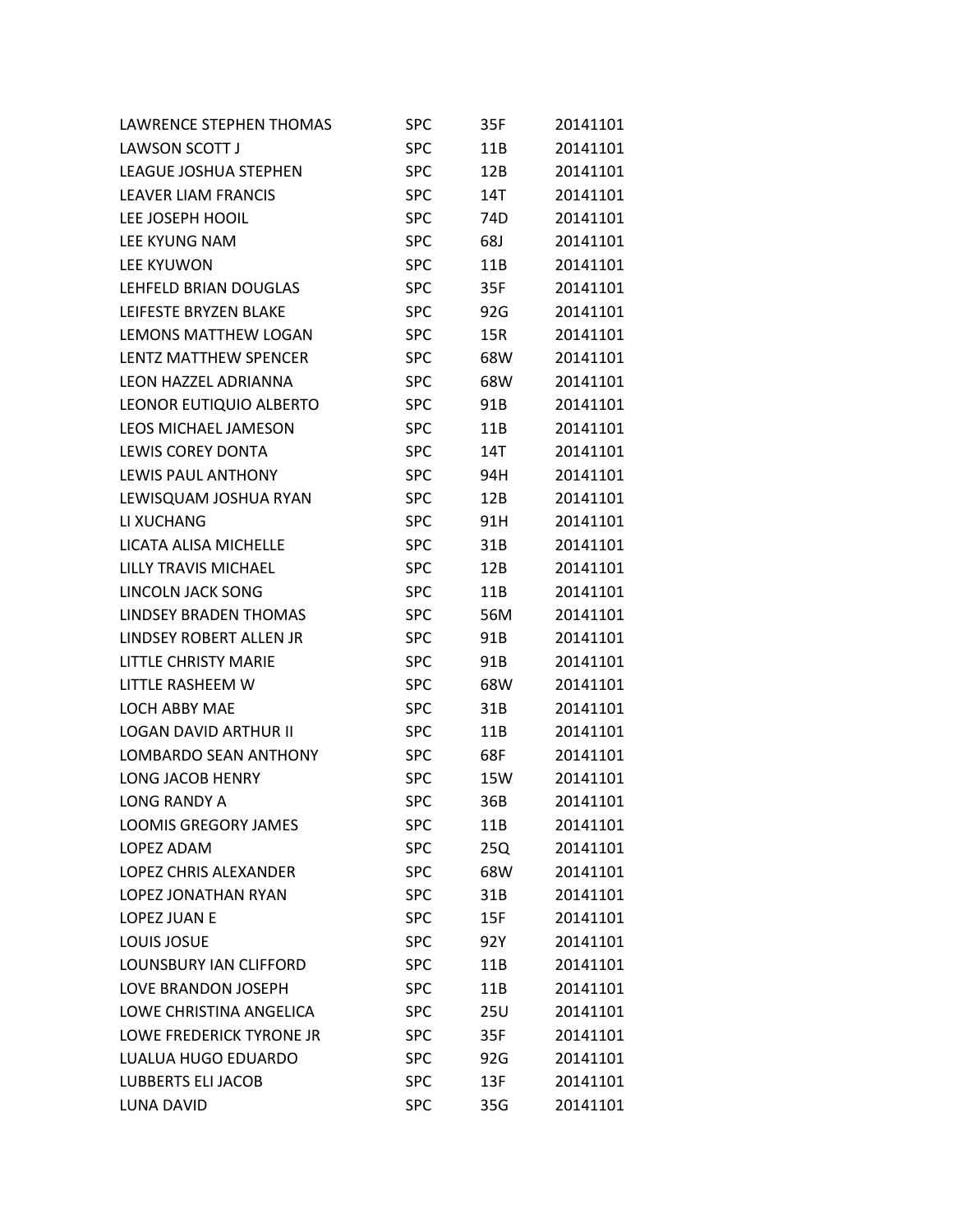| LUNA JOHNATHON CHAZ             | SPC        | 11B             | 20141101 |
|---------------------------------|------------|-----------------|----------|
| LUNT IAN CHADWICKELDERS         | SPC        | <b>15U</b>      | 20141101 |
| LUO XIAO                        | <b>SPC</b> | 35P             | 20141101 |
| <b>LUPO ANTHONY MICHAEL</b>     | SPC        | 89 <sub>D</sub> | 20141101 |
| LUTTRELL JAMES CHARLES          | <b>SPC</b> | 68W             | 20141101 |
| LUURTSEMA SCOTT ANTHONYFLYN     | <b>SPC</b> | 13B             | 20141101 |
| LYKES DARIO RODRAKIS            | <b>SPC</b> | 31B             | 20141101 |
| <b>LYNCH JAN PATRICK</b>        | <b>SPC</b> | 11B             | 20141101 |
| <b>MACEACHERN TRAVIS ERIC</b>   | <b>SPC</b> | 13B             | 20141101 |
| <b>MACEJUNAS JUSTIN MATTHEW</b> | <b>SPC</b> | 11B             | 20141101 |
| <b>MACKEY DERIAN ARMON</b>      | <b>SPC</b> | 74D             | 20141101 |
| <b>MADDEN NICOLE SHAWNTAY</b>   | <b>SPC</b> | 68G             | 20141101 |
| <b>MADRID RYAN JOSEPH</b>       | SPC        | 35M             | 20141101 |
| <b>MALE ISRAEL</b>              | <b>SPC</b> | 11B             | 20141101 |
| <b>MALLEIS DARRIN WILLIAM</b>   | <b>SPC</b> | 68G             | 20141101 |
| <b>MALMGREN MARK ALLAN</b>      | SPC        | 89D             | 20141101 |
| <b>MALONE THOMAS JOSEPH</b>     | <b>SPC</b> | 11C             | 20141101 |
| MANGARERO CASSANDRA METTAO      | <b>SPC</b> | 68W             | 20141101 |
| <b>MANGOBA ANGELIQUE</b>        | <b>SPC</b> | 14H             | 20141101 |
| <b>MANLY JACOB EDWARD</b>       | <b>SPC</b> | 25S             | 20141101 |
| <b>MANNING TERRANCE RASHAD</b>  | <b>SPC</b> | 88M             | 20141101 |
| <b>MANUSZAK ADAM DONALD</b>     | <b>SPC</b> | 91B             | 20141101 |
| <b>MANZANO PATRICIO CRUZ JR</b> | <b>SPC</b> | 15H             | 20141101 |
| <b>MARBERRY KEVIN SCOTT</b>     | <b>SPC</b> | 91B             | 20141101 |
| <b>MARBLE FRANKLIN JOSEPH</b>   | <b>SPC</b> | 15W             | 20141101 |
| <b>MARBURGER ROBERT DAVID</b>   | <b>SPC</b> | 92F             | 20141101 |
| MARCANOQUINONES JULIO ALEXI     | <b>SPC</b> | 11B             | 20141101 |
| MARCHENKO ILYA ALEXANDROVIC     | <b>SPC</b> | 68W             | 20141101 |
| <b>MARKS ROBERT LAWRENCE II</b> | <b>SPC</b> | 11B             | 20141101 |
| <b>MARLOW DAVID SCOTT</b>       | <b>SPC</b> | 74D             | 20141101 |
| MARSHALL NORDIA LATOYA          | <b>SPC</b> | 68W             | 20141101 |
| <b>MARTE CHRISTIAN</b>          | <b>SPC</b> | 74D             | 20141101 |
| <b>MARTELL JOSHUA CALEB</b>     | <b>SPC</b> | 13R             | 20141101 |
| <b>MARTIN CODY WILLIAM</b>      | <b>SPC</b> | 11B             | 20141101 |
| <b>MARTIN DESTAN JACOB</b>      | <b>SPC</b> | 68W             | 20141101 |
| <b>MARTIN DOROTHY MAE</b>       | <b>SPC</b> | 68W             | 20141101 |
| <b>MARTIN ERIC SCOTT</b>        | <b>SPC</b> | 68W             | 20141101 |
| <b>MARTIN MATTHEW JAMES</b>     | <b>SPC</b> | 15N             | 20141101 |
| <b>MARTINEZ BRAYAN JOSE</b>     | <b>SPC</b> | 14S             | 20141101 |
| <b>MARTINEZ JAVIER EDUARDO</b>  | <b>SPC</b> | 68W             | 20141101 |
| MARTINEZ REYNALDO D JR          | <b>SPC</b> | 91D             | 20141101 |
| MARTINEZ XAVIER RAOUL JR        | <b>SPC</b> | 11B             | 20141101 |
| <b>MARTINS RICARDO</b>          | <b>SPC</b> | 11B             | 20141101 |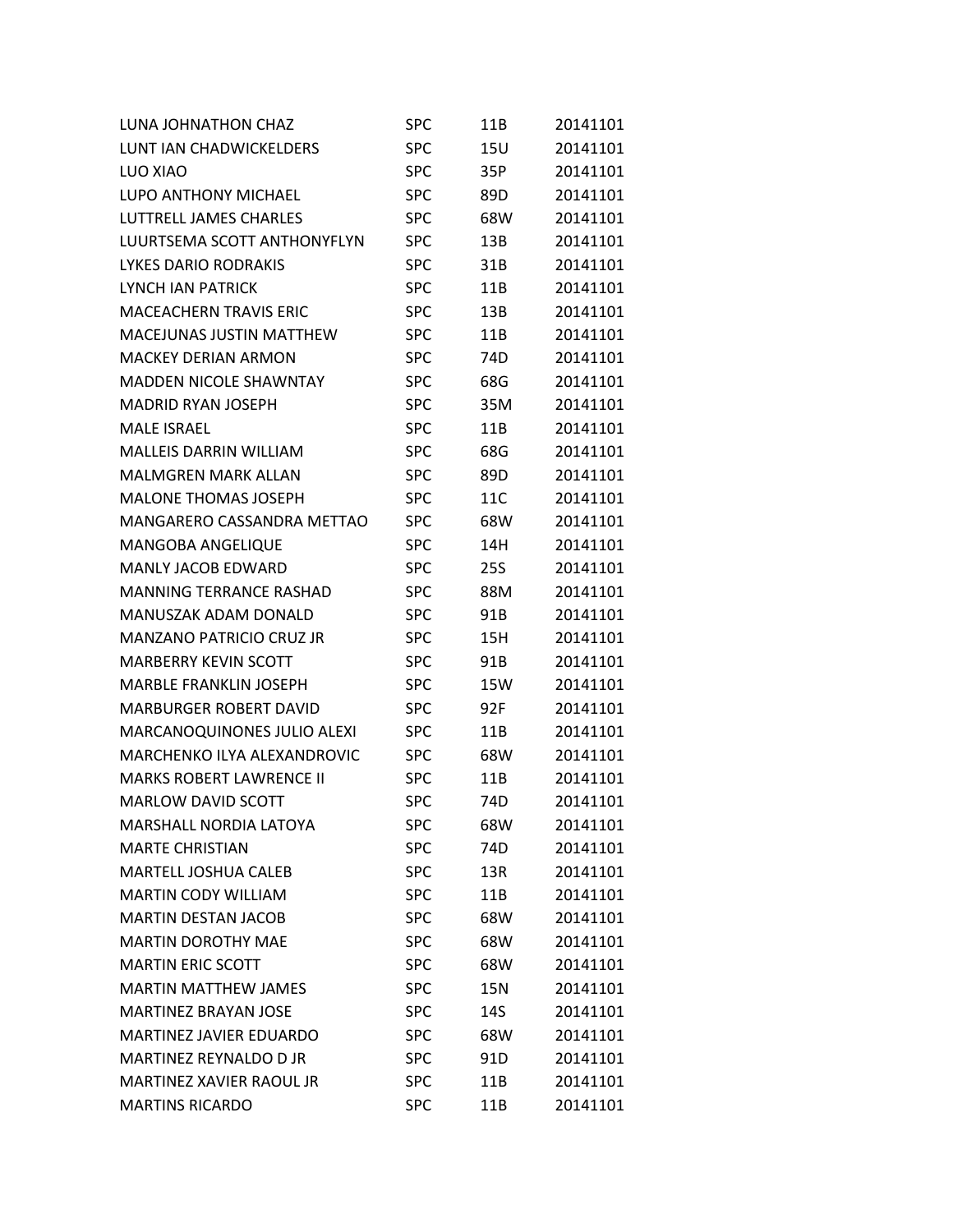| <b>MASALIEV ISLOMJON B</b>         | SPC        | 88M | 20141101 |
|------------------------------------|------------|-----|----------|
| <b>MASON ANTHONY DRAKE</b>         | <b>SPC</b> | 11B | 20141101 |
| <b>MASON JACK DAVID</b>            | <b>SPC</b> | 91B | 20141101 |
| <b>MASSENBERG ARRON JAMELLE</b>    | SPC        | 91B | 20141101 |
| MATE ADAM CHARLES                  | SPC        | 15B | 20141101 |
| <b>MATLOCK STEVEN CHARLES</b>      | <b>SPC</b> | 35T | 20141101 |
| <b>MATTHEWS MARCUS DWIGHT</b>      | <b>SPC</b> | 92Y | 20141101 |
| <b>MAULIOLAEIDMAN CURTIS LAAKE</b> | SPC        | 15E | 20141101 |
| <b>MAYFIELD STEVEN BRIAN II</b>    | <b>SPC</b> | 12B | 20141101 |
| <b>MAYO ASHLEY JOHN III</b>        | <b>SPC</b> | 92G | 20141101 |
| <b>MAYOMI ABUGAWA ORITSEJULOMI</b> | <b>SPC</b> | 92F | 20141101 |
| MCCABE ALEXANDER JOSEPH            | SPC        | 11B | 20141101 |
| <b>MCCANNON ANDREW CHARLES</b>     | <b>SPC</b> | 31B | 20141101 |
| <b>MCCANTS ARMANI LEROY</b>        | <b>SPC</b> | 13B | 20141101 |
| <b>MCCLEAVES BRIAN PATRICK</b>     | <b>SPC</b> | 88M | 20141101 |
| MCCORMICK SCOTT CONNOR             | SPC        | 13B | 20141101 |
| <b>MCDONNELL THOMAS STEVEN</b>     | <b>SPC</b> | 13F | 20141101 |
| <b>MCELHANEY MICHAEL LEE</b>       | <b>SPC</b> | 11B | 20141101 |
| MCELHENEY JAY ALAN                 | <b>SPC</b> | 11B | 20141101 |
| <b>MCFARLANE RENOY JASON</b>       | SPC        | 91B | 20141101 |
| <b>MCGEE BILLETO RAYKYLE</b>       | <b>SPC</b> | 42A | 20141101 |
| MCGINTY ANNA CHRISTINA             | <b>SPC</b> | 68W | 20141101 |
| <b>MCGRAW MITCHELL PHILIP</b>      | <b>SPC</b> | 92G | 20141101 |
| <b>MCGREGOR STEPHEN EARL</b>       | SPC        | 15G | 20141101 |
| MCIVER DANIEL EDWARDS              | SPC        | 11B | 20141101 |
| <b>MCKENNA JONATHON WILLIAM</b>    | <b>SPC</b> | 13B | 20141101 |
| MCKNEELY HAILEY ELIZABETH          | SPC        | 92F | 20141101 |
| <b>MCKNIGHT ANTHONY DARNELL</b>    | <b>SPC</b> | 35M | 20141101 |
| <b>MCLAIN TYLER JAMES</b>          | <b>SPC</b> | 15T | 20141101 |
| MCLAUGHLIN RYAN MICHAEL            | <b>SPC</b> | 13B | 20141101 |
| <b>MCLEAN AARON DEAN</b>           | <b>SPC</b> | 31B | 20141101 |
| <b>MCLEAN JASON CHRISTOPHER</b>    | <b>SPC</b> | 11B | 20141101 |
| MCLELLAN ANTOINE LOREICE           | <b>SPC</b> | 92F | 20141101 |
| MCMILLIAN TREMAYNE ANTOINE         | <b>SPC</b> | 91B | 20141101 |
| <b>MCNEECE MATTHEW AARON</b>       | <b>SPC</b> | 11B | 20141101 |
| <b>MEANA KAREN</b>                 | <b>SPC</b> | 92G | 20141101 |
| MEDINA JAVIER JR                   | <b>SPC</b> | 14S | 20141101 |
| <b>MELBY ANDREW DONALD</b>         | <b>SPC</b> | 11B | 20141101 |
| MELCHORGOMEZ CARLOS EDUARDO        | <b>SPC</b> | 19D | 20141101 |
| <b>MELO PATRICIA SONGI</b>         | <b>SPC</b> | 35F | 20141101 |
| <b>MENAN ADJOVI JOELLE</b>         | <b>SPC</b> | 68W | 20141101 |
| <b>MENAPACE MARK RAYMOND</b>       | <b>SPC</b> | 11B | 20141101 |
| <b>MENDEZ TIFFANY ANN</b>          | <b>SPC</b> | 68W | 20141101 |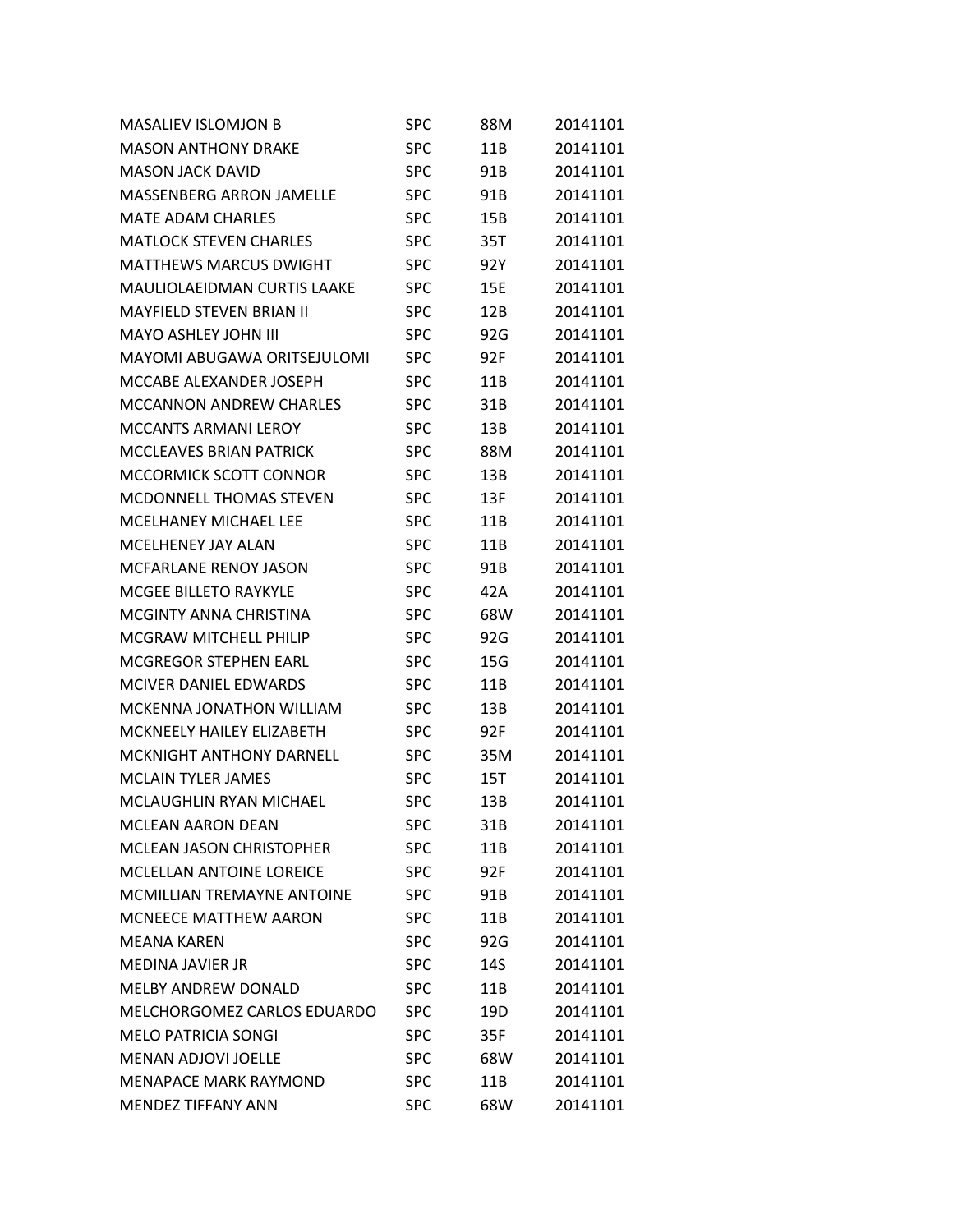| MENDIOLA AARONSHAYNE AQUINI       | SPC        | 88M | 20141101 |
|-----------------------------------|------------|-----|----------|
| MENDIVIL GONZALO JR               | <b>SPC</b> | 25L | 20141101 |
| <b>MERRILL BRIAN CHRISTOPHER</b>  | <b>SPC</b> | 11B | 20141101 |
| <b>MERRILL CODY PAUL</b>          | <b>SPC</b> | 12B | 20141101 |
| <b>MERRITT AMBER NICHOLE</b>      | <b>SPC</b> | 68W | 20141101 |
| <b>MERTENS GLENN CASTILLO</b>     | <b>SPC</b> | 14G | 20141101 |
| METCALF JOSEPH MAURICE            | <b>SPC</b> | 12B | 20141101 |
| <b>METZINGER LORIS</b>            | <b>SPC</b> | 12B | 20141101 |
| <b>MEYER BRADLEY CORBIERE</b>     | <b>SPC</b> | 15P | 20141101 |
| <b>MEYERS JEFFREY RICHARD</b>     | <b>SPC</b> | 11B | 20141101 |
| <b>MEZA FRANCISCO R</b>           | <b>SPC</b> | 31B | 20141101 |
| MICOUHARRIS CHEMAR MICHELLE       | <b>SPC</b> | 42A | 20141101 |
| MIERENDORF PATRICK JAMES          | <b>SPC</b> | 31B | 20141101 |
| MILBURN DANIEL EUGENE             | <b>SPC</b> | 11B | 20141101 |
| MILBURN GUNNAR MARTIN             | <b>SPC</b> | 31B | 20141101 |
| MILIANBRAVO DARIEN                | <b>SPC</b> | 11B | 20141101 |
| MILLER GENESIS RAQUEL             | <b>SPC</b> | 92F | 20141101 |
| MILLER KEITH JOHN JR              | <b>SPC</b> | 25S | 20141101 |
| MILLER LEE NATHANIEL JR           | <b>SPC</b> | 31B | 20141101 |
| <b>MILLER PATRICK JOHN</b>        | <b>SPC</b> | 68W | 20141101 |
| <b>MILLER TIMOTHY ODELL</b>       | <b>SPC</b> | 14T | 20141101 |
| <b>MILLER TRACE HARLAND</b>       | <b>SPC</b> | 14T | 20141101 |
| <b>MILLER TRENT C</b>             | <b>SPC</b> | 11B | 20141101 |
| <b>MILLER TREVOR EVANS</b>        | <b>SPC</b> | 68P | 20141101 |
| <b>MILLET LINDSEY ELLEN</b>       | <b>SPC</b> | 14T | 20141101 |
| MILLIONPEREZ STEWART SIMON        | <b>SPC</b> | 68X | 20141101 |
| <b>MINCHIN MATTHEW DALE</b>       | <b>SPC</b> | 11B | 20141101 |
| <b>MINTER JAMES TERENCE II</b>    | <b>SPC</b> | 31B | 20141101 |
| MIS ZACHARY ALLEN                 | <b>SPC</b> | 15Y | 20141101 |
| <b>MISTER JETON LAVETTE</b>       | <b>SPC</b> | 88M | 20141101 |
| MITCHELL ERICK NICHOLAS           | <b>SPC</b> | 94E | 20141101 |
| MITCHELL JALISA JANA              | <b>SPC</b> | 94E | 20141101 |
| MITCHELL JUSTIN ZAMAR             | <b>SPC</b> | 15T | 20141101 |
| <b>MITIL MARC OBED</b>            | <b>SPC</b> | 68W | 20141101 |
| <b>MOCKABEE ELIJAH PAUL</b>       | <b>SPC</b> | 25P | 20141101 |
| <b>MOEUN MICHAEL</b>              | <b>SPC</b> | 68K | 20141101 |
| <b>MOFFATT CHRISTOPHER STEVEN</b> | <b>SPC</b> | 13B | 20141101 |
| <b>MOGG KEITH MICHAEL</b>         | <b>SPC</b> | 35P | 20141101 |
| <b>MONG PATRICK BOYD</b>          | <b>SPC</b> | 68W | 20141101 |
| MONTEROCUEVAS ADALBERTO           | <b>SPC</b> | 25U | 20141101 |
| MONTGOMERY WILBUR CORENTAE        | <b>SPC</b> | 13D | 20141101 |
| <b>MONTOYA ALAN EDGARDO</b>       | <b>SPC</b> | 15B | 20141101 |
| <b>MOORE DONTAY MAURICE</b>       | <b>SPC</b> | 13F | 20141101 |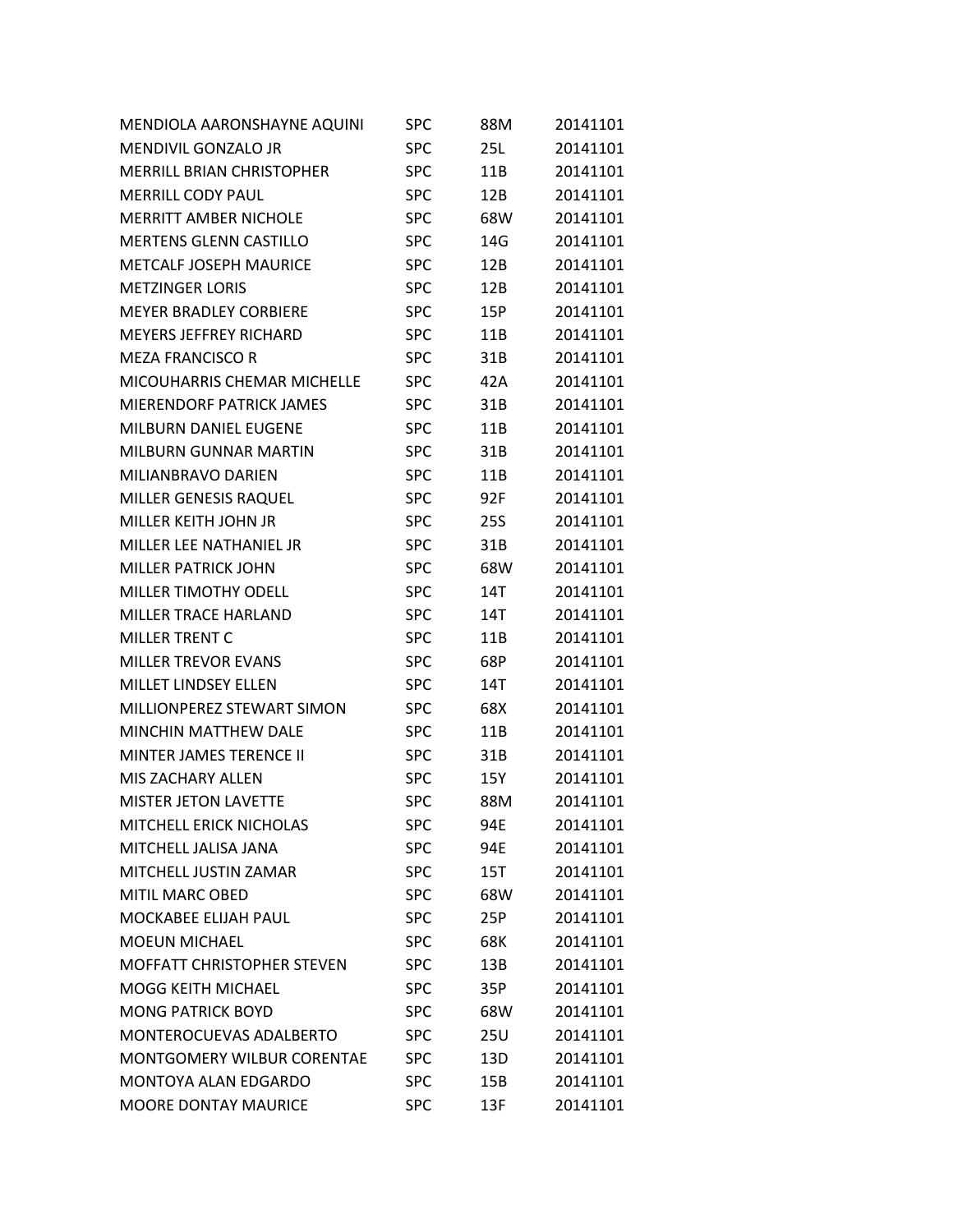| <b>MOORE JASMINE TREVEE</b>     | SPC        | 68T        | 20141101 |
|---------------------------------|------------|------------|----------|
| <b>MOORE LAUREN MARIE</b>       | <b>SPC</b> | 35F        | 20141101 |
| <b>MORALES JEFFREY</b>          | <b>SPC</b> | 13B        | 20141101 |
| MORALESMATA RAYMUNDO            | <b>SPC</b> | 13B        | 20141101 |
| MORELAND KEENAN FARENTA         | <b>SPC</b> | 11B        | 20141101 |
| <b>MORENO JAMES CHARLES</b>     | <b>SPC</b> | 88M        | 20141101 |
| MORETATAVAREZ JESUS RAFAEL      | <b>SPC</b> | 11B        | 20141101 |
| <b>MORGAN CAMERON JUSTIN</b>    | <b>SPC</b> | 35F        | 20141101 |
| <b>MORGAN RYAN MICHAEL</b>      | <b>SPC</b> | 68W        | 20141101 |
| <b>MORIN JUSTIN ANDREW</b>      | <b>SPC</b> | 91F        | 20141101 |
| <b>MORIN TYLER WILLIS</b>       | <b>SPC</b> | 91B        | 20141101 |
| <b>MORRIS CHAD ALLEN</b>        | SPC        | 31E        | 20141101 |
| <b>MOSCHELLA JAMES STEVEN</b>   | <b>SPC</b> | 91F        | 20141101 |
| <b>MOULTRIE MARCUS VON</b>      | <b>SPC</b> | 92G        | 20141101 |
| <b>MOYER MATTHEW EVANS</b>      | <b>SPC</b> | 11B        | 20141101 |
| MUHL WILLIAM KENNETH JR         | SPC        | 31B        | 20141101 |
| <b>MUISE ANDREW WILLIAM</b>     | SPC        | 11B        | 20141101 |
| MULHOLLAND JAMES VINCENT V      | <b>SPC</b> | 35P        | 20141101 |
| <b>MULLER JOSHUA THAYER</b>     | <b>SPC</b> | 91H        | 20141101 |
| <b>MULLER RYAN WADE</b>         | SPC        | 11B        | 20141101 |
| <b>MUNOZ MIGUEL OBED</b>        | <b>SPC</b> | 68W        | 20141101 |
| MUNRO CARLOS FAUSTINO           | <b>SPC</b> | 31B        | 20141101 |
| <b>MURPHY ANDREA MARIE</b>      | <b>SPC</b> | 92Y        | 20141101 |
| <b>MURPHY JEREMY MICHAEL</b>    | SPC        | 92G        | 20141101 |
| MURPHY PIERRE JAZMINE RENAE     | <b>SPC</b> | 31B        | 20141101 |
| <b>MURPHY SEAN TREVOR</b>       | <b>SPC</b> | 11B        | 20141101 |
| MURRAY JEREMY JERMAINE          | <b>SPC</b> | 92F        | 20141101 |
| <b>MURRY LUANA ROSE</b>         | <b>SPC</b> | 42A        | 20141101 |
| MUSCARELLA CHRISTOPHER ANDR     | <b>SPC</b> | 19K        | 20141101 |
| MUSHINSKY WALTER DYLAN          | <b>SPC</b> | 35F        | 20141101 |
| <b>MUSTIN WILLIAM CHANCE</b>    | <b>SPC</b> | 13P        | 20141101 |
| <b>MYERS BRIAN ALAN</b>         | <b>SPC</b> | 11B        | 20141101 |
| <b>MYERS IAN COURTNEY</b>       | <b>SPC</b> | 88N        | 20141101 |
| MYERS JESSYCCA JACYMOND         | <b>SPC</b> | 88H        | 20141101 |
| NABHANI ADEL KHAYSAMOVICH       | <b>SPC</b> | 68W        | 20141101 |
| NAJERA GLORIA MARIBEL           | <b>SPC</b> | 68D        | 20141101 |
| NAVARRETTE ADRIAN INDALECIO     | <b>SPC</b> | 91B        | 20141101 |
| NAVARRORUIZ JOSUE               | <b>SPC</b> | 68R        | 20141101 |
| NAZARIOBERRIOS RAMON ENRIQU     | <b>SPC</b> | 42A        | 20141101 |
| <b>NEITZKE RACHEL ANN</b>       | <b>SPC</b> | 68K        | 20141101 |
| <b>NELSON CRISEAN NATHANIEL</b> | <b>SPC</b> | <b>25U</b> | 20141101 |
| <b>NELSON DOUGLAS ALEXANDER</b> | <b>SPC</b> | 11B        | 20141101 |
| <b>NELSON JOSHUA DONTE</b>      | <b>SPC</b> | 92Y        | 20141101 |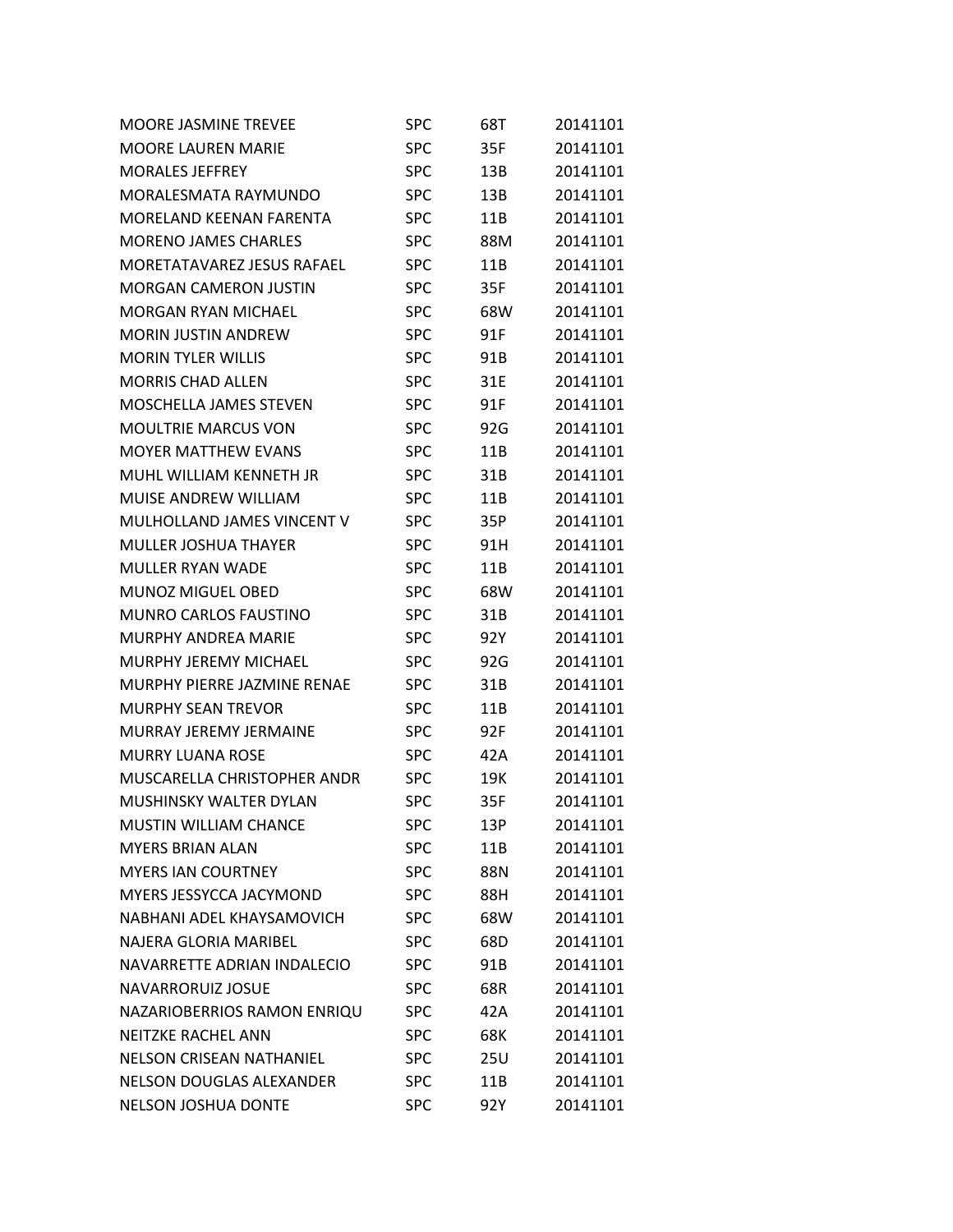| <b>NELSON QUENTIN DOMINIC</b>     | SPC        | 74D        | 20141101 |
|-----------------------------------|------------|------------|----------|
| NETTLES STEPHEN JEREMIAH          | <b>SPC</b> | 31E        | 20141101 |
| NEVAREZ ZULMA MARIA               | <b>SPC</b> | 88M        | 20141101 |
| <b>NEVEN CLINTON EDWARD</b>       | <b>SPC</b> | 13D        | 20141101 |
| <b>NEW PETER DOUGLAS</b>          | <b>SPC</b> | 11B        | 20141101 |
| <b>NEWKIRK TORRY ANTONEE</b>      | <b>SPC</b> | 13B        | 20141101 |
| <b>NEWTON WILLIAM EARNEST</b>     | <b>SPC</b> | 19K        | 20141101 |
| NG GORDON LOK WAH                 | <b>SPC</b> | 31B        | 20141101 |
| <b>NGUYEN HOANG HUY</b>           | <b>SPC</b> | 68W        | 20141101 |
| NICHOLAS CARL MARK                | <b>SPC</b> | 92F        | 20141101 |
| NICHOLAS SKYLER DUNN              | <b>SPC</b> | 31B        | 20141101 |
| NICHOLS JOSHUA LEE                | <b>SPC</b> | 92F        | 20141101 |
| NICKERSON ROBERT CHARLES          | <b>SPC</b> | 11B        | 20141101 |
| <b>NIEVES COURTNEY FAYE</b>       | <b>SPC</b> | 88K        | 20141101 |
| NINNESS JEREMY ANDREW             | <b>SPC</b> | 31B        | 20141101 |
| <b>NODA ANTHONY KASUO</b>         | <b>SPC</b> | 12B        | 20141101 |
| <b>NORFLEET DEMARIUS TARNELL</b>  | <b>SPC</b> | 91B        | 20141101 |
| <b>NORIEGA LYNFORD FRANCIS</b>    | <b>SPC</b> | 92F        | 20141101 |
| NORMANMORRIS VICTOR AKEEM         | <b>SPC</b> | <b>25U</b> | 20141101 |
| <b>NORRIS JOSHUA BLAKE</b>        | <b>SPC</b> | 68Q        | 20141101 |
| <b>NORTH CHRISTINA MARIE</b>      | <b>SPC</b> | 35G        | 20141101 |
| <b>NOWELL KEITH ALLEN</b>         | <b>SPC</b> | 68F        | 20141101 |
| <b>NUNEZ MATTHEW LAWRENCE</b>     | <b>SPC</b> | 11B        | 20141101 |
| <b>NUNEZ PATRICIA</b>             | <b>SPC</b> | 35M        | 20141101 |
| <b>NUNNALLY BRODERICK ANTOINE</b> | <b>SPC</b> | 92G        | 20141101 |
| <b>NYE DILLON WAYNE</b>           | <b>SPC</b> | 13F        | 20141101 |
| <b>OAKES BRANDON WARD</b>         | <b>SPC</b> | 35F        | 20141101 |
| <b>ODEGARD KENNETH EDWARD III</b> | <b>SPC</b> | 29E        | 20141101 |
| <b>ODELL JERAD RICHARD</b>        | <b>SPC</b> | 12B        | 20141101 |
| OFERRELL JASON DAVID              | <b>SPC</b> | 11B        | 20141101 |
| <b>OLEWNICK STEVEN JON</b>        | SPC        | 35P        | 20141101 |
| OLIVA ALEJANDRA                   | <b>SPC</b> | 68W        | 20141101 |
| <b>OLIVARES CESAR</b>             | <b>SPC</b> | 31E        | 20141101 |
| <b>OLIVE JASON MILES JR</b>       | <b>SPC</b> | 68W        | 20141101 |
| <b>OLIVER AARON G</b>             | <b>SPC</b> | 74D        | 20141101 |
| OLIVER CHRISTOPHER EDWARD         | <b>SPC</b> | 91B        | 20141101 |
| <b>OLIVER TOMMY LEE JR</b>        | <b>SPC</b> | 13D        | 20141101 |
| <b>OLSON CLAY EMERY</b>           | <b>SPC</b> | 11B        | 20141101 |
| <b>OLSON JOSHUA CRAIG</b>         | <b>SPC</b> | 11B        | 20141101 |
| <b>OLSZEWSKI KYLE JAMES</b>       | <b>SPC</b> | 11B        | 20141101 |
| <b>OMBURO DERICK ONYANGO</b>      | <b>SPC</b> | 68W        | 20141101 |
| ONEEL SEAMUS KIMBROUGH            | <b>SPC</b> | 68W        | 20141101 |
| ONEILL DANIEL MICHAELLAWREN       | <b>SPC</b> | 13F        | 20141101 |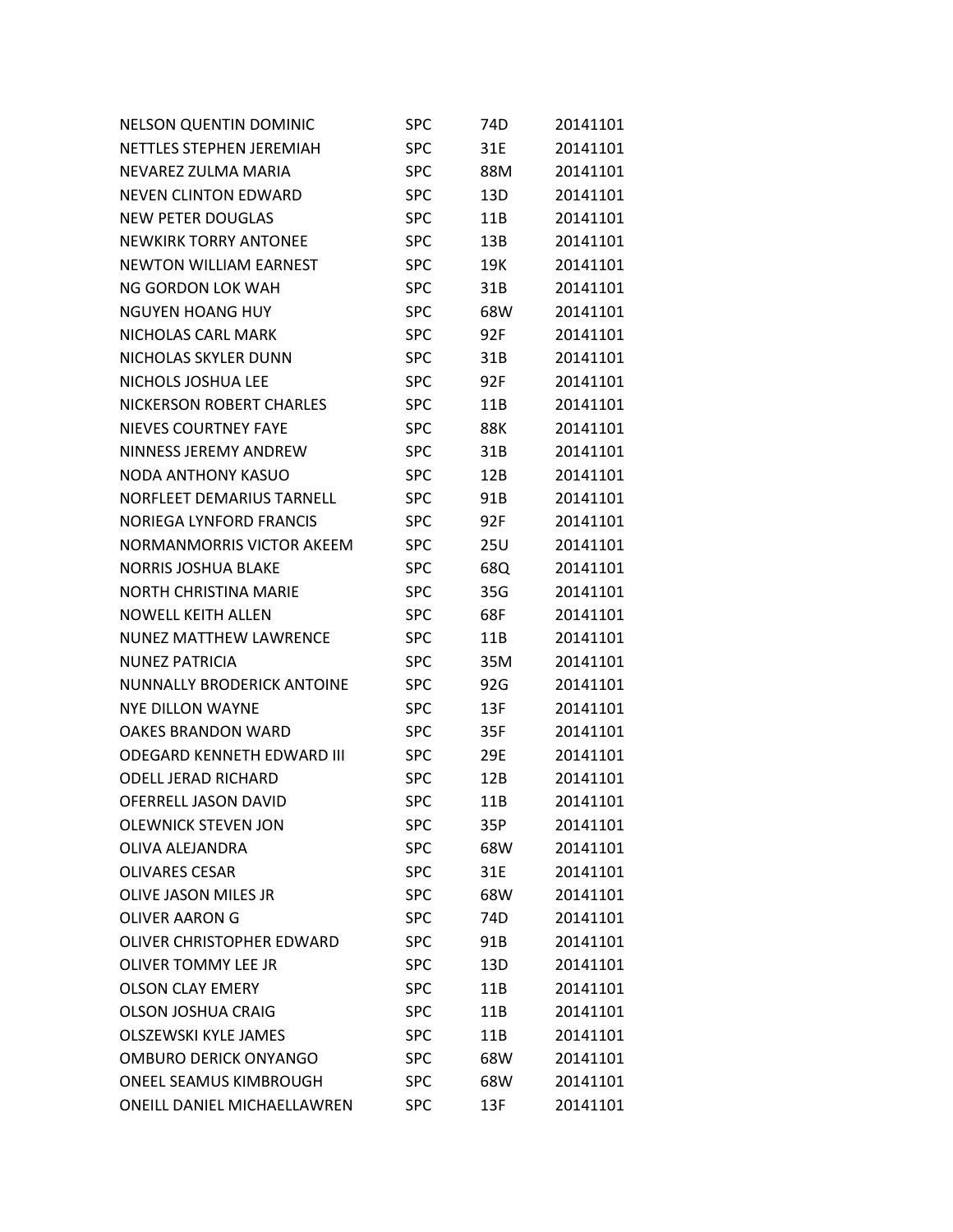| OREBAUGH NATHAN LAWRENCE         | SPC        | 91D | 20141101 |
|----------------------------------|------------|-----|----------|
| <b>OREGON DARRYL WAYNE</b>       | <b>SPC</b> | 11B | 20141101 |
| OROURKE KENNETH WILLIAM          | <b>SPC</b> | 91H | 20141101 |
| <b>ORR GLENN ALAN</b>            | <b>SPC</b> | 68P | 20141101 |
| ORSZULAK MICHAEL JOSEPH          | <b>SPC</b> | 68W | 20141101 |
| <b>ORTEGA MARTIN C III</b>       | <b>SPC</b> | 11B | 20141101 |
| ORTIZANDUJAR JUAN MIGUEL         | <b>SPC</b> | 91F | 20141101 |
| <b>OSTING ORENG BRANDEEKEKIL</b> | <b>SPC</b> | 74D | 20141101 |
| OTTO EMILY REBECCAROSE           | <b>SPC</b> | 35M | 20141101 |
| OTUNBA MUSA ROTIMI               | <b>SPC</b> | 92Y | 20141101 |
| <b>OVERCAST KYLE RAY</b>         | <b>SPC</b> | 11B | 20141101 |
| <b>OWENS BERRY EUGENE JR</b>     | <b>SPC</b> | 15G | 20141101 |
| <b>OWENS CHRISTEN ASHLEY</b>     | <b>SPC</b> | 68W | 20141101 |
| <b>OWENS JOSEPH MICHAEL</b>      | <b>SPC</b> | 25U | 20141101 |
| PADILLA ESAI DAVID               | <b>SPC</b> | 12B | 20141101 |
| PADILLA JOSHUA                   | <b>SPC</b> | 68W | 20141101 |
| PADILLAMARTINEZ JUAN CARLOS      | <b>SPC</b> | 14T | 20141101 |
| PAIGE DIMITRI LAMAR              | <b>SPC</b> | 12B | 20141101 |
| PAJA ALVINJOHN IMPERIAL          | <b>SPC</b> | 91B | 20141101 |
| PALACIOS NICOLAS RANDALL         | <b>SPC</b> | 35F | 20141101 |
| PALAUSKY KENNETH MICHAEL JR      | <b>SPC</b> | 11B | 20141101 |
| PALAZA ADELMO JOSEPH             | <b>SPC</b> | 35M | 20141101 |
| PALMA DEBORAH M                  | <b>SPC</b> | 88M | 20141101 |
| PALMER OPHELIA KAVISA            | <b>SPC</b> | 92Y | 20141101 |
| PANETTI NICHOLAS JOHN            | <b>SPC</b> | 35T | 20141101 |
| PANNELL ARACELY N                | <b>SPC</b> | 91H | 20141101 |
| PAPAGEORGE ETHAN MATTHEW         | <b>SPC</b> | 13B | 20141101 |
| PARADELA GEORGE CASTRO JR        | <b>SPC</b> | 11B | 20141101 |
| PARK CHARLES CHURLHONG           | <b>SPC</b> | 68P | 20141101 |
| PARKER DARBY JAMES               | <b>SPC</b> | 31B | 20141101 |
| <b>PARKER DONALD S</b>           | <b>SPC</b> | 31B | 20141101 |
| PARKER KEISHA MONIQUE            | <b>SPC</b> | 13T | 20141101 |
| PARKS WENDY LETICIA              | <b>SPC</b> | 91B | 20141101 |
| PARRAMEDELLIN OSCAR EDUARDO      | <b>SPC</b> | 68R | 20141101 |
| PARSONS WILLIAM ZACHARY          | <b>SPC</b> | 68W | 20141101 |
| PASS AARON MATHEW                | <b>SPC</b> | 92A | 20141101 |
| PASSI JEREMIAH JAMES LELAND      | <b>SPC</b> | 15R | 20141101 |
| PATRICK BRYAN PHILIP             | <b>SPC</b> | 68X | 20141101 |
| PATTERSON TERRI LYNN             | <b>SPC</b> | 42A | 20141101 |
| PATTON DAVID WALTER              | <b>SPC</b> | 91B | 20141101 |
| PAULEY CHRISTOPHER SHAWN         | <b>SPC</b> | 25Q | 20141101 |
| PAULK DILLON MITCHELL            | <b>SPC</b> | 13F | 20141101 |
| PAULO PEO JR                     | <b>SPC</b> | 15R | 20141101 |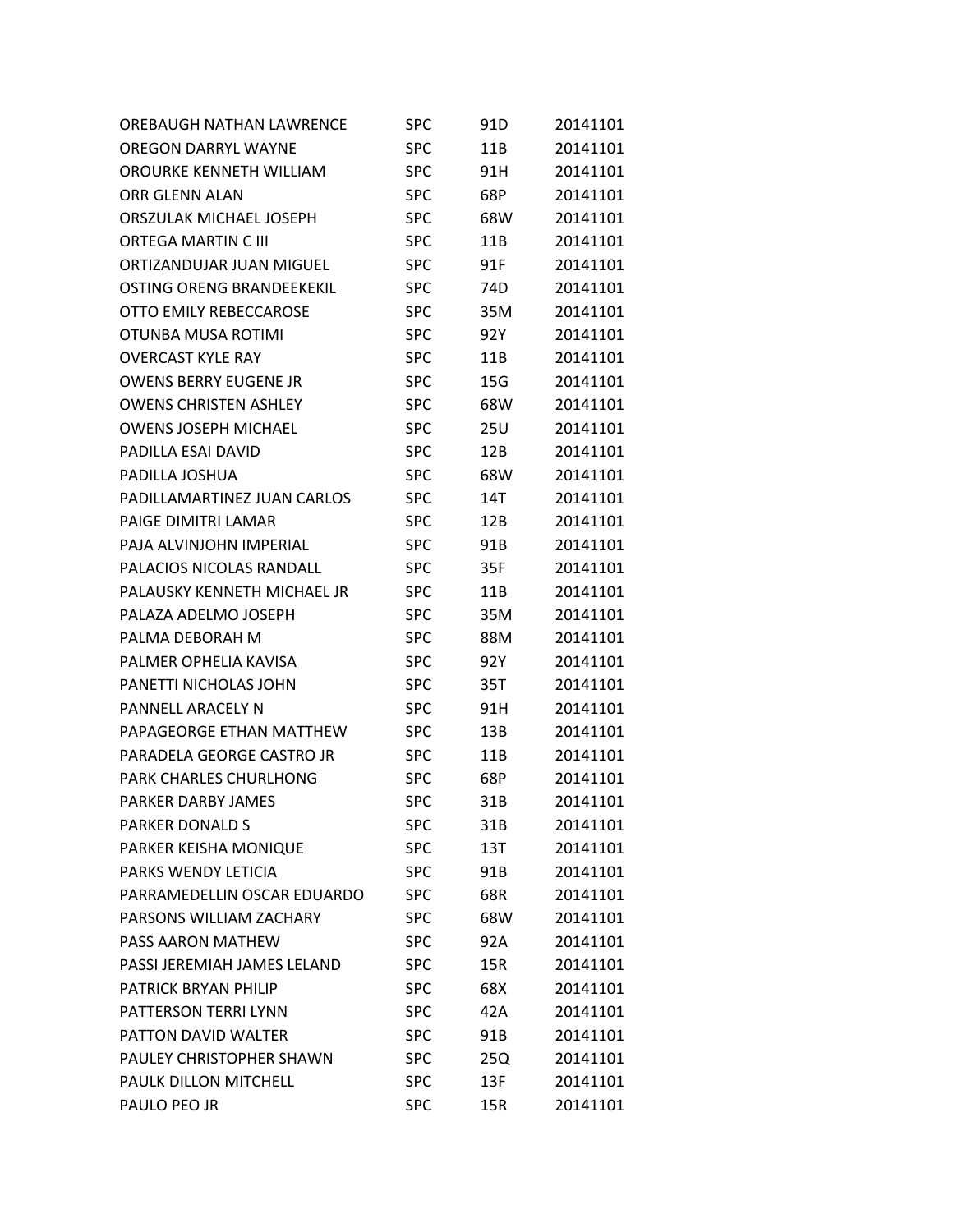| <b>PAYNTER DAVID LEE</b>  | SPC        | 42A | 20141101 |
|---------------------------|------------|-----|----------|
| PEAU AUCKLAND JR          | <b>SPC</b> | 12B | 20141101 |
| PENCEAL LLOYD GEORGIA A   | <b>SPC</b> | 42A | 20141101 |
| PENDERGIST JOSHUA DAVID   | <b>SPC</b> | 11B | 20141101 |
| PEPPERS ZEBIYNA JAZELE    | <b>SPC</b> | 74D | 20141101 |
| PERALES FRANK D JR        | <b>SPC</b> | 91M | 20141101 |
| PERALTA MANUEL EFRAIN     | <b>SPC</b> | 56M | 20141101 |
| PERDOMO RENE              | <b>SPC</b> | 13B | 20141101 |
| PEREZ ARIANA MARIE        | <b>SPC</b> | 68W | 20141101 |
| PEREZ CARLOS JOSE         | <b>SPC</b> | 91B | 20141101 |
| PEREZ JOSE ANGEL JR       | <b>SPC</b> | 92G | 20141101 |
| PEREZ RAUL RANGEL         | <b>SPC</b> | 92Y | 20141101 |
| PEREZ STEVEN MICHAEL      | <b>SPC</b> | 11B | 20141101 |
| PEREZ TYLER R             | <b>SPC</b> | 92F | 20141101 |
| PERKINS GREGORY ANTUAN    | <b>SPC</b> | 92W | 20141101 |
| PERKINS MILTON BERNARD    | <b>SPC</b> | 68D | 20141101 |
| PERKINS TERRY LEE JR      | <b>SPC</b> | 12B | 20141101 |
| PERKINSON LUKE MILES      | <b>SPC</b> | 15Q | 20141101 |
| PETERS JUSTIN ANTHONY JR  | <b>SPC</b> | 25Q | 20141101 |
| PETERSEN PERPETUA         | <b>SPC</b> | 88N | 20141101 |
| PETERSEN TYLER GENE       | <b>SPC</b> | 42A | 20141101 |
| PETERSON ARYN SCANLA      | <b>SPC</b> | 35S | 20141101 |
| PETERSON CARL SETH        | <b>SPC</b> | 35Q | 20141101 |
| PETTUS BRANDEN LAMEL      | <b>SPC</b> | 42A | 20141101 |
| PETTY ANDRE DESHON        | <b>SPC</b> | 25P | 20141101 |
| PETULLA JASON MATTHEW     | <b>SPC</b> | 11B | 20141101 |
| PEZZA DOMINICK JOSEPH JR  | <b>SPC</b> | 13B | 20141101 |
| PHILLIPS JOSHUA RYAN      | <b>SPC</b> | 11B | 20141101 |
| PHIMMASONE DAKOTA SONESAY | <b>SPC</b> | 25S | 20141101 |
| PICKERING KEVIN ACE       | <b>SPC</b> | 88M | 20141101 |
| PIERRE WENCHA             | <b>SPC</b> | 74D | 20141101 |
| PINKNEY TANISHA NICOLE    | <b>SPC</b> | 88H | 20141101 |
| PLANK ALEXANDRA MICHELLE  | <b>SPC</b> | 31B | 20141101 |
| PLATT CHRISTOPHER MICHAEL | <b>SPC</b> | 31B | 20141101 |
| POELKER EVAN JOSEPH       | <b>SPC</b> | 11B | 20141101 |
| POHL PETER WILLIAMLO      | <b>SPC</b> | 13F | 20141101 |
| POLITE DEREK ALAN         | <b>SPC</b> | 68W | 20141101 |
| POLLOCK MARK JOHN         | <b>SPC</b> | 25S | 20141101 |
| POLLOCK PRESTON GANSON IV | <b>SPC</b> | 13B | 20141101 |
| POPOCA RICARDO GONZALEZ   | <b>SPC</b> | 11B | 20141101 |
| PORRAS OMAR               | <b>SPC</b> | 11B | 20141101 |
| PORTALGOMEZ JESSICA MARIA | <b>SPC</b> | 92Y | 20141101 |
| POST FORREST TYLER        | SPC        | 68W | 20141101 |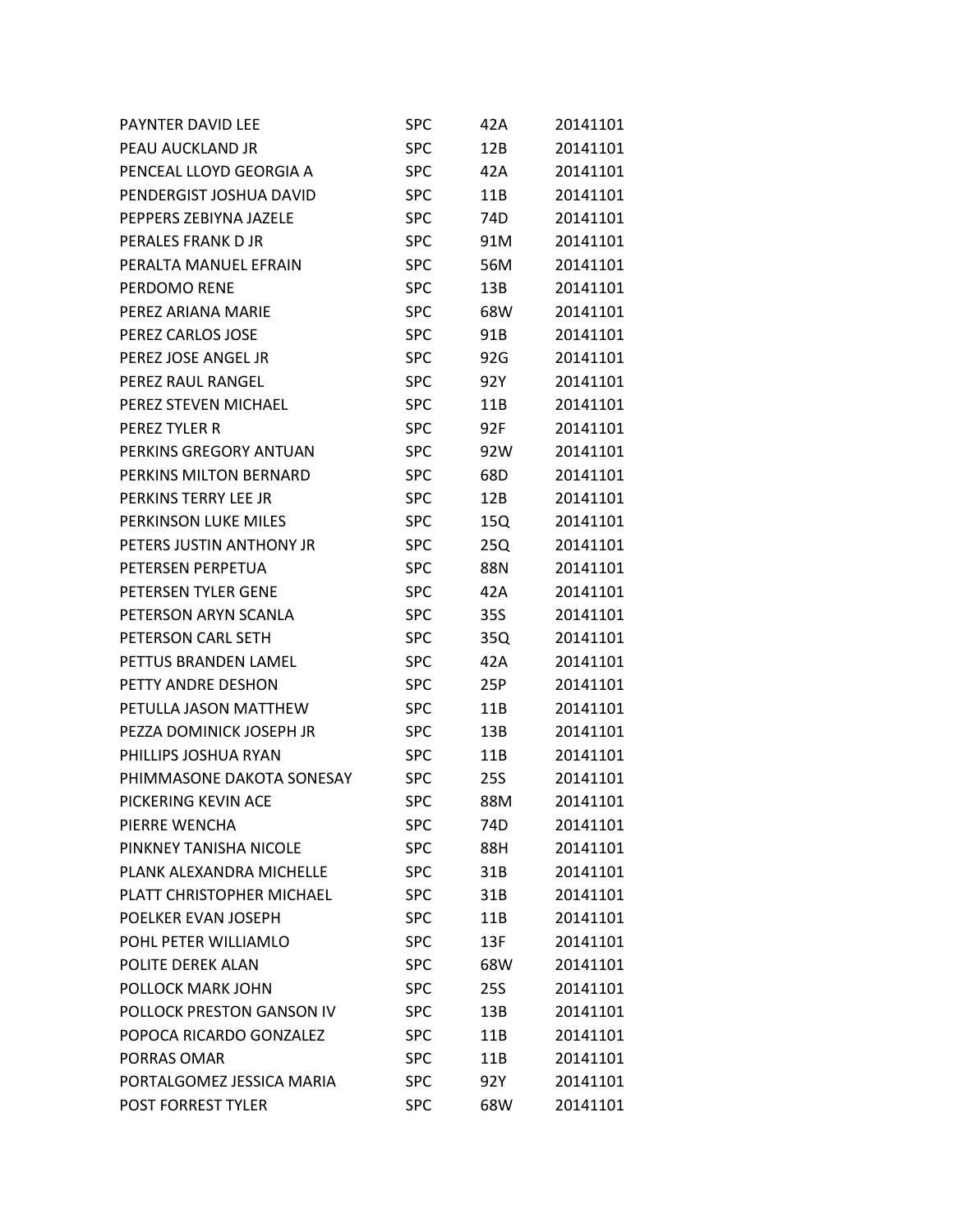| POTEAU ERNEST EMMANUEL         | <b>SPC</b> | 92Y | 20141101 |
|--------------------------------|------------|-----|----------|
| POTTER DAVID MICHAEL           | <b>SPC</b> | 91B | 20141101 |
| POTTORFF ANDREW DANIEL         | <b>SPC</b> | 11B | 20141101 |
| POUNDS AUSTIN THOMAS           | <b>SPC</b> | 11B | 20141101 |
| POWELL ANTHONY JEROME          | <b>SPC</b> | 92F | 20141101 |
| POWELL CHRISTIAN LLEWELLYN     | <b>SPC</b> | 13F | 20141101 |
| POWELL LEVI THOMAS             | <b>SPC</b> | 88M | 20141101 |
| POWELL WHITNEY HAYWOOD JR      | <b>SPC</b> | 42A | 20141101 |
| POWERS TAYLOR CHARLENE         | <b>SPC</b> | 35M | 20141101 |
| PRETZ GRAYDEN MICHAEL          | <b>SPC</b> | 11B | 20141101 |
| PRETZL KYLE MICHAEL            | <b>SPC</b> | 13F | 20141101 |
| PRICE ADRIAN ANTONIO           | <b>SPC</b> | 35F | 20141101 |
| PRICE JEFFERY BELLINGER II     | <b>SPC</b> | 11B | 20141101 |
| PRICE TIMOTHY SCOTT JR         | <b>SPC</b> | 68Q | 20141101 |
| PRIDGEN BRETT MICHAEL          | <b>SPC</b> | 11B | 20141101 |
| PRIETO CARLOS ADRIAN           | <b>SPC</b> | 91F | 20141101 |
| <b>PRINCE GEORGE</b>           | <b>SPC</b> | 15H | 20141101 |
| PRITTS MADISON BLAIR           | <b>SPC</b> | 14G | 20141101 |
| PROVENZINO ANDREW JOSEPH       | <b>SPC</b> | 11B | 20141101 |
| PUCKETT MICHAEL JOHN           | <b>SPC</b> | 11B | 20141101 |
| <b>PULIDO ERIK</b>             | <b>SPC</b> | 31B | 20141101 |
| <b>QASWAN MARCOS ATA</b>       | <b>SPC</b> | 74D | 20141101 |
| <b>QUALLS KATHRYN</b>          | <b>SPC</b> | 35F | 20141101 |
| <b>QUINN LEE MICHAEL</b>       | <b>SPC</b> | 13B | 20141101 |
| <b>QUINONES DIEGO FERNANDO</b> | <b>SPC</b> | 15T | 20141101 |
| <b>RABY DAVID ANTHONY</b>      | <b>SPC</b> | 91M | 20141101 |
| RAHN SCOTT ALLEN               | <b>SPC</b> | 12B | 20141101 |
| RAMIREZ ANTHONY ANDREW JOSE    | <b>SPC</b> | 91B | 20141101 |
| <b>RAMON ANTHONY WAYNE</b>     | <b>SPC</b> | 12B | 20141101 |
| RAMOS JASON LEE                | <b>SPC</b> | 11B | 20141101 |
| RANGEL MELISSA MICHELLE        | <b>SPC</b> | 92G | 20141101 |
| RASCHKE SAMUEL WILLIAM         | <b>SPC</b> | 15H | 20141101 |
| RATHGEB BRETT JOSEPH           | <b>SPC</b> | 11B | 20141101 |
| <b>RAVEN KAITLYN TRACY</b>     | <b>SPC</b> | 68X | 20141101 |
| RAVER DONALD SAMUELDOUGLAS     | <b>SPC</b> | 11B | 20141101 |
| RAY STEPHEN MICHAEL            | <b>SPC</b> | 11B | 20141101 |
| REAVES JOSHUA DAVID            | <b>SPC</b> | 92Y | 20141101 |
| REBOLLEDO GUSTAVO              | <b>SPC</b> | 92R | 20141101 |
| <b>REBUSTILLO ADAM DANIEL</b>  | <b>SPC</b> | 11B | 20141101 |
| RECASINO MICHAEL THOMAS        | <b>SPC</b> | 68W | 20141101 |
| REDULLAMARRERO SARAH KALEIN    | <b>SPC</b> | 92Y | 20141101 |
| <b>REEB SARAH ESTHER</b>       | <b>SPC</b> | 68A | 20141101 |
| <b>REESE ANTHONY STEVEN</b>    | <b>SPC</b> | 11B | 20141101 |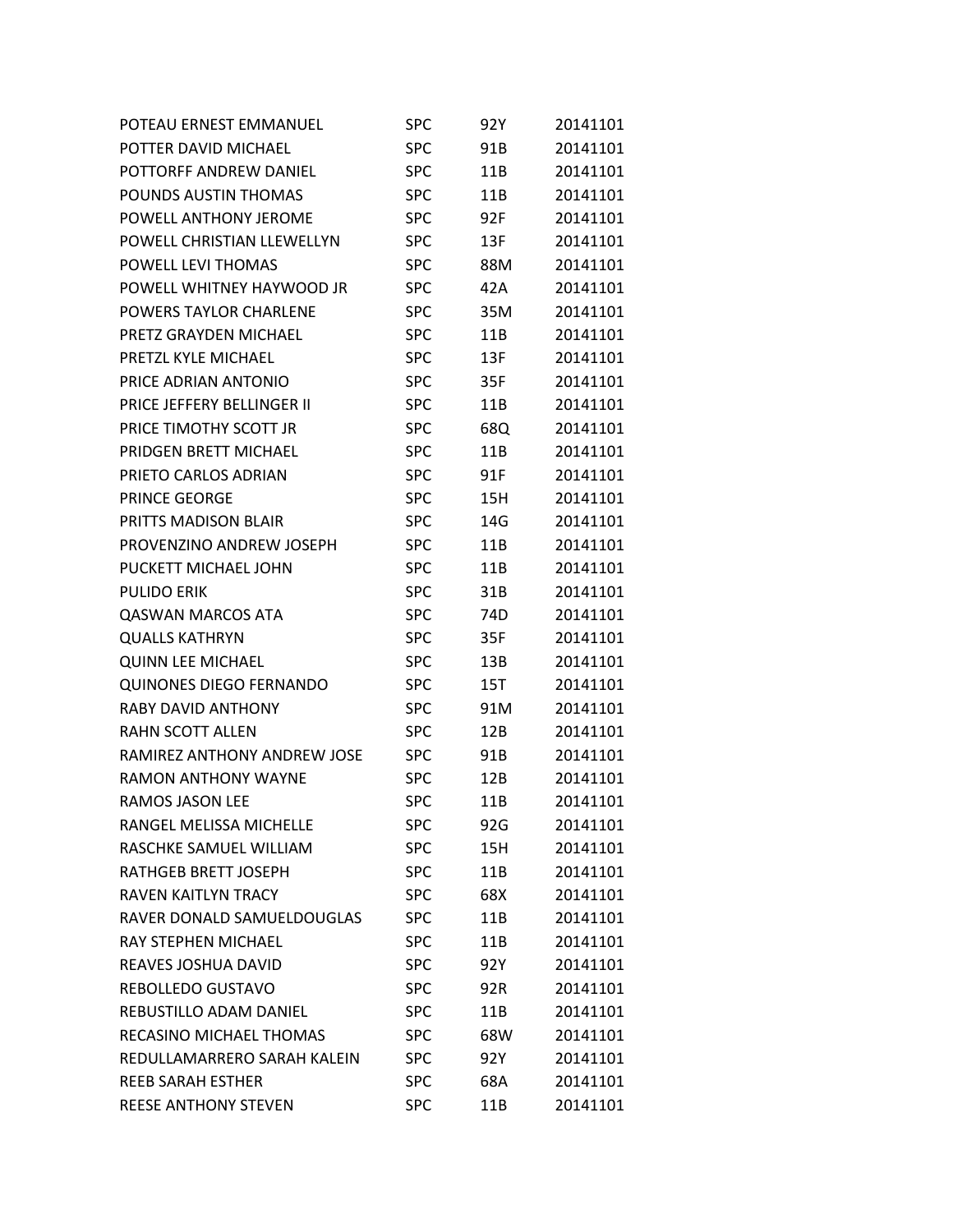| <b>REESE RYAN HERSHEY</b>    | <b>SPC</b> | 35Q | 20141101 |
|------------------------------|------------|-----|----------|
| REESER KAYLA MARIE           | <b>SPC</b> | 42A | 20141101 |
| <b>REGAN JOSHUA PAUL</b>     | <b>SPC</b> | 88M | 20141101 |
| <b>REGAN MATTHEW SEAN</b>    | <b>SPC</b> | 11B | 20141101 |
| REINHOLD HERMAN RICHARD III  | <b>SPC</b> | 92G | 20141101 |
| REISINGER LAWRENCE DAVID     | <b>SPC</b> | 11B | 20141101 |
| RENAUD ANDREW JAMESK         | <b>SPC</b> | 88M | 20141101 |
| RESTREPOOROZCO SEBASTIAN     | <b>SPC</b> | 11B | 20141101 |
| <b>REVERRI TIMOTHY JOHN</b>  | <b>SPC</b> | 12B | 20141101 |
| <b>REYES ANDY CORRAL</b>     | <b>SPC</b> | 11B | 20141101 |
| REYES JUANPAOLOEDUARDO CHUA  | <b>SPC</b> | 88M | 20141101 |
| REYESTOME ANDREINA MAGDALEN  | <b>SPC</b> | 68E | 20141101 |
| <b>REYNOLDS JESSE ROBERT</b> | <b>SPC</b> | 11B | 20141101 |
| <b>REZA JESSE MARTIN</b>     | <b>SPC</b> | 15B | 20141101 |
| RICE AUBURNETTE CEOLA        | <b>SPC</b> | 42A | 20141101 |
| RICH CAMERON ALEXANDER       | <b>SPC</b> | 11B | 20141101 |
| RICHARDSON ABBY LEE JR       | <b>SPC</b> | 12B | 20141101 |
| RICHARDSON DANA DERREL       | <b>SPC</b> | 92Y | 20141101 |
| RICHBURGH FABIAN GABRIEL     | <b>SPC</b> | 56M | 20141101 |
| RIENDEAU JENNY REBECCA       | <b>SPC</b> | 68W | 20141101 |
| RITCHIE JACOB DANIEL         | <b>SPC</b> | 13P | 20141101 |
| RIVERA ANGEL YUSUF           | <b>SPC</b> | 14G | 20141101 |
| RIVERA KEVIN                 | <b>SPC</b> | 13B | 20141101 |
| RIVERALOPEZ EDWIN XAVIER     | <b>SPC</b> | 13B | 20141101 |
| RIVERS RYAN SINCLAIR         | <b>SPC</b> | 35F | 20141101 |
| ROBBINS ASHLEY KAY           | <b>SPC</b> | 31B | 20141101 |
| ROBERTS CODY JOHN            | <b>SPC</b> | 91B | 20141101 |
| ROBERTS ERIN ANTOINETTE      | <b>SPC</b> | 35P | 20141101 |
| ROBERTS JADEN ANDREW         | <b>SPC</b> | 11B | 20141101 |
| <b>ROBERTS JUSTIN LEE</b>    | <b>SPC</b> | 68W | 20141101 |
| <b>ROBERTS MARK JR</b>       | <b>SPC</b> | 92G | 20141101 |
| ROBERTSLORENZO STEVEN WAYNE  | <b>SPC</b> | 74D | 20141101 |
| ROBERTSON ADAM DAVID         | <b>SPC</b> | 31B | 20141101 |
| ROBERTSON CASSAUNDRA DAWN    | <b>SPC</b> | 68W | 20141101 |
| ROBERTSON CHRISTOPHER PATRI  | <b>SPC</b> | 15F | 20141101 |
| ROBERTSON KENNETH GEORGE     | <b>SPC</b> | 12D | 20141101 |
| ROBINSON CHEVARUS TRAVEZ     | <b>SPC</b> | 35S | 20141101 |
| ROBINSON DEVIN MATTHEW       | <b>SPC</b> | 13T | 20141101 |
| ROBINSON JONATHAN MICHAEL    | <b>SPC</b> | 35M | 20141101 |
| ROBINSON REGINALD QUENTIN J  | <b>SPC</b> | 88M | 20141101 |
| <b>ROBINSON TREV GRAY</b>    | <b>SPC</b> | 25U | 20141101 |
| ROCA JOSHUA WILLIAM          | <b>SPC</b> | 11B | 20141101 |
| ROCHON JAMES JOSEPH          | <b>SPC</b> | 68W | 20141101 |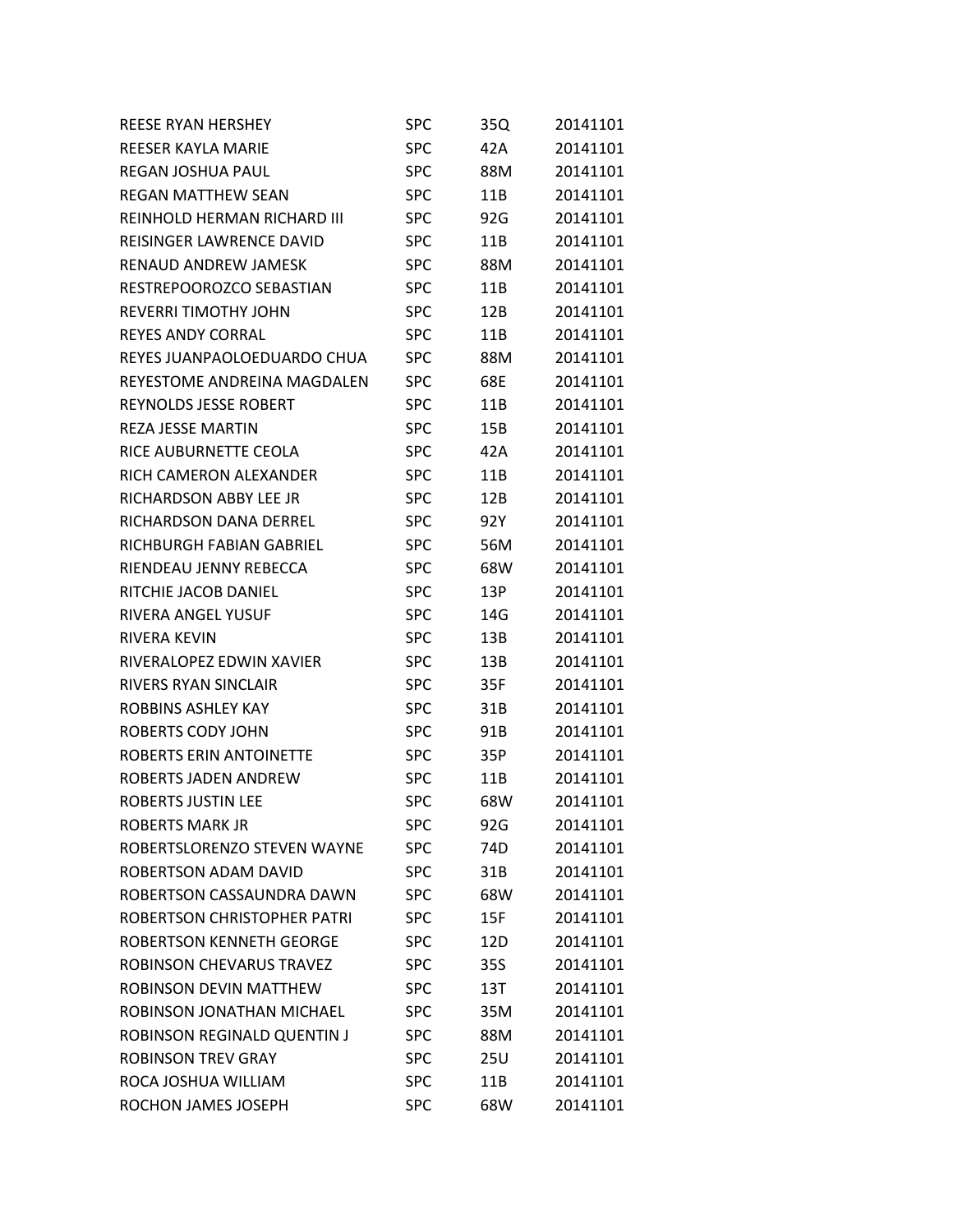| RODRIGUEZ ALEXEIS            | <b>SPC</b> | 11B | 20141101 |
|------------------------------|------------|-----|----------|
| RODRIGUEZ ANTHONY            | <b>SPC</b> | 13D | 20141101 |
| RODRIGUEZ ANTHONY ROMAN      | <b>SPC</b> | 92F | 20141101 |
| RODRIGUEZ CHRISTIAN JOEL     | <b>SPC</b> | 91B | 20141101 |
| RODRIGUEZ MANUEL JR          | <b>SPC</b> | 11B | 20141101 |
| RODRIGUEZ MARTIN JEREMY      | <b>SPC</b> | 11B | 20141101 |
| RODRIGUEZAVILES ALEXIS OMAR  | <b>SPC</b> | 91B | 20141101 |
| RODRIGUEZDIAZ LESLIE ANN     | <b>SPC</b> | 35F | 20141101 |
| <b>ROE JASON GRANVILLE</b>   | <b>SPC</b> | 11B | 20141101 |
| ROGAN BRIAN MICHAEL          | <b>SPC</b> | 11B | 20141101 |
| <b>ROGERS AARON DAVID</b>    | <b>SPC</b> | 91H | 20141101 |
| ROGERS DAVID GERARD          | <b>SPC</b> | 25U | 20141101 |
| ROGERS DONALD PAUL           | <b>SPC</b> | 11B | 20141101 |
| ROGERS KEVIN MICHAEL         | <b>SPC</b> | 12B | 20141101 |
| ROHRER MICHAEL JAMES         | <b>SPC</b> | 88M | 20141101 |
| ROHRS JON WILLIAM            | <b>SPC</b> | 88M | 20141101 |
| ROJAS STEPHANIE              | <b>SPC</b> | 31B | 20141101 |
| ROLAND SCOTT EDWARD II       | <b>SPC</b> | 11B | 20141101 |
| ROLDAN FRANZWILLIE ROMERO    | <b>SPC</b> | 15Y | 20141101 |
| ROLLINS JOSHUA ALBERTO       | <b>SPC</b> | 14T | 20141101 |
| ROSARIOVARGAS ANGEL LUIS     | <b>SPC</b> | 88K | 20141101 |
| ROSARIVERA DANIEL            | <b>SPC</b> | 11B | 20141101 |
| <b>ROSAS DANIEL</b>          | <b>SPC</b> | 11B | 20141101 |
| <b>ROSE AARON TYLER</b>      | <b>SPC</b> | 68X | 20141101 |
| ROSENDALE JOSHUA BRYAN       | <b>SPC</b> | 11B | 20141101 |
| ROSINSKI GERALD JOSEPH II    | <b>SPC</b> | 13D | 20141101 |
| ROSON TAYLER BRYAN           | <b>SPC</b> | 11B | 20141101 |
| ROSS GETERIA NECOMAS         | <b>SPC</b> | 68W | 20141101 |
| ROSS JUSTIN TRAVIS           | <b>SPC</b> | 15G | 20141101 |
| ROUBERTPEREZ JAIME           | <b>SPC</b> | 88N | 20141101 |
| ROWE JACOB WILLIAM           | <b>SPC</b> | 12B | 20141101 |
| <b>ROY CRAIG JR</b>          | <b>SPC</b> | 11B | 20141101 |
| ROYSTER TERANCE MAURICE      | <b>SPC</b> | 88M | 20141101 |
| RUBIO LEONARDO DANIEL        | <b>SPC</b> | 13F | 20141101 |
| <b>RUDOLPH BRIAN RICHARD</b> | <b>SPC</b> | 13D | 20141101 |
| <b>RUFF ANDREW STEPHEN</b>   | <b>SPC</b> | 92G | 20141101 |
| RUPPE SUSAN ELIZABETH        | <b>SPC</b> | 29E | 20141101 |
| <b>RUSSELL JUSTIN JERRY</b>  | <b>SPC</b> | 74D | 20141101 |
| RUSSELL MEAGAN ELAINE        | <b>SPC</b> | 31B | 20141101 |
| RUSSELL ZACHARY ROBERT       | <b>SPC</b> | 35F | 20141101 |
| RUTHERFORD JEFFREY DALE      | <b>SPC</b> | 88M | 20141101 |
| RUTHERFORD SHANDRAYA GENEVA  | <b>SPC</b> | 35M | 20141101 |
| RUVALCABA LOUIS C            | <b>SPC</b> | 15Y | 20141101 |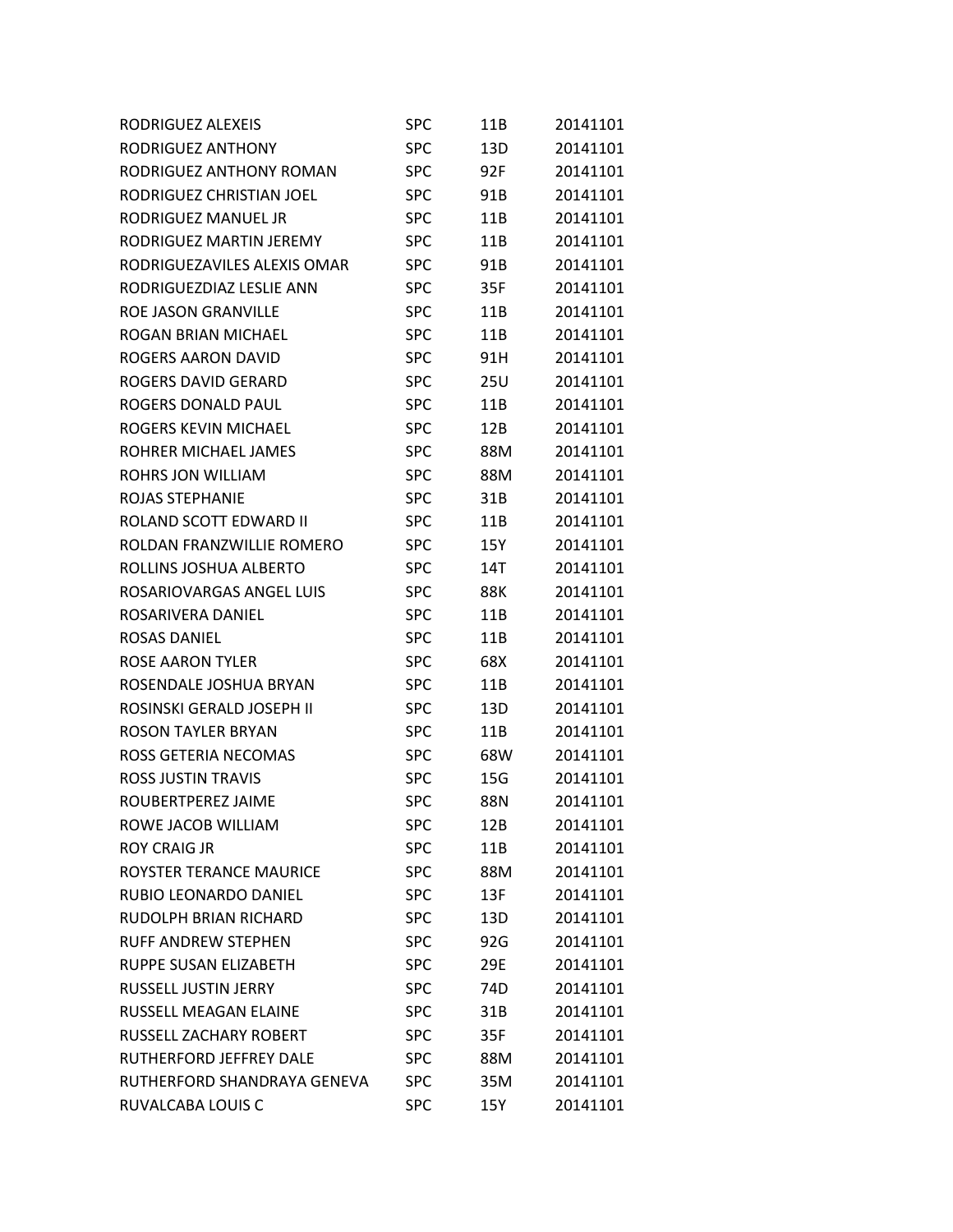| <b>RYAN LAWRENCE T III</b>    | SPC        | 68W | 20141101 |
|-------------------------------|------------|-----|----------|
| RYAN THEOREN MICHAEL          | <b>SPC</b> | 12B | 20141101 |
| RYCKMAN CLAYTON SPENCER       | <b>SPC</b> | 11B | 20141101 |
| SABEL SAMANTHA VICTORIA       | <b>SPC</b> | 91H | 20141101 |
| SAGARIO HAROLD ACIDO          | <b>SPC</b> | 91B | 20141101 |
| SAKOS CHRISTOPHER EUGENE JR   | <b>SPC</b> | 11B | 20141101 |
| <b>SALASSI JOHN EDGAR</b>     | <b>SPC</b> | 31B | 20141101 |
| SALISBURY MICHAEL HEARST      | <b>SPC</b> | 91H | 20141101 |
| <b>SALOOM STEPHANIE ANN</b>   | <b>SPC</b> | 15P | 20141101 |
| SALSBERY BRYAN SCOTT          | <b>SPC</b> | 88M | 20141101 |
| <b>SAMBLE ANGELA FAYE</b>     | <b>SPC</b> | 68W | 20141101 |
| SAMPAYO EDUARDO               | <b>SPC</b> | 31K | 20141101 |
| SAMPO STEVEN GREGORY          | <b>SPC</b> | 11B | 20141101 |
| SAMS JAMES LLOYD JR           | <b>SPC</b> | 13F | 20141101 |
| <b>SAMUELS KADEEM PATRICK</b> | <b>SPC</b> | 68W | 20141101 |
| SANCHEZ ERICK ESTRADA         | <b>SPC</b> | 15R | 20141101 |
| SANCHEZ STEBI ALEXIS II       | <b>SPC</b> | 11B | 20141101 |
| SANDEFUR JOHN HENRY           | <b>SPC</b> | 91B | 20141101 |
| <b>SANDERS GARY ALLEN</b>     | <b>SPC</b> | 94E | 20141101 |
| SANDERSON GIDEON MICHAEL      | <b>SPC</b> | 11B | 20141101 |
| SANFORD DONALD WAYNE JR       | <b>SPC</b> | 15P | 20141101 |
| SANPEDRO RAMIL DIAZ           | <b>SPC</b> | 15R | 20141101 |
| SANTANANIEVES MICHAEL WILLI   | <b>SPC</b> | 15T | 20141101 |
| SANTIAGO PEDRO ANTONIO        | <b>SPC</b> | 91B | 20141101 |
| SANTOS MARKISAAC MENDOZA      | <b>SPC</b> | 13D | 20141101 |
| <b>SANTOS NATHAN JAY</b>      | <b>SPC</b> | 11B | 20141101 |
| <b>SARGENT SHANE THOMAS</b>   | <b>SPC</b> | 12B | 20141101 |
| SASAKI SEIKOYEN DAGUINOTAS    | <b>SPC</b> | 13B | 20141101 |
| <b>SASSER DOMINIC JOSEPH</b>  | <b>SPC</b> | 13B | 20141101 |
| SATRYAN RICHARD PATRICK II    | <b>SPC</b> | 11B | 20141101 |
| <b>SAUTER BRIAN PATRICK</b>   | SPC        | 35M | 20141101 |
| SAVAGE CHRISTIAN JANAY        | <b>SPC</b> | 42A | 20141101 |
| SAVARINO SELENE ASTRID        | <b>SPC</b> | 31B | 20141101 |
| <b>SAVERY EASTON R</b>        | <b>SPC</b> | 92M | 20141101 |
| SAWDY JUSTIN JOSEPH           | <b>SPC</b> | 11B | 20141101 |
| <b>SAYAVONG DAVID</b>         | <b>SPC</b> | 19K | 20141101 |
| <b>SCANLON BRETT LAMAR</b>    | <b>SPC</b> | 25U | 20141101 |
| <b>SCARPONE ROBERT JAMES</b>  | <b>SPC</b> | 91B | 20141101 |
| <b>SCHADE AARON JEREMIAH</b>  | <b>SPC</b> | 13D | 20141101 |
| <b>SCHAEFER CHARLIE SHANE</b> | <b>SPC</b> | 12B | 20141101 |
| SCHAUBROECK ZACHARY TYLER     | <b>SPC</b> | 91B | 20141101 |
| SCHIEBERL JEREMY SCOTT        | <b>SPC</b> | 11B | 20141101 |
| <b>SCHNECK TYLER LAWRENCE</b> | <b>SPC</b> | 31B | 20141101 |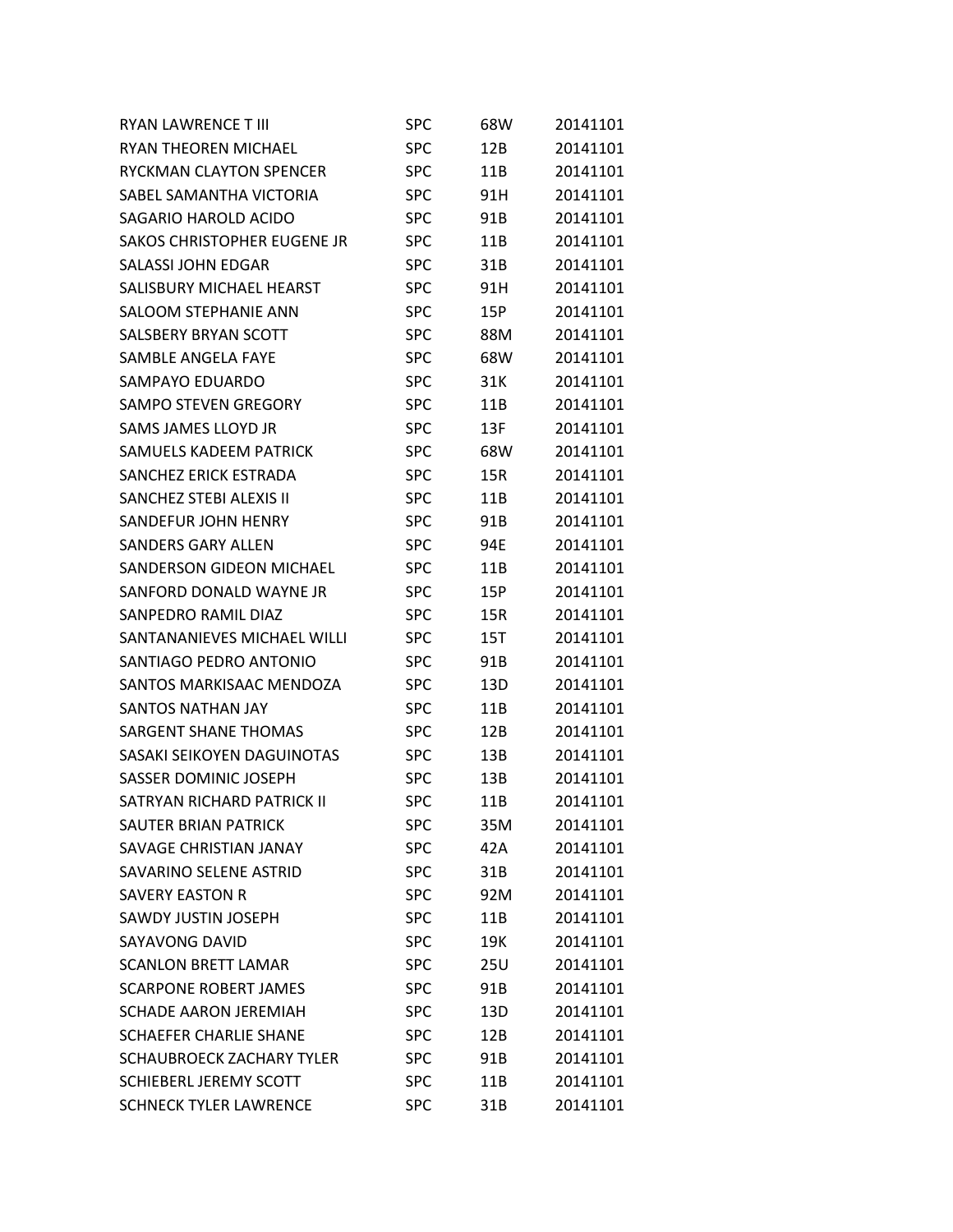| SCHNEIDER ANCA ALEXANDRA         | SPC        | 68W | 20141101 |
|----------------------------------|------------|-----|----------|
| SCHNEIDER MICAIAH FINGERSTH      | <b>SPC</b> | 92F | 20141101 |
| SCHNEIDER VICTORIA RENAE         | <b>SPC</b> | 68W | 20141101 |
| <b>SCHOBER ANDREW SCOTT</b>      | <b>SPC</b> | 13F | 20141101 |
| SCHOETTMER JACOB WALTER          | <b>SPC</b> | 11B | 20141101 |
| <b>SCHOPPER DARREL EUGENE II</b> | <b>SPC</b> | 13B | 20141101 |
| SCHRECKENBACH CHARLES JOSEP      | <b>SPC</b> | 13B | 20141101 |
| <b>SCHULTZ ROBERT JOSEPH</b>     | SPC        | 31E | 20141101 |
| SCHWENKE JOSHUA STEVEN           | <b>SPC</b> | 11B | 20141101 |
| <b>SCOLES DARRIN JOSEPH</b>      | <b>SPC</b> | 11B | 20141101 |
| <b>SCOTT JACOB MICHAEL</b>       | <b>SPC</b> | 31B | 20141101 |
| <b>SCOTT JEREMY LYNN</b>         | SPC        | 92G | 20141101 |
| <b>SCOTT KENDRIC WASHINGTON</b>  | <b>SPC</b> | 88M | 20141101 |
| <b>SCOTT KEON NORRELL</b>        | <b>SPC</b> | 92G | 20141101 |
| <b>SCOTT MARCUS ALLEN</b>        | <b>SPC</b> | 12Y | 20141101 |
| <b>SEALS TYRONE D</b>            | <b>SPC</b> | 91B | 20141101 |
| <b>SECOR ADAM RICHARD</b>        | <b>SPC</b> | 68M | 20141101 |
| SEEDS ALEXANDER IAN              | <b>SPC</b> | 68W | 20141101 |
| <b>SEGER JOSHUA THOMAS</b>       | <b>SPC</b> | 11C | 20141101 |
| <b>SEGNER NICHOLAS J</b>         | <b>SPC</b> | 91S | 20141101 |
| <b>SEGUIN JACOB SAMUEL</b>       | <b>SPC</b> | 25V | 20141101 |
| <b>SERGENT TOMMY JOE</b>         | <b>SPC</b> | 89D | 20141101 |
| <b>SERRANO LUIS FERNANDO</b>     | <b>SPC</b> | 11B | 20141101 |
| SERVIAN JOSHUA MATTHEW           | <b>SPC</b> | 68W | 20141101 |
| <b>SESTOSO BRASER MARK</b>       | <b>SPC</b> | 11B | 20141101 |
| SEVILLA SETH ANTHONY C           | <b>SPC</b> | 74D | 20141101 |
| <b>SEXTON GREGORY LEE</b>        | <b>SPC</b> | 11B | 20141101 |
| <b>SHADDOCK KLAYTON CONNER</b>   | <b>SPC</b> | 12B | 20141101 |
| SHAILER PHILLIP                  | <b>SPC</b> | 35M | 20141101 |
| SHANNON LISSETTE SHANIDA         | <b>SPC</b> | 88M | 20141101 |
| <b>SHARP CODY RYAN</b>           | <b>SPC</b> | 11B | 20141101 |
| SHEA MICHAEL THOMAS              | <b>SPC</b> | 91B | 20141101 |
| <b>SHELTON JUSTIN LEE</b>        | <b>SPC</b> | 11B | 20141101 |
| <b>SHEPHARD MATTHEW LUIS</b>     | <b>SPC</b> | 14T | 20141101 |
| <b>SHEPHERD ADAM VERL</b>        | <b>SPC</b> | 91B | 20141101 |
| SHEPPARD DANIEL MATTHEW          | <b>SPC</b> | 25Q | 20141101 |
| <b>SHEPPARD TYRONE LENNARD</b>   | <b>SPC</b> | 68X | 20141101 |
| <b>SHIERS JOEL DEWAYNE</b>       | <b>SPC</b> | 11B | 20141101 |
| SHOTTENKIRK JAMES ROYDWIGHT      | <b>SPC</b> | 11B | 20141101 |
| SHOULARS MANSHON LEEDEON VA      | <b>SPC</b> | 14S | 20141101 |
| <b>SHURNS TIARA BROOKE</b>       | <b>SPC</b> | 92Y | 20141101 |
| SIALEGA TUIAVAU LOAMA            | <b>SPC</b> | 12B | 20141101 |
| SICKELS CHRISTOPHER DEAN         | <b>SPC</b> | 74D | 20141101 |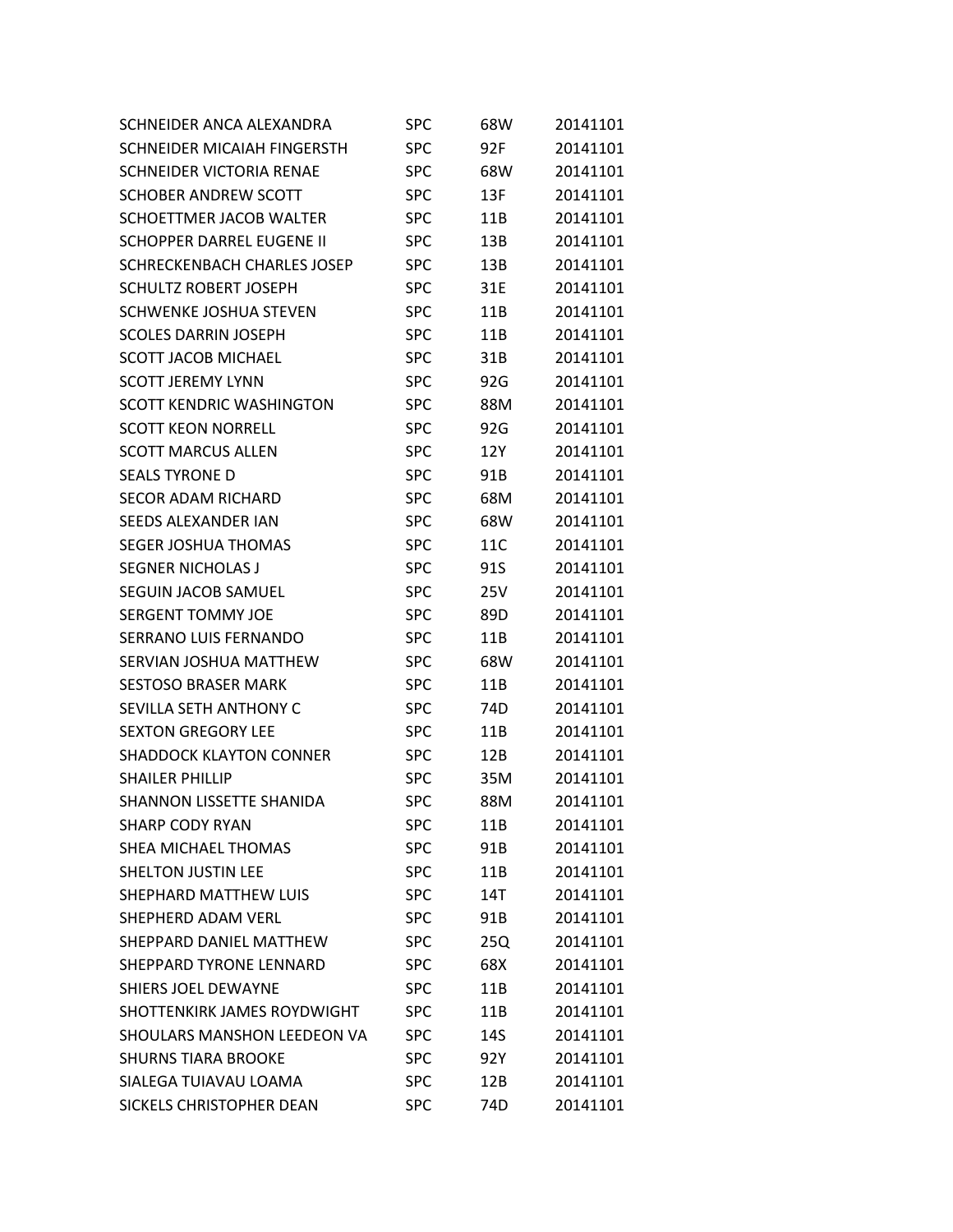| SIDAHMED ALADIN AWAD           | <b>SPC</b> | 11B | 20141101 |
|--------------------------------|------------|-----|----------|
| SIDEN MARYTINA VIRGINIA        | <b>SPC</b> | 92Y | 20141101 |
| SIDMAN JEFFREY WADE            | <b>SPC</b> | 15T | 20141101 |
| <b>SILMON BIANCA NICOLE</b>    | <b>SPC</b> | 92Y | 20141101 |
| SILVA AUSTIN NICHOLAS          | <b>SPC</b> | 13D | 20141101 |
| SILVANI SACHA ANTONIO          | <b>SPC</b> | 11B | 20141101 |
| SIMMONS JAMAICA MICHELLE       | <b>SPC</b> | 25U | 20141101 |
| SIMO JAMES THOMAS TAMO         | <b>SPC</b> | 35F | 20141101 |
| <b>SIMPSON PATRICE MONIQUE</b> | <b>SPC</b> | 25L | 20141101 |
| <b>SIMS DEREK SCOTT</b>        | <b>SPC</b> | 11B | 20141101 |
| <b>SINGH SUKHDEEP</b>          | <b>SPC</b> | 14T | 20141101 |
| SINGLETARY STEVEN ANTHONY      | <b>SPC</b> | 68W | 20141101 |
| SINGLETON MARKEITH JARMON      | <b>SPC</b> | 15R | 20141101 |
| SINKLER TRAVIS LORENZO         | <b>SPC</b> | 91B | 20141101 |
| SINQUIMANI GERALDO NICHOLAS    | <b>SPC</b> | 68W | 20141101 |
| SISOWATH GIORGIO MATISE        | <b>SPC</b> | 68W | 20141101 |
| SIWEK BRIAN FRANCIS            | <b>SPC</b> | 12B | 20141101 |
| <b>SMALLS KENDALL LAMAR</b>    | <b>SPC</b> | 88H | 20141101 |
| SMART MICHAEL BRADLEY          | <b>SPC</b> | 68P | 20141101 |
| SMIGIELSKI EMMETT JOSEPH       | <b>SPC</b> | 92G | 20141101 |
| SMITH BOBBY RYAN               | <b>SPC</b> | 15D | 20141101 |
| SMITH BRIAN MATTHEW            | <b>SPC</b> | 19D | 20141101 |
| SMITH CHRISTIAN EDWARD         | <b>SPC</b> | 13B | 20141101 |
| SMITH CHRISTOPHER LAMAR        | <b>SPC</b> | 12B | 20141101 |
| SMITH CHRISTOPHER LOWELL       | <b>SPC</b> | 13B | 20141101 |
| SMITH DEVIN RADFORD            | <b>SPC</b> | 15F | 20141101 |
| <b>SMITH ERIK WALLACE</b>      | <b>SPC</b> | 35F | 20141101 |
| SMITH JUSTIN CHRISTOPHER       | <b>SPC</b> | 11B | 20141101 |
| SMITH KIJUAN DARNELL           | <b>SPC</b> | 88M | 20141101 |
| SMITH LONNIE ALAN              | <b>SPC</b> | 19K | 20141101 |
| SMITH MARLON ANTHONY JR        | <b>SPC</b> | 13D | 20141101 |
| <b>SMITH MONICA PATRICIA</b>   | <b>SPC</b> | 88M | 20141101 |
| SMITH QUANIKA SHAHEEM          | <b>SPC</b> | 31B | 20141101 |
| <b>SMITH RANDALL JAMES</b>     | <b>SPC</b> | 68W | 20141101 |
| SMITH RAYMOND PAUL JR          | <b>SPC</b> | 15Q | 20141101 |
| SMITH RYAN VERNER              | <b>SPC</b> | 11B | 20141101 |
| SMITH SANTIA MARIA             | <b>SPC</b> | 68J | 20141101 |
| <b>SMITH SCOTT WAYNE</b>       | <b>SPC</b> | 68W | 20141101 |
| SMITH TIMOTHY BRIAN            | <b>SPC</b> | 56M | 20141101 |
| SMREKAR JOSEPH MICHAEL         | <b>SPC</b> | 31B | 20141101 |
| <b>SOK PUTHEARA</b>            | <b>SPC</b> | 12B | 20141101 |
| <b>SOLDO VICTORIA LYNN</b>     | <b>SPC</b> | 68W | 20141101 |
| <b>SOLIS GILBERT ANTHONY</b>   | <b>SPC</b> | 11B | 20141101 |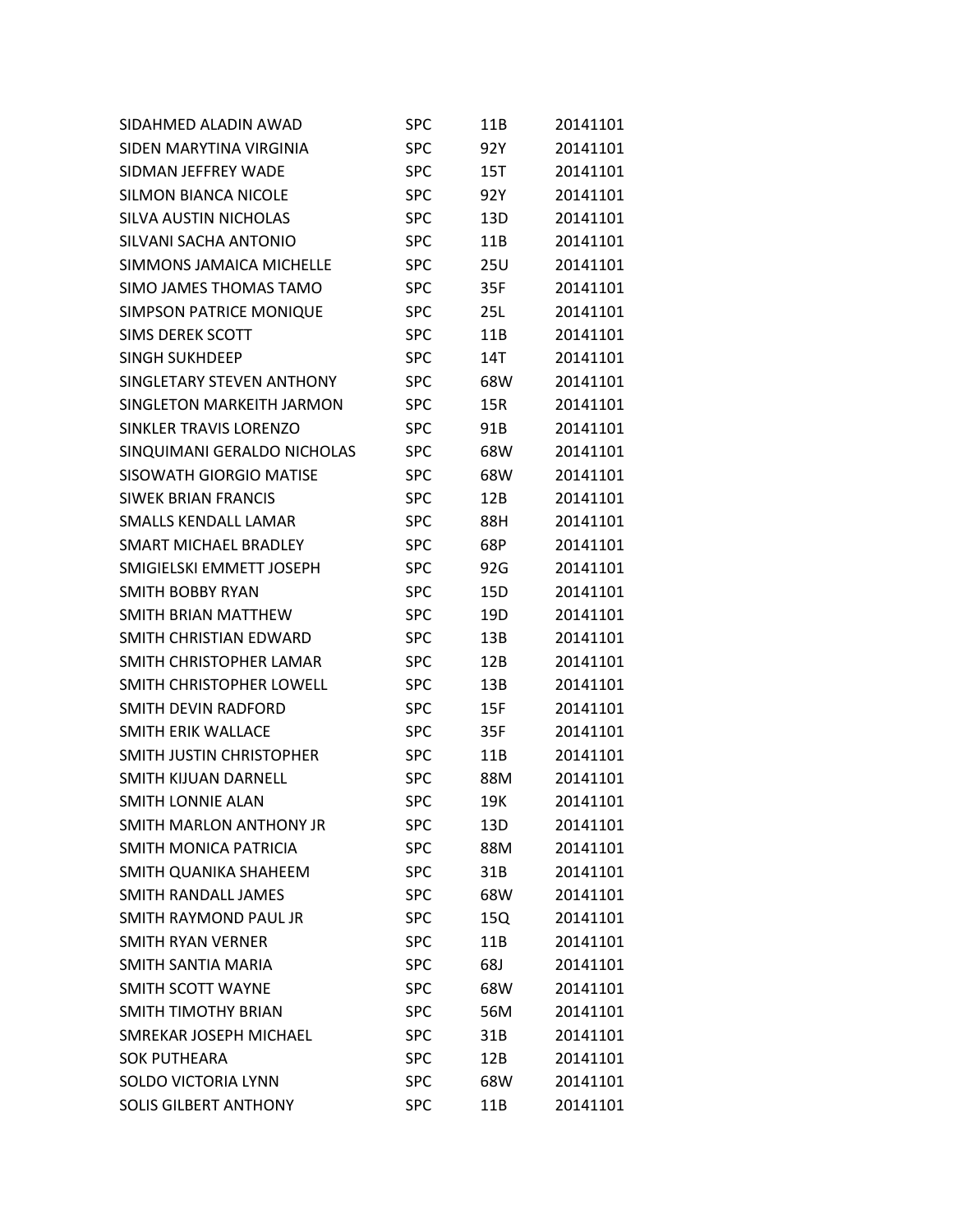| <b>SOLIS JUAN CARLOS</b>          | <b>SPC</b> | 19D | 20141101 |
|-----------------------------------|------------|-----|----------|
| SONGNE LLOYD DAVID III            | <b>SPC</b> | 13F | 20141101 |
| SONIER CLAIRA DIANE               | <b>SPC</b> | 68W | 20141101 |
| SONTAG ALEXANDER GRANT            | <b>SPC</b> | 68W | 20141101 |
| <b>SOOS CURTIS MITCHELL</b>       | <b>SPC</b> | 31B | 20141101 |
| SOTO WILLIAM JR                   | <b>SPC</b> | 68W | 20141101 |
| SOTONIEVES WESLEY OMAR            | <b>SPC</b> | 92Y | 20141101 |
| <b>SOUCY HEATHER JEAN</b>         | SPC        | 74D | 20141101 |
| SOWELL JEREMY THOMAS              | <b>SPC</b> | 15Y | 20141101 |
| SOZERMAN EMRE CAHIT               | <b>SPC</b> | 11B | 20141101 |
| SPADORCIA ANTHONY JOHN            | <b>SPC</b> | 25Q | 20141101 |
| <b>SPARKS DONNIE RAY</b>          | SPC        | 12B | 20141101 |
| <b>SPARKS MICAH CALEB</b>         | <b>SPC</b> | 68W | 20141101 |
| <b>SPEARMAN LONNIE III</b>        | <b>SPC</b> | 15W | 20141101 |
| <b>SPEARS REX JEREMIAH</b>        | <b>SPC</b> | 11B | 20141101 |
| <b>SPECHT STEPHEN JOHN</b>        | SPC        | 25U | 20141101 |
| SPRAGGINS MELVINDIMARKO GER       | <b>SPC</b> | 14T | 20141101 |
| <b>SPRUTE JOSEPH VERNON</b>       | <b>SPC</b> | 12B | 20141101 |
| STAMATELOS CHRISTOPHER RYAN       | <b>SPC</b> | 13D | 20141101 |
| STANEWICZ KEVIN WILLIAM           | <b>SPC</b> | 14H | 20141101 |
| STANFIELD JEVON MICHAEL           | <b>SPC</b> | 88M | 20141101 |
| STANLEY MARSHALL JAMISON          | <b>SPC</b> | 11B | 20141101 |
| <b>STANTON SHAWN BRADLEY</b>      | <b>SPC</b> | 92F | 20141101 |
| <b>STEFFES THOMAS EDWARD</b>      | SPC        | 31B | 20141101 |
| <b>STEINRICH TRISTAN ROBERT</b>   | <b>SPC</b> | 11B | 20141101 |
| <b>STEVENS LELLA ANNISA</b>       | <b>SPC</b> | 68E | 20141101 |
| <b>STEVENS MOSES JEREMIAH</b>     | <b>SPC</b> | 91B | 20141101 |
| <b>STEWART EDRICK ANTHONY</b>     | <b>SPC</b> | 15Y | 20141101 |
| <b>STEWART JARRAD CHRISTOPHER</b> | <b>SPC</b> | 68G | 20141101 |
| <b>STEWART JOSHUA THOMAS</b>      | <b>SPC</b> | 15Y | 20141101 |
| <b>STEWART SAMMIE JESS</b>        | <b>SPC</b> | 31B | 20141101 |
| <b>STICE MICHAEL ANTHONY</b>      | <b>SPC</b> | 11B | 20141101 |
| <b>STILLMAN TYLER WADE</b>        | <b>SPC</b> | 92G | 20141101 |
| <b>STIMPFLE WYATT LEE</b>         | <b>SPC</b> | 11B | 20141101 |
| <b>STINE ABBEY JACKLYN</b>        | <b>SPC</b> | 68W | 20141101 |
| <b>STINGLEY BOE MICHEAL</b>       | <b>SPC</b> | 13B | 20141101 |
| <b>STONE DAVID MICHAEL</b>        | <b>SPC</b> | 11B | 20141101 |
| <b>STONE NORMAN LEE JR</b>        | <b>SPC</b> | 74D | 20141101 |
| STONE TIMOTHY DEON JR             | <b>SPC</b> | 42A | 20141101 |
| <b>STRENGTH ESTHER MARIE</b>      | <b>SPC</b> | 68A | 20141101 |
| <b>STRICKLAND JORDAN GARY</b>     | <b>SPC</b> | 13B | 20141101 |
| <b>STROZIER LATOYA NICOLE</b>     | <b>SPC</b> | 42A | 20141101 |
| <b>STRUTHERS PATRICK ALAN</b>     | <b>SPC</b> | 12B | 20141101 |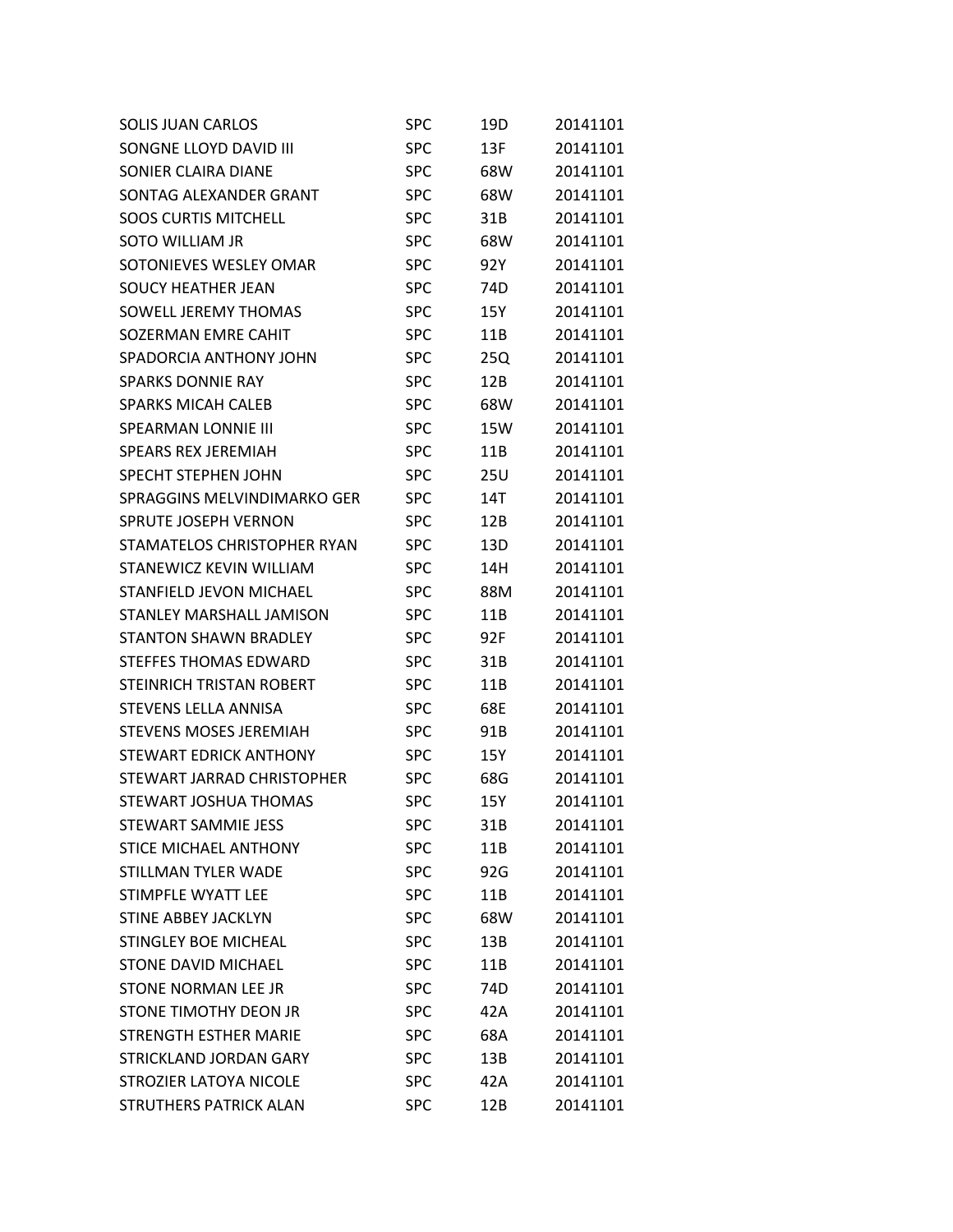| STUMP STEVEN DALE               | <b>SPC</b> | 11B | 20141101 |
|---------------------------------|------------|-----|----------|
| <b>SU THOMAS</b>                | <b>SPC</b> | 92Y | 20141101 |
| SUAREZSANTIAGO JOSE L           | <b>SPC</b> | 91F | 20141101 |
| SUDLER BRIAN ALEXANDER          | <b>SPC</b> | 11B | 20141101 |
| <b>SUMMER JEFFREY SCOTT</b>     | <b>SPC</b> | 91B | 20141101 |
| SUTHERLAND SAMANTHA JO          | <b>SPC</b> | 91B | 20141101 |
| <b>SUTTON JAME CLINTON</b>      | <b>SPC</b> | 25Q | 20141101 |
| <b>SWANSON TRAVIS JOSEPH</b>    | <b>SPC</b> | 91B | 20141101 |
| SWEENEY MICHAEL ALEXANDER       | <b>SPC</b> | 68W | 20141101 |
| SWENDRZYNSKI IVAN PRESTON       | <b>SPC</b> | 11B | 20141101 |
| <b>SWIFT VALORIE SIOBHAN</b>    | <b>SPC</b> | 68G | 20141101 |
| <b>SWOPE TRENTON MONTGOMERY</b> | <b>SPC</b> | 68W | 20141101 |
| SYLVESTER CHRISTOPHER THOMA     | <b>SPC</b> | 11B | 20141101 |
| <b>SYLVIA ROBERT AMES</b>       | <b>SPC</b> | 12B | 20141101 |
| <b>SZE LEECHU</b>               | <b>SPC</b> | 15H | 20141101 |
| SZYMBORSKI ANDREW J             | <b>SPC</b> | 13B | 20141101 |
| <b>TAGGART JON WILLIAM</b>      | <b>SPC</b> | 11B | 20141101 |
| <b>TAGGART MATTHEW ALLEN</b>    | <b>SPC</b> | 13D | 20141101 |
| <b>TALBOTT JACOB OWEN</b>       | <b>SPC</b> | 91B | 20141101 |
| TAMAYORAMIREZ ROBERTO CARLO     | <b>SPC</b> | 91B | 20141101 |
| <b>TANG SENGHAK</b>             | <b>SPC</b> | 42A | 20141101 |
| <b>TAYLOR ADAM ROY</b>          | <b>SPC</b> | 15U | 20141101 |
| <b>TAYLOR ANDREW BRYCE</b>      | <b>SPC</b> | 11B | 20141101 |
| TAYLOR LLOYD LEMONTE II         | <b>SPC</b> | 35F | 20141101 |
| <b>TAYLOR SANDRA DENISE</b>     | <b>SPC</b> | 31E | 20141101 |
| TEJERA ROBERTO JR               | <b>SPC</b> | 91B | 20141101 |
| <b>TEMPLETON JOHN HENRY</b>     | <b>SPC</b> | 11B | 20141101 |
| TERRELL SARA MARIE              | <b>SPC</b> | 91B | 20141101 |
| <b>TERRY KERWIN DEVONNE</b>     | <b>SPC</b> | 25Q | 20141101 |
| <b>TERRY KYLE DENNIS</b>        | <b>SPC</b> | 12B | 20141101 |
| <b>TERRY PAUL ANTHONY</b>       | <b>SPC</b> | 88M | 20141101 |
| <b>THAMES WILLIAM RYAN</b>      | <b>SPC</b> | 35M | 20141101 |
| <b>THARPE JACEY ERIC</b>        | <b>SPC</b> | 13F | 20141101 |
| THIBODEAU BENJAMIN MICHAEL      | <b>SPC</b> | 68A | 20141101 |
| THIBODEAU KEITH ROGER           | <b>SPC</b> | 15W | 20141101 |
| THIERS ELSA                     | <b>SPC</b> | 91H | 20141101 |
| <b>THOMAS JESSICA LYNN</b>      | <b>SPC</b> | 91B | 20141101 |
| THOMAS JOCQUAY DELON            | <b>SPC</b> | 92Y | 20141101 |
| THOMAS SHAWNAR JAMALA           | <b>SPC</b> | 92F | 20141101 |
| THOMAS TYLER SCOTT              | <b>SPC</b> | 15H | 20141101 |
| <b>THOMPSON ALYSSA ANN</b>      | <b>SPC</b> | 68W | 20141101 |
| <b>THOMPSON BUCK LYLE</b>       | <b>SPC</b> | 91B | 20141101 |
| <b>THOMPSON COLIN JAMES</b>     | <b>SPC</b> | 11B | 20141101 |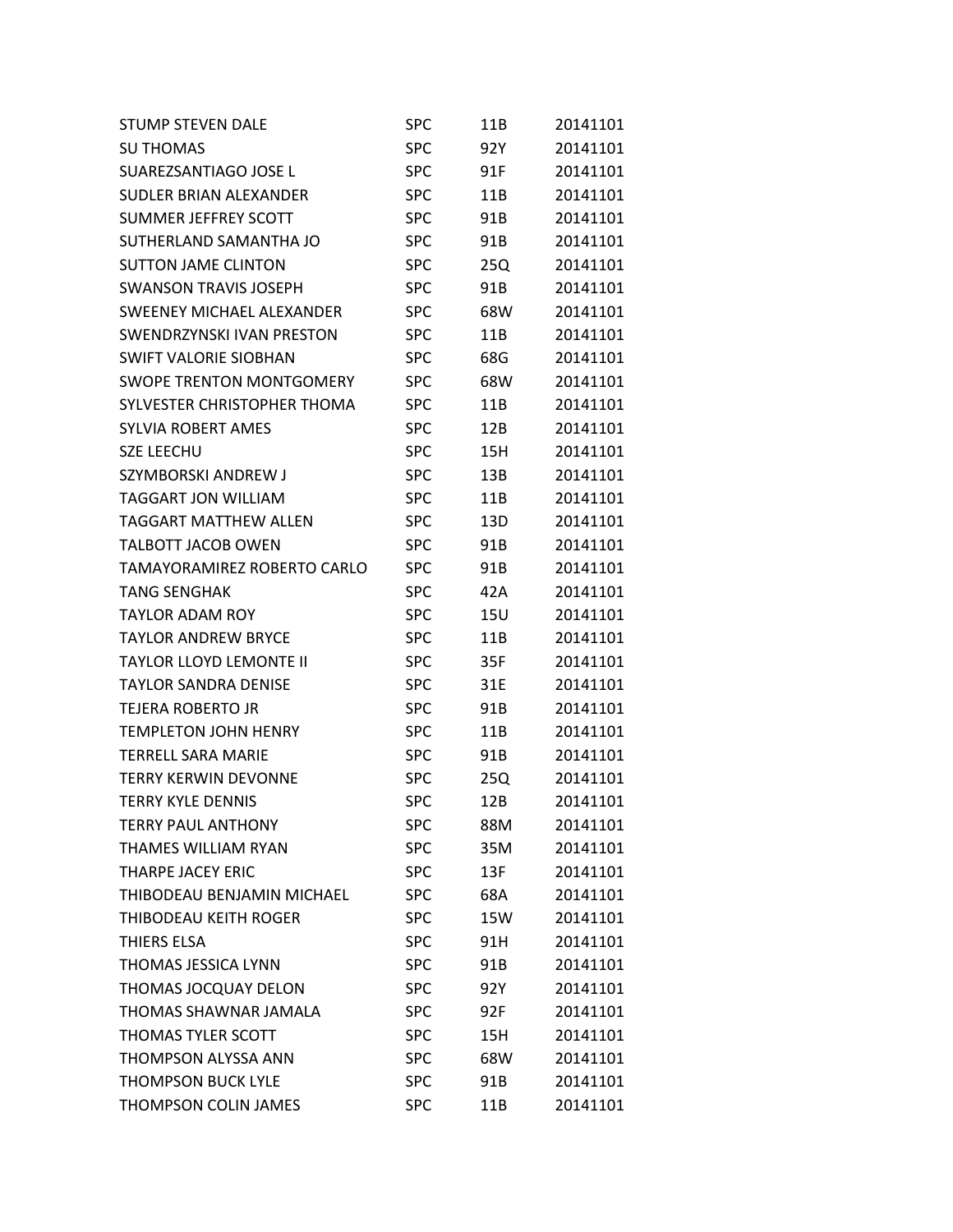| <b>THOMPSON DAVID KENNETH</b>      | <b>SPC</b> | 92G | 20141101 |
|------------------------------------|------------|-----|----------|
| <b>THOMPSON JUSTIN MARSHALL</b>    | <b>SPC</b> | 15B | 20141101 |
| <b>THOMPSON SHAD MICHAEL</b>       | <b>SPC</b> | 13P | 20141101 |
| <b>THORNHILL RUSSELL E</b>         | <b>SPC</b> | 31B | 20141101 |
| THROWER JUSTIN URIAH               | <b>SPC</b> | 35F | 20141101 |
| <b>TICKLE CHRISTOPHER NEIL</b>     | <b>SPC</b> | 19K | 20141101 |
| <b>TIGGES COLBY SHAY</b>           | <b>SPC</b> | 31B | 20141101 |
| <b>TILLER JEFFREY AARON</b>        | <b>SPC</b> | 88N | 20141101 |
| <b>TINGLE CHRISTOPHER MICHAEL</b>  | <b>SPC</b> | 92G | 20141101 |
| <b>TOMASIEWICZ MATHEW ALEX</b>     | <b>SPC</b> | 12B | 20141101 |
| <b>TORRES STEVEN MIGUEL JR</b>     | <b>SPC</b> | 42A | 20141101 |
| <b>TORREZ DUSTIN MICHAEL</b>       | SPC        | 15P | 20141101 |
| TRAYNHAM BRANDON WILLAMS           | <b>SPC</b> | 29E | 20141101 |
| <b>TROCHEZ HELEN</b>               | <b>SPC</b> | 74D | 20141101 |
| <b>TROTTER CARA NICOLE</b>         | <b>SPC</b> | 35F | 20141101 |
| <b>TROTTER ISAMAR</b>              | <b>SPC</b> | 68W | 20141101 |
| <b>TROXELL COREY MICHAEL</b>       | <b>SPC</b> | 19K | 20141101 |
| <b>TRUONG HUNG CONG</b>            | <b>SPC</b> | 91B | 20141101 |
| <b>TUBILLEJA KENNETH</b>           | <b>SPC</b> | 68X | 20141101 |
| TUNNELL JORDAN ZACHARY             | <b>SPC</b> | 11B | 20141101 |
| <b>TURNER JAMIE LEIGH</b>          | <b>SPC</b> | 25U | 20141101 |
| <b>TURNER TIMOTHY ALLEN</b>        | <b>SPC</b> | 11B | 20141101 |
| <b>TUROWSKI STEPHEN RICHARD</b>    | <b>SPC</b> | 68W | 20141101 |
| <b>UPCHURCH FELICIA KRISTINE</b>   | <b>SPC</b> | 91S | 20141101 |
| UY AVELVENBLAKE MAWIS              | <b>SPC</b> | 68W | 20141101 |
| <b>VACCARO MEGHAN LORETTA</b>      | <b>SPC</b> | 14G | 20141101 |
| <b>VALLEJOALARCON ANDRES</b>       | <b>SPC</b> | 31B | 20141101 |
| <b>VALO STEVEN ALLAN</b>           | <b>SPC</b> | 74D | 20141101 |
| <b>VALYAN MARIO VONTRAE</b>        | <b>SPC</b> | 92G | 20141101 |
| <b>VAMMEN JASON PETER</b>          | <b>SPC</b> | 15F | 20141101 |
| <b>VANVLEET JOSHUA</b>             | <b>SPC</b> | 68X | 20141101 |
| <b>VARNEY JOSHUA JEFFREY</b>       | <b>SPC</b> | 15R | 20141101 |
| <b>VARVEL JACOB DANIEL</b>         | <b>SPC</b> | 68W | 20141101 |
| <b>VASBINDER DAVID LEE</b>         | <b>SPC</b> | 19K | 20141101 |
| VASQUEZ WILLIAM JR                 | <b>SPC</b> | 74D | 20141101 |
| VAZQUEZ ANDRES EMMANUEL            | <b>SPC</b> | 12B | 20141101 |
| <b>VEENSTRA CHRISTOPHER COLLEY</b> | <b>SPC</b> | 11B | 20141101 |
| <b>VEGA JOSHUA</b>                 | <b>SPC</b> | 91M | 20141101 |
| <b>VELAZQUEZ CHRISTOPHER</b>       | <b>SPC</b> | 68A | 20141101 |
| <b>VELAZQUEZ HECTOR JOSE</b>       | <b>SPC</b> | 36B | 20141101 |
| <b>VELEZ OMAR</b>                  | <b>SPC</b> | 91B | 20141101 |
| <b>VELLA KARRAH CHRISTINE</b>      | <b>SPC</b> | 68W | 20141101 |
| <b>VENABLE JESSE ALAN</b>          | <b>SPC</b> | 68W | 20141101 |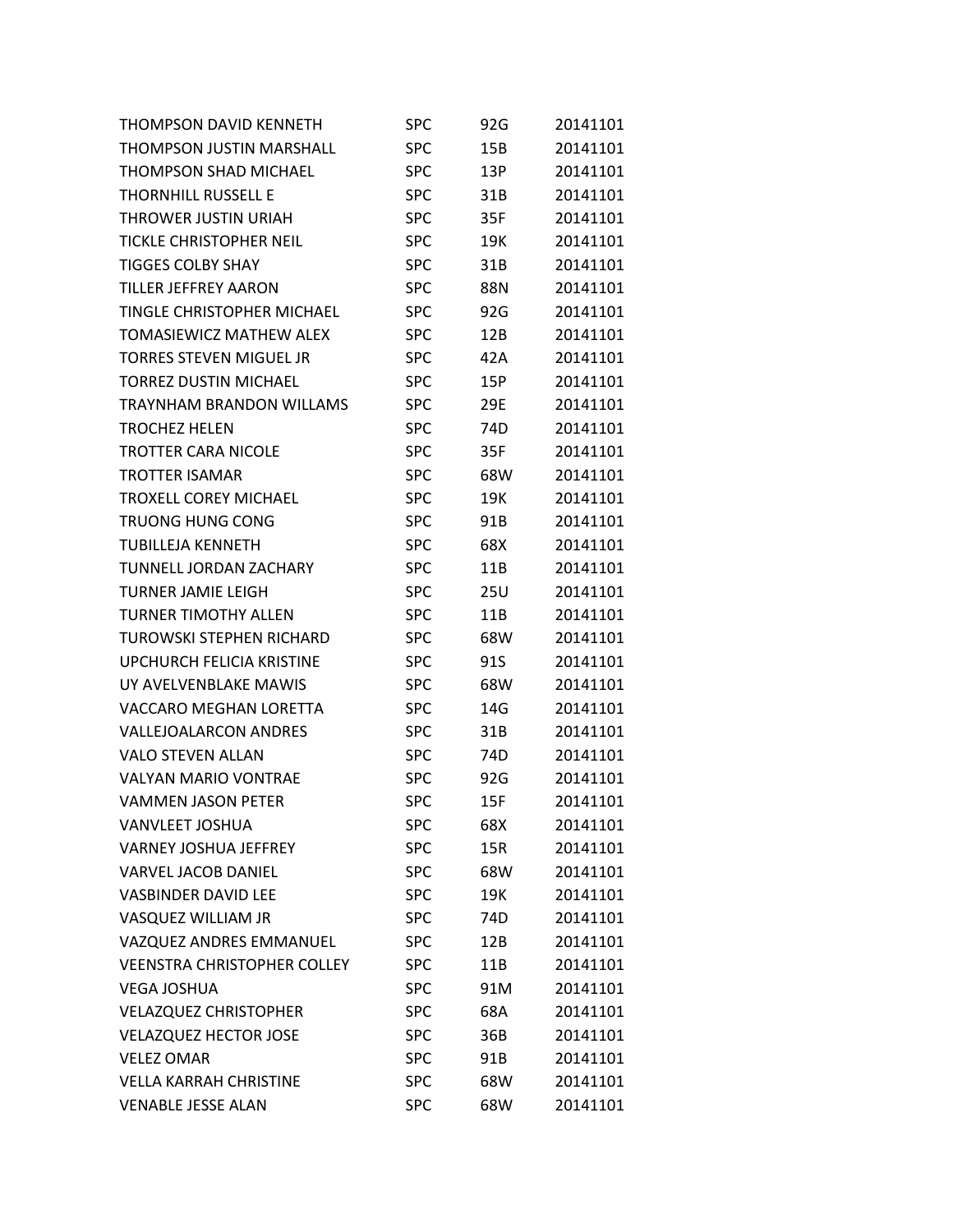| <b>VENTURAHERNANDEZ RENE ANTOL</b> | SPC        | 91F | 20141101 |
|------------------------------------|------------|-----|----------|
| <b>VERA DOMINIC ANTHONY</b>        | <b>SPC</b> | 14T | 20141101 |
| <b>VERGARA JAMIEL RASHID</b>       | <b>SPC</b> | 91S | 20141101 |
| <b>VERGARA KEITH TYLER</b>         | <b>SPC</b> | 15R | 20141101 |
| <b>VERMILLION STEVEN ROSS</b>      | <b>SPC</b> | 88M | 20141101 |
| <b>VICKNESS JASON ANDREW</b>       | <b>SPC</b> | 74D | 20141101 |
| <b>VICTORIASANTARONE BRONSON A</b> | <b>SPC</b> | 11B | 20141101 |
| <b>VIELMAS JUAN ANTONIO JR</b>     | <b>SPC</b> | 12B | 20141101 |
| <b>VIGER CHRISTOPHER LEE</b>       | <b>SPC</b> | 19K | 20141101 |
| <b>VIGUS JORDAN LEE</b>            | <b>SPC</b> | 68W | 20141101 |
| VILCAHUAMAN MARIA JESICA           | <b>SPC</b> | 92Y | 20141101 |
| <b>VILLAGRAN CESAR EFRAIN</b>      | <b>SPC</b> | 11B | 20141101 |
| <b>VILLAGRANA RAMON</b>            | <b>SPC</b> | 25Q | 20141101 |
| <b>VILLANUEVA STEPHEN</b>          | <b>SPC</b> | 92G | 20141101 |
| <b>VILLAR NICHOLAS TANNER</b>      | <b>SPC</b> | 68K | 20141101 |
| <b>VILLARREAL GABINO LEE</b>       | <b>SPC</b> | 11B | 20141101 |
| <b>VILLEGAS ALFONSO JR</b>         | <b>SPC</b> | 31B | 20141101 |
| <b>VINCENC MARK CHRISTOPHER</b>    | <b>SPC</b> | 11B | 20141101 |
| <b>VINSON VANESSA TIFFANY</b>      | <b>SPC</b> | 68X | 20141101 |
| <b>VOISARD RYAN MICHAEL</b>        | <b>SPC</b> | 91B | 20141101 |
| <b>VUE SPENCER KON</b>             | <b>SPC</b> | 11B | 20141101 |
| WADE KEISHA RENA                   | <b>SPC</b> | 42A | 20141101 |
| <b>WADE MICHAEL BRIAN</b>          | <b>SPC</b> | 25U | 20141101 |
| <b>WADFORD JEFFREY RYAN</b>        | <b>SPC</b> | 68W | 20141101 |
| <b>WAGACHA GEORGE MORRIS</b>       | <b>SPC</b> | 68K | 20141101 |
| <b>WAGONER AARON TYLER</b>         | <b>SPC</b> | 92F | 20141101 |
| <b>WAING MARYCRIS SILVESTRE</b>    | <b>SPC</b> | 15P | 20141101 |
| <b>WAKEFIELD BRADY DALTON</b>      | <b>SPC</b> | 11B | 20141101 |
| <b>WALDROP JONATHAN DANIEL</b>     | <b>SPC</b> | 15E | 20141101 |
| <b>WALKER RYAN DANIEL</b>          | <b>SPC</b> | 11B | 20141101 |
| <b>WALKER TRAVIS LEE</b>           | <b>SPC</b> | 12B | 20141101 |
| <b>WALLACE ALLEN EUGENE</b>        | <b>SPC</b> | 11B | 20141101 |
| <b>WALLACE NICHOLAS RAY</b>        | <b>SPC</b> | 11B | 20141101 |
| <b>WALLACE TEKEIA MARCHELL</b>     | <b>SPC</b> | 56M | 20141101 |
| <b>WALLACFPHILLIPS ANDRFA VANF</b> | <b>SPC</b> | 68M | 20141101 |
| <b>WALTERS BRANDON MICHAEL</b>     | <b>SPC</b> | 11B | 20141101 |
| <b>WALTON DONAVAN SIR GEORGE</b>   | <b>SPC</b> | 15G | 20141101 |
| <b>WARD JOSHUA DAVIDSON</b>        | <b>SPC</b> | 11B | 20141101 |
| <b>WARD NICHOLAS RANDOLPH</b>      | <b>SPC</b> | 15W | 20141101 |
| WARMBOLD DAVID ALEX                | <b>SPC</b> | 11B | 20141101 |
| <b>WARREN BRANDON LEE</b>          | <b>SPC</b> | 91B | 20141101 |
| <b>WARREN BRIAN M</b>              | <b>SPC</b> | 19K | 20141101 |
| WARREN JAWANZA MAURICE             | <b>SPC</b> | 92F | 20141101 |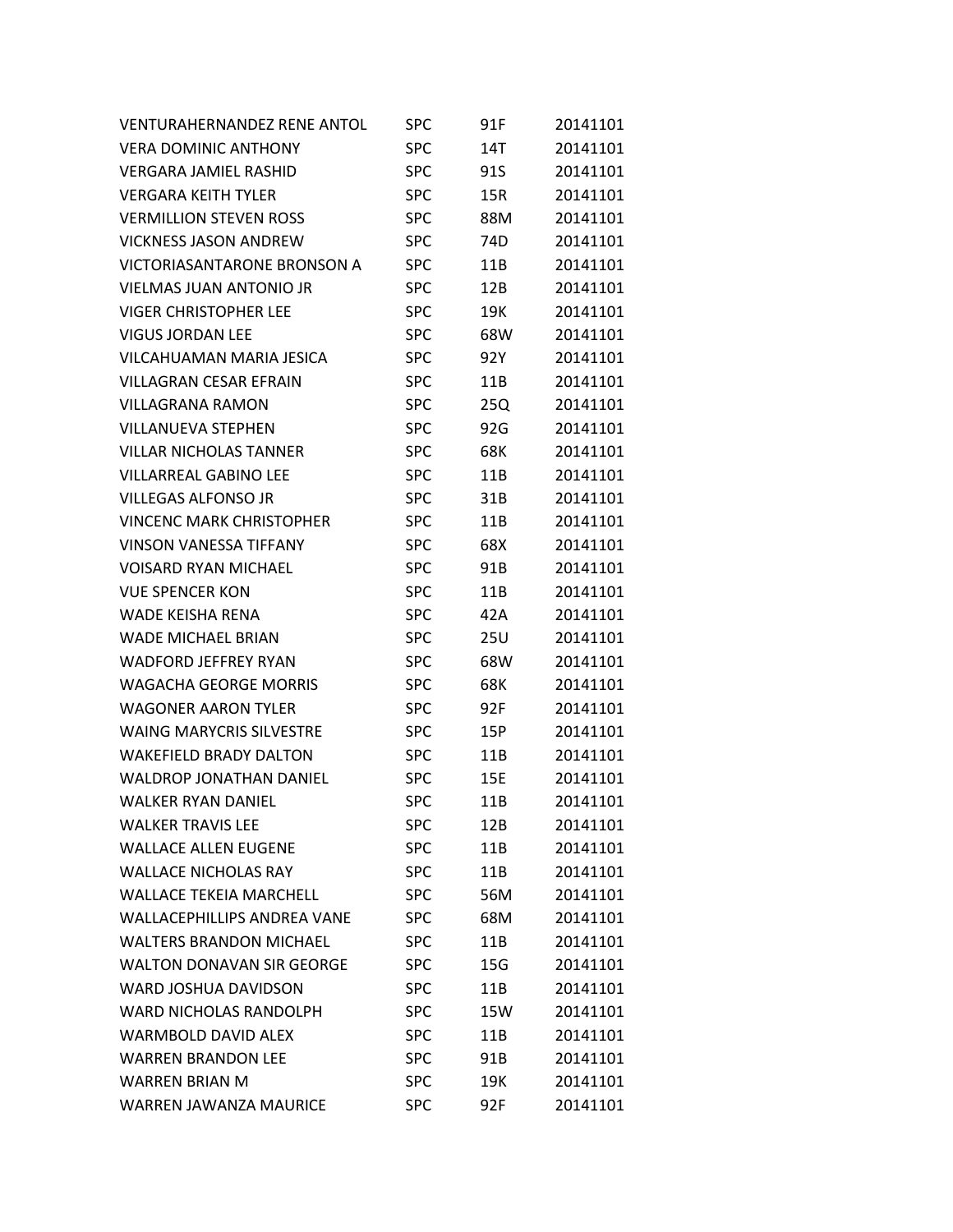| <b>WARREN TROY WADE</b>            | SPC        | 19D | 20141101 |
|------------------------------------|------------|-----|----------|
| WASHCALUS MICHAEL JOSEPH JR        | <b>SPC</b> | 94E | 20141101 |
| <b>WASHINGTON CURTIS JAMES JR</b>  | <b>SPC</b> | 92Y | 20141101 |
| <b>WASHINGTON MARVIN DAVIS</b>     | <b>SPC</b> | 25Q | 20141101 |
| <b>WASHINGTON MCARTHUR DEVAR</b>   | <b>SPC</b> | 92F | 20141101 |
| <b>WASHINGTON ROWDY MCCOY</b>      | <b>SPC</b> | 15T | 20141101 |
| <b>WATEGA THOMAS CHARLES</b>       | <b>SPC</b> | 15P | 20141101 |
| <b>WATERS ANTHONY WAYNE</b>        | <b>SPC</b> | 68W | 20141101 |
| <b>WATERS JASON MARSHALL</b>       | <b>SPC</b> | 25S | 20141101 |
| <b>WATSON CHAD DOUGLAS</b>         | <b>SPC</b> | 68D | 20141101 |
| <b>WATSON JOHN</b>                 | <b>SPC</b> | 91B | 20141101 |
| <b>WATSON THOMAS MICHAEL</b>       | <b>SPC</b> | 35F | 20141101 |
| <b>WATTS JONATHAN EARL JR</b>      | <b>SPC</b> | 92G | 20141101 |
| <b>WEATHERL LEVI GARRETT</b>       | <b>SPC</b> | 91B | 20141101 |
| <b>WEBSTER CODY LEE</b>            | <b>SPC</b> | 11B | 20141101 |
| <b>WEILBACHER BENCLINTON</b>       | <b>SPC</b> | 11B | 20141101 |
| <b>WEISS KASEY CHRISTOPHER</b>     | <b>SPC</b> | 31E | 20141101 |
| <b>WELBORN FARRON SHAYNE</b>       | <b>SPC</b> | 12B | 20141101 |
| <b>WELLER JACOB AARON</b>          | <b>SPC</b> | 19K | 20141101 |
| <b>WENSIL MAYAN</b>                | <b>SPC</b> | 88H | 20141101 |
| <b>WENTO JAMES LYNCH</b>           | <b>SPC</b> | 91B | 20141101 |
| <b>WESLEY KENNETH CHARLES</b>      | <b>SPC</b> | 11B | 20141101 |
| <b>WESSON CALEB ANDREW</b>         | <b>SPC</b> | 11B | 20141101 |
| WEST JOHN JOSEPH                   | <b>SPC</b> | 88M | 20141101 |
| <b>WEST NATHAN CARL</b>            | <b>SPC</b> | 11B | 20141101 |
| <b>WEST PAOLO CORRADO</b>          | <b>SPC</b> | 88M | 20141101 |
| <b>WESTERMAN ANDREW SCOTT</b>      | <b>SPC</b> | 12B | 20141101 |
| <b>WESTON THOMAS CONAN</b>         | <b>SPC</b> | 15R | 20141101 |
| <b>WHEAT CHANETTA VONITA</b>       | <b>SPC</b> | 88M | 20141101 |
| <b>WHITAKER JAMES RAYMOND</b>      | <b>SPC</b> | 31E | 20141101 |
| <b>WHITAKER PHILLIP MARIO</b>      | <b>SPC</b> | 92G | 20141101 |
| WHITE JERMAINE LARMONT JR          | <b>SPC</b> | 13B | 20141101 |
| <b>WHITE MICHAEL THOMAS II</b>     | <b>SPC</b> | 11C | 20141101 |
| <b>WHITE WALTER CHARLES</b>        | <b>SPC</b> | 11B | 20141101 |
| <b>WHITEHEAD CHRISTOPHER JEFFE</b> | <b>SPC</b> | 92F | 20141101 |
| <b>WHITESIDE WAYNE CHARLES III</b> | <b>SPC</b> | 89D | 20141101 |
| <b>WICKER JONATHAN ROBERT</b>      | <b>SPC</b> | 12B | 20141101 |
| <b>WICKS KEVIN WAYNE II</b>        | <b>SPC</b> | 68W | 20141101 |
| <b>WIENS JASON CHRISTOPHERJEN</b>  | <b>SPC</b> | 68W | 20141101 |
| <b>WIGGINS AMBER DAWN</b>          | <b>SPC</b> | 42A | 20141101 |
| WILDMAN JARED MCKINLEY CHRI        | <b>SPC</b> | 35F | 20141101 |
| <b>WILKERSON CHASE DANIEL</b>      | <b>SPC</b> | 31B | 20141101 |
| <b>WILKINSON DAVID MACK</b>        | <b>SPC</b> | 35P | 20141101 |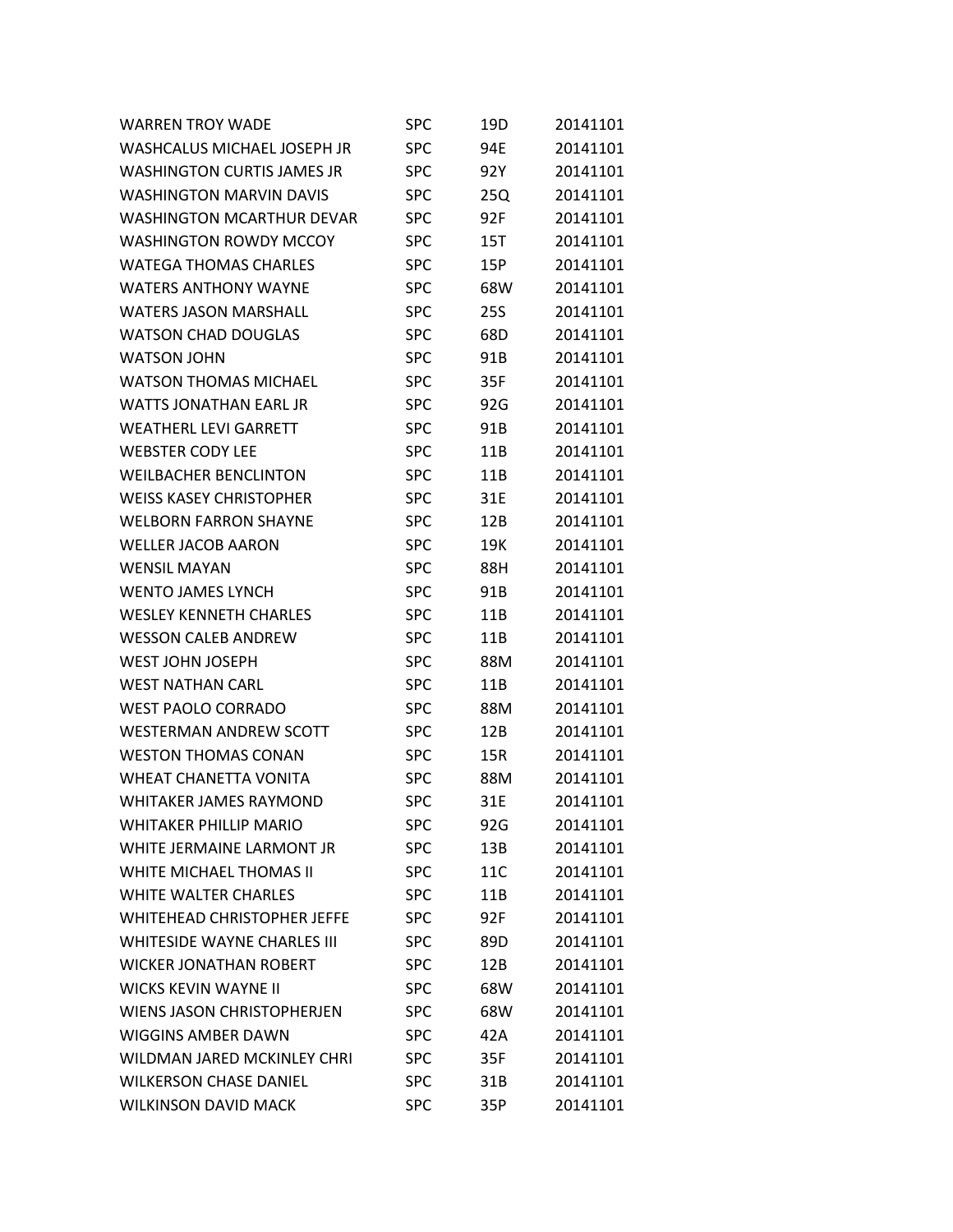| <b>WILLETTE ANDREA DAWSON</b>     | SPC        | 35F | 20141101 |
|-----------------------------------|------------|-----|----------|
| <b>WILLIAMS ANDREA ROCHELLE</b>   | <b>SPC</b> | 92G | 20141101 |
| <b>WILLIAMS APRIL ELIZABETH</b>   | <b>SPC</b> | 68W | 20141101 |
| WILLIAMS BOBBY RONDELL III        | <b>SPC</b> | 15N | 20141101 |
| <b>WILLIAMS CHARLES DEAN</b>      | <b>SPC</b> | 15P | 20141101 |
| <b>WILLIAMS CHRISTOPHER JAY</b>   | <b>SPC</b> | 88M | 20141101 |
| <b>WILLIAMS DANIEL NEAL</b>       | <b>SPC</b> | 74D | 20141101 |
| <b>WILLIAMS DELANO MARTELL</b>    | <b>SPC</b> | 31E | 20141101 |
| <b>WILLIAMS GARY TYRONE</b>       | <b>SPC</b> | 35F | 20141101 |
| WILLIAMS JOHN WESLEY III          | <b>SPC</b> | 25P | 20141101 |
| <b>WILLIAMS KEVIN LEE</b>         | <b>SPC</b> | 92G | 20141101 |
| <b>WILLIAMS LORETTA ASHLEY</b>    | <b>SPC</b> | 88M | 20141101 |
| <b>WILLIAMS PETER JOHN</b>        | <b>SPC</b> | 92G | 20141101 |
| <b>WILLIAMS SANDY MERLISSA</b>    | <b>SPC</b> | 92A | 20141101 |
| <b>WILLIAMS TERENCE ANTHONY</b>   | <b>SPC</b> | 11B | 20141101 |
| <b>WILLIAMS WHISPER RENEE</b>     | <b>SPC</b> | 68W | 20141101 |
| <b>WILLIAMSON SARAH JEAN</b>      | <b>SPC</b> | 15Q | 20141101 |
| <b>WILLIS GREGORY LAMONT</b>      | <b>SPC</b> | 42A | 20141101 |
| WILSON BENJAMIN WOODROW           | <b>SPC</b> | 11B | 20141101 |
| <b>WILSON CHARDE YVONNE</b>       | <b>SPC</b> | 25U | 20141101 |
| <b>WILSON DEVON MICHAEL</b>       | <b>SPC</b> | 92F | 20141101 |
| <b>WILSON ERIC LEE</b>            | <b>SPC</b> | 14G | 20141101 |
| <b>WILSON ERIE CELESTE</b>        | <b>SPC</b> | 88M | 20141101 |
| <b>WILSON GREGORY WERNER</b>      | <b>SPC</b> | 35T | 20141101 |
| <b>WILSON STEWART EDWARDALLEN</b> | <b>SPC</b> | 13B | 20141101 |
| WINDHAM PORSCHIA DIONTA           | <b>SPC</b> | 25U | 20141101 |
| <b>WINFIELD JONATHAN LEE</b>      | <b>SPC</b> | 31B | 20141101 |
| <b>WONES CODY ADAM</b>            | <b>SPC</b> | 68W | 20141101 |
| <b>WOOD HOLLI NICOLE</b>          | <b>SPC</b> | 42A | 20141101 |
| WOOD WILLIAM ARTHUR III           | <b>SPC</b> | 14H | 20141101 |
| <b>WOODS DAVID WILLIAM</b>        | <b>SPC</b> | 68W | 20141101 |
| <b>WOODS JARED MICHAEL</b>        | <b>SPC</b> | 35F | 20141101 |
| <b>WOODS SETH ANDREW</b>          | <b>SPC</b> | 68W | 20141101 |
| WOODWARD DAVID LEEANTHONY         | <b>SPC</b> | 31B | 20141101 |
| <b>WORKMAN JIM KFLLY</b>          | <b>SPC</b> | 19D | 20141101 |
| <b>WORKMAN ROBERT ANTHONY III</b> | <b>SPC</b> | 12B | 20141101 |
| <b>WORMAN ZACHARY EDWARD</b>      | <b>SPC</b> | 31B | 20141101 |
| <b>WRIGHT JAMELL COURTNEY</b>     | <b>SPC</b> | 68R | 20141101 |
| <b>WRIGHT JAMES DONNELL II</b>    | <b>SPC</b> | 68W | 20141101 |
| <b>WRIGHT KATHRYN NICOLE</b>      | <b>SPC</b> | 35S | 20141101 |
| <b>WRIGHT SIMON BREHMER</b>       | <b>SPC</b> | 35F | 20141101 |
| <b>WRIGHT STEPHON CARLTON</b>     | <b>SPC</b> | 92G | 20141101 |
| <b>WROSCH WAYNE ALLEN</b>         | <b>SPC</b> | 11B | 20141101 |